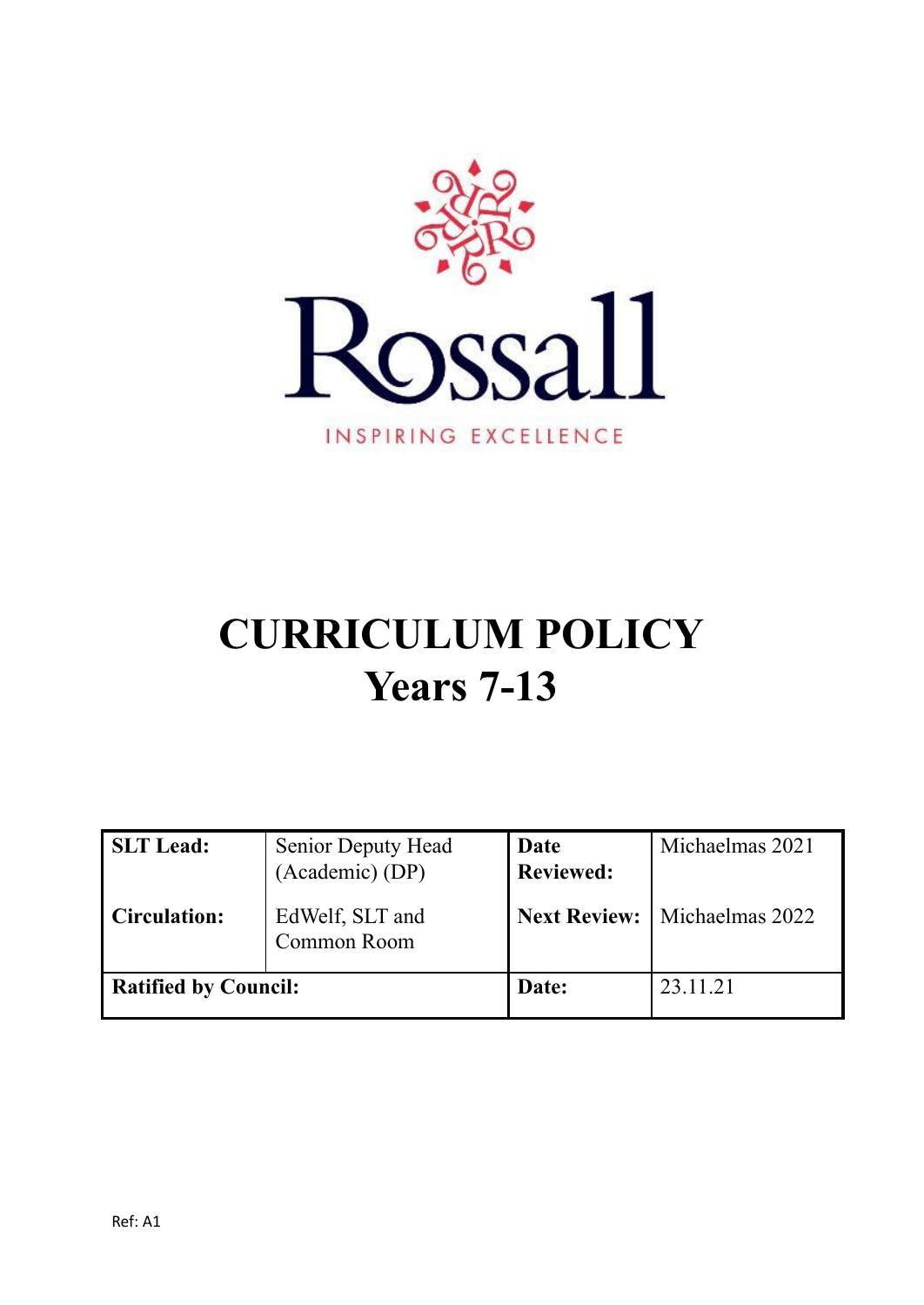# **ROSSALL SCHOOL CURRICULUM POLICY 2020 - 21 (Years 7 – 13)**

#### **Introduction and Aims**

Rossall School is committed to providing a broad and balanced curriculum which will enable pupils not only to make progress in their learning and achieve high academic standards but also to enjoy learning for its own sake and develop the skills and understanding to live safe, healthy and fulfilling **lives** 

The school's curriculum is balanced, broad and promotes the spiritual, moral, cultural, mental and physical development of our pupils, preparing them for the opportunities, responsibilities and experiences of adult life.

The curriculum is designed so that every pupil is able to realise their full potential. The curriculum is challenging and it caters for all pupils in every year group. The wealth of extra-curricular activities on offer provides a counterbalance and enrichment to the learning taking place in the classroom. The academic breadth of the subjects offered ensures that there is suitable challenge for the most able; equally the School also provides appropriately for those with specific learning needs with the support of the Learning Development department.

All pupils of compulsory school age receive a full-time, supervised education, in which they experience a range of linguistic, mathematical, scientific, technological, human and social, physical and aesthetic and creative aspects, appropriate for their ages and aptitudes.

Pupils are expected to acquire high-level skills in speaking and listening, literacy and numeracy. They participate in a personal, social and health education scheme appropriate for their age and experience and which reflects the school's aims and ethos. Pupils of secondary school age receive careers guidance which enables them to both select courses at GCSE and post-16 and to consider the impact of their decisions upon their futures.

The policy is supported by schemes of work drawn up by Heads of Department in collaboration with members of those departments. The schemes of work are appropriate for the pupils, allow for progression through the school, and are revised annually.

Where there are pupils in the school whose language is not English, the staff are sensitive to the needs of these pupils and the school arranges appropriate support where necessary.

All schools are required to promote the historical and current values that underpin the national identity known as being British. Within this, all schools are required to ensure that the curriculum actively promotes these fundamental British values. Rossall is a multicultural community within which we celebrate students and cultures from all over the world. Alongside this, the school is keen to support all students in learning about and deepening their understanding of British values, culture and systems.

The curriculum is designed to:

- Provide a smooth progression from primary stage, through to secondary and beyond
- Ensure that pupils develop the essential literacy and numeracy skills
- Provide pupils with a full and rounded entitlement to learning
- Foster pupils' creativity and develop essential skills, including independent learning skills and maturity in decision making
- Inspire pupils to a commitment to learning which will last a lifetime
- Promote and engender the highest standards in all learning and teaching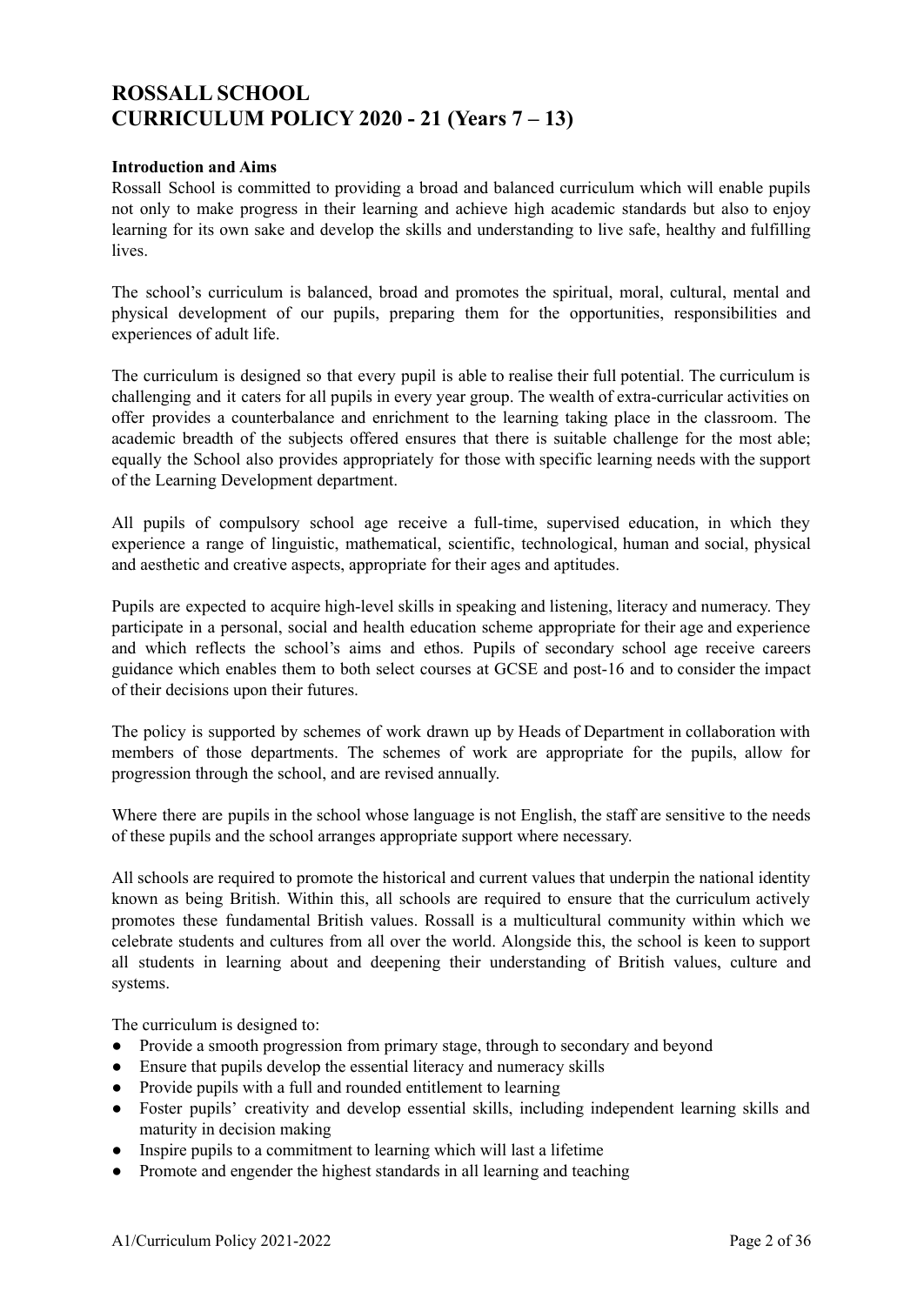- Ensure that all pupils have the opportunity to learn and make maximum progress
- To promote pupils' SMSC (Spiritual, moral, social, cultural) development.
- Enable pupils to develop their self-knowledge, self-esteem and self-confidence
- Enable pupils to distinguish right from wrong and to respect the civil and criminal law of England
- Encourage pupils to accept responsibility for their behaviour, show initiative and understand how they can contribute positively to the lives of those living and working in the locality in which the school is situated, and to society more widely
- Enable pupils to acquire a broad general knowledge of and respect for public institutions and services in England
- Further tolerance and harmony between different cultural traditions by enabling pupils to acquire an appreciation of and respect for their own cultures
- Encourage respect for other people, paying particular regard to the protected characteristics set out in the Equality Act 2010
- Encourage respect for democracy and support for participation in the democratic process, including respect for the basis on which the law is made and applied in England

As pupils progress through Rossall School they should be able to:

- Develop a positive self-image
- Be effective users of skills of numeracy, literacy and oracy
- Make a positive impact on the environment
- Be independent, self-motivated and self-disciplined
- Appreciate human aspirations and achievements
- Work together in co-operative groups
- Acquire the competences and attitudes needed for adult life.
- Develop an understanding as to how citizens can influence decision-making through the democratic process
- Develop an understanding that participation in elections by those opposed to democracy should be allowed by law, but the success of such candidates is undesirable for the well-being of society if it would lead to the end of democracy
- An understanding that bodies such as the police and the army can be held to account by the people, through the democratic organs of government
- An understanding that the freedom to hold other faiths and beliefs is protected in law, and an acceptance that other people having different faiths or beliefs to oneself (or having none) should not be the cause of prejudicial or discriminatory behaviour.

#### **Entrance Policy**

We seek to ensure all those children admitted to Rossall School are both able to benefit from the rounded education provided and to be happy within the school community. We recognise our duty to embrace diversity and to work to overcome prejudice. We do not discriminate on the grounds of gender, race or religion.

All pupils at Rossall School are expected to cooperate with the teaching and support staff to promote the greater good. We also wish to establish a full partnership with parents in order to promote the interests of the pupil body. This partnership must be based upon mutual honesty and respect. We have the right to expect full disclosure of any additional learning requirements or medical circumstances known to parents at the point of entry, and thereafter.

We cannot offer places at Rossall School to those whom we cannot safeguard or uphold within our own pastoral and learning support systems.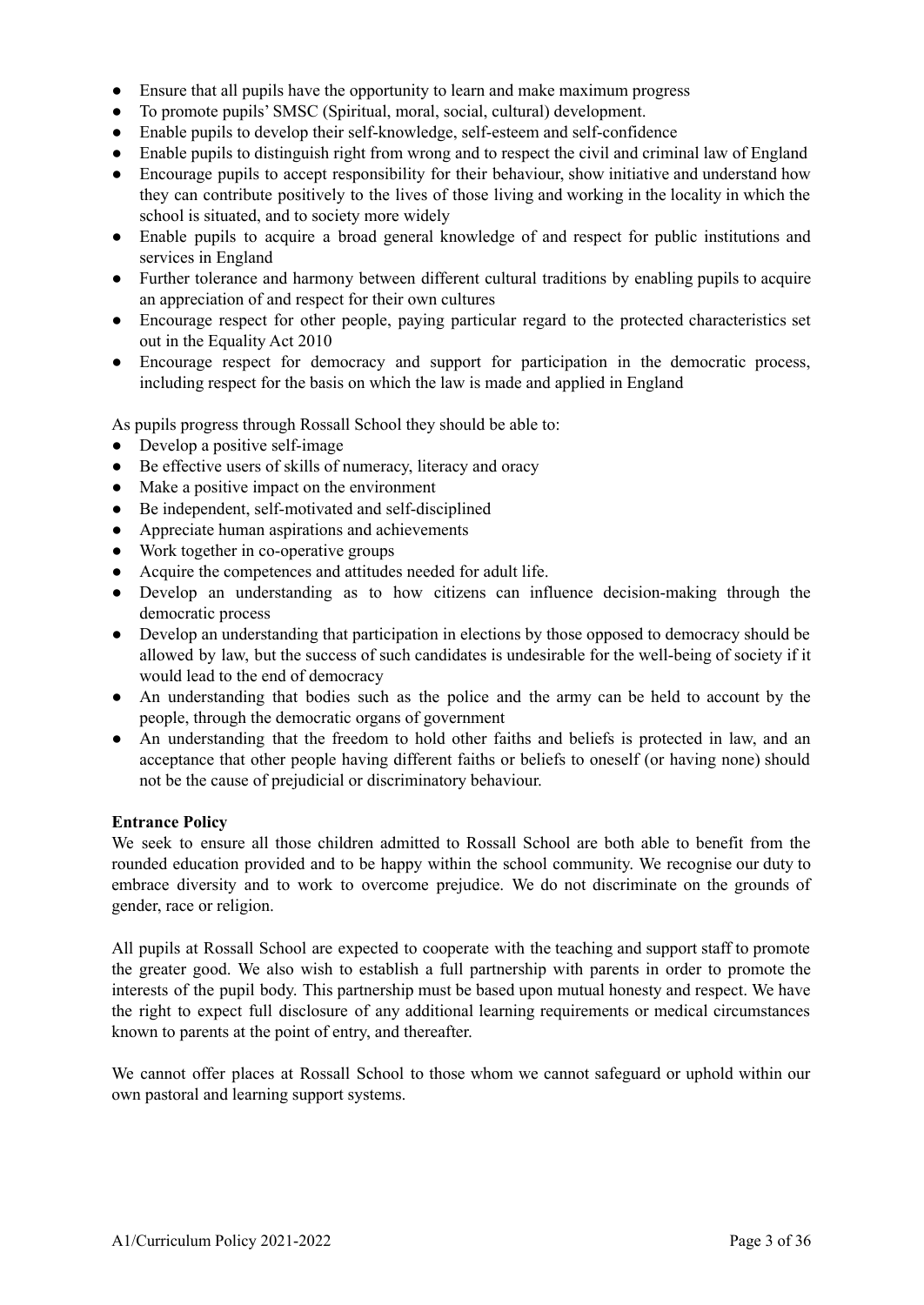Where appropriate, we administer our own entrance tests that are designed specifically for the age group in question. Where the age group is not appropriate for such testing, parental disclosure of any relevant previous educational report will be sought: this should include formal proof of prior testing and examination grades.

We reserve the right to make direct contact with any other previous school or educational establishment. Progression from one part of the school to another is expected but cannot be guaranteed: there are occasions when such progression is not in the interests of the child or of a wider community. In such circumstances we would inform parents of relevant circumstances well in advance and offer guidance as to future options for schooling.

All those joining the School must agree to abide by the Standard Terms and Conditions of Rossall School and to promote adherence to relevant school rules and policies.

#### **Equal Opportunities**

Rossall intends that all present and prospective pupils and staff shall enjoy equality of opportunity and shall not be disadvantaged by any condition or requirement that cannot be shown to be justifiable.

Pupils, staff, parents, governors and all external agencies who support the work of the School are aware of the aims of the School and its expectations of behaviour that reflect the commitment to a policy of equal opportunity.

All information and publicity that is disseminated will reflect the policy of equal opportunity.

All aspects of the curriculum will reflect the School's commitment to equal opportunity and will respect the dignity and value of all individuals.

Grouping of pupils will not be affected by conscious or unconscious stereotyping.

The School's Code of Conduct will strongly reflect the commitment to combating prejudice.

#### **Learning Development**

Currently in the Senior School there are three pupils with a statement of Special Educational needs or an EHC plan. There are also pupils with diagnosed Specific Learning Difficulties and who require varying degrees of support with their learning. Specialist Learning Support, tailored to individual needs, is available to all pupils at Rossall via the Learning Development Department. Teachers are provided with advice about the classroom needs of pupils with specific learning needs, and the school makes reasonable adjustments in managing the timetables of pupils with both Learning and Physical difficulties. This includes appropriate teaching and learning in the classroom, use of teaching assistants, access arrangements for exams (both internal and external) and any one to one support that may be necessary. This is coordinated but the Head of Learning Development.

#### **Levels of support**

There are three levels of support provided by the Learning Support Department.

#### **Quality First Teaching (Wave 1)**

A teacher responds to their initial concerns about a pupil's progress by adjusting teaching approaches and putting in place short term, class based interventions. If these have not impacted on the pupil's progress, concern is raised with the relevant SENDCO in order to plan an appropriate course of action. This may involve further adjustments to teaching and learning styles.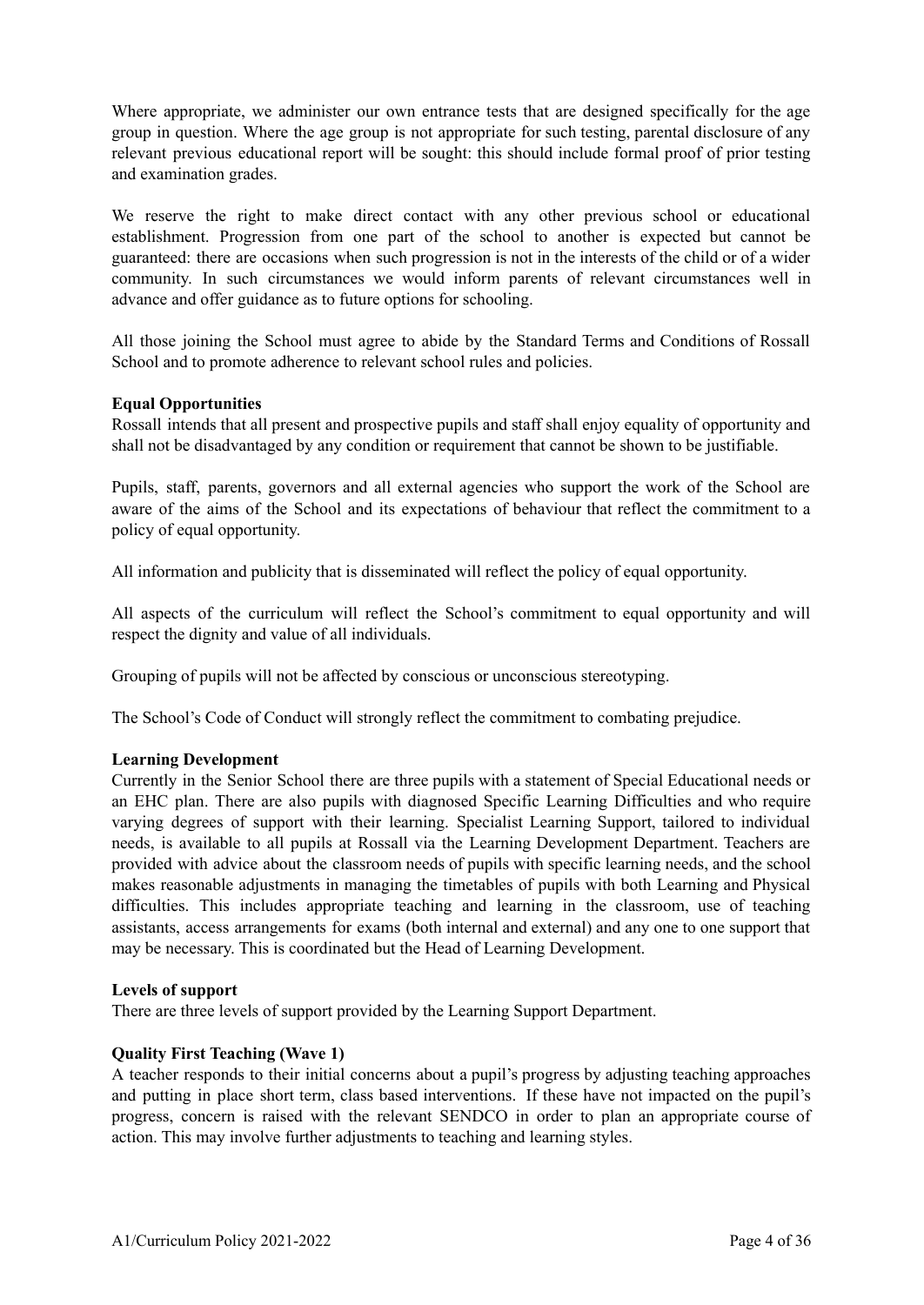#### **Monitor (Wave 2)**

Pupils in this band are not considered to have Special Educational Needs or Disabilities. These pupils have not responded to the adaptations made in line with Quality First Teaching and require close monitoring and/or some targeted support in specific areas either individually or in groups. Intervention is time-limited. Parents are informed of this provision by the SENDCo. Progress is closely monitored with regular discussions between the form tutor and the SENDCo and may include a Learning Development Plan (LDP).

#### **SEND Register (Wave 3)**

Pupils in this band are considered to have SEND and are recorded on the SEND register. These pupils already have a recognised special educational need or have not responded to short term targeted intervention. At this stage the SENDCo may recommend external specialist advice to inform intervention and support strategies.

In consultation with the pupil, parents and relevant staff, a LDP is written. The LDP is a person centred tool that captures and shares child centred information so the child's experience in school is personalised to them; both in what matters to them and how they are best supported with their learning. It provides both parents and children a voice, an opportunity for parents to share their expertise and for older children to reflect on what works for them and what is important to them. LDPs are formally reviewed twice a year. Pupils in the senior school may have a reduced timetable in order to cater for the additional support.

#### **Procedures**

In the light of Government guidelines laid down in the Special Educational Needs Code of Practice **(SEND Code 2015)** the school has adopted a graduated approach to the identification of, and provision for, pupils who may need extra support for learning, identified in the following cycle:

#### ASSESS, PLAN, DO AND REVIEW

#### **Assess**

Teachers are responsible and accountable for the progress and development of all the pupils in their class, including where pupils access support from teaching assistants or specialist staff.

As part of the assessment process we have formative and summative procedures which help to assess children's individual needs.

These procedures include:

- Close monitoring of progress against precise Specific. Measurable. Achievable. Realistic. Targets
- Staff consultation with the SEND Coordinator
- Review meetings
- Consultation with parents and pupils
- Input from external sources (previous school, Educational Psychologist, Counsellor, for example).

#### **Plan**

When a form of assessment has identified that a young person has a special educational need, a planning meeting is held and chaired by a member of the Learning Development Department. The Parents, student and any relevant external professionals are invited to attend or provide a report so that the meeting is a thorough, collaborative, child centred approach. The purpose of the meeting is to collectively decide on what adjustments need to be made within the classroom and what, if any, additional provisions need to be made.

As a result of the planning meeting, personalised outcomes and support for the student are agreed and a member of the Learning Development Department transfers these onto the LDP.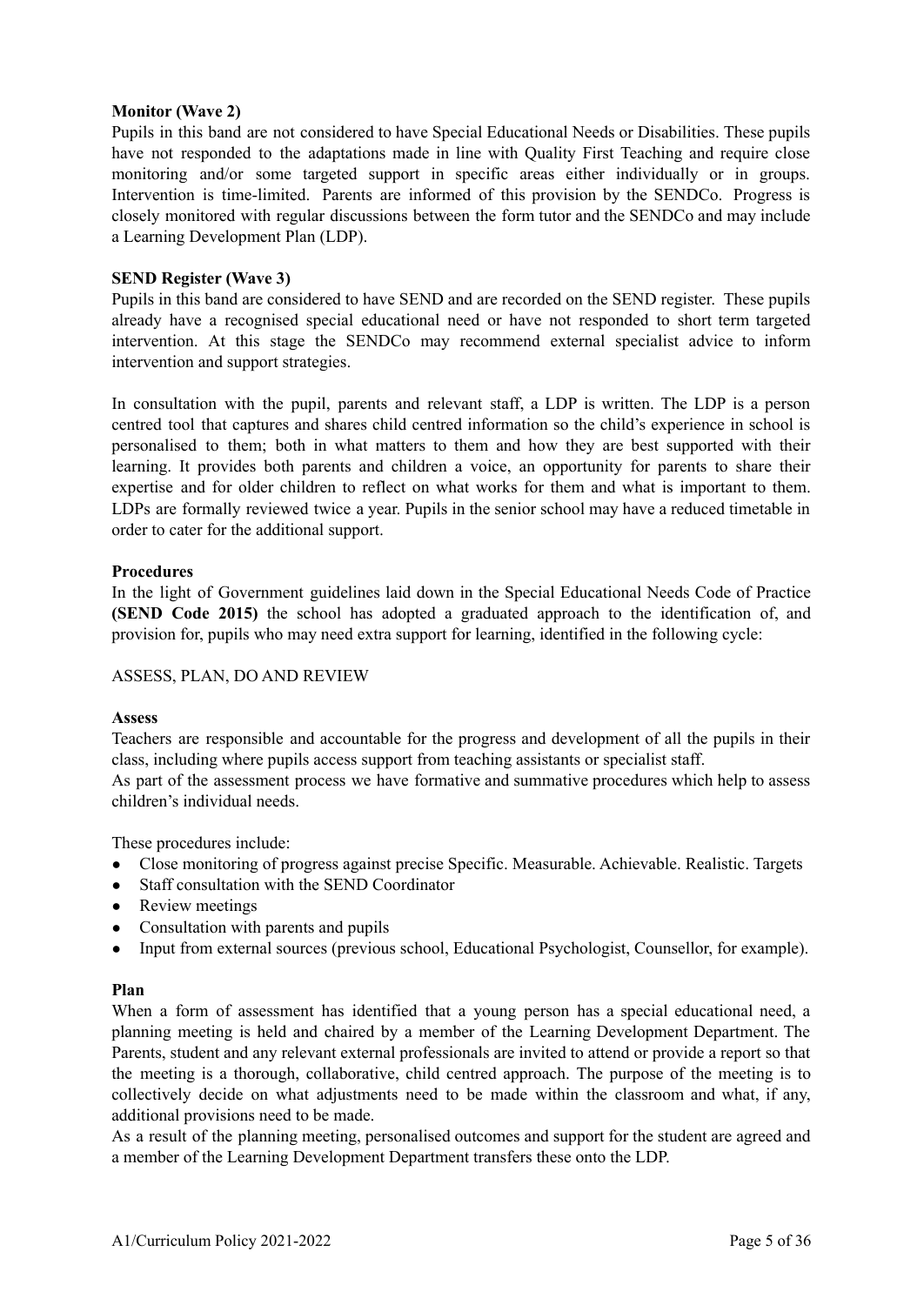#### Registers

The Learning Development Department is responsible for keeping the SEND register which is a fluid working document that is constantly updated and therefore the numbers of students on the register will be subject to change. The information is available centrally and securely for all teaching staff. All staff are required to be fully aware of the needs of each individual pupil and the strategies as outlined in the Learning Development Plan of pupils they teach or who are otherwise in their care.

#### Learning Development Plan (LDP)

The LDP is drawn up by the Learning Development Department in relation to the needs of the pupils as identified during the assessment and planning stages. The pupils (where possible) and parents are involved and fully consulted throughout the process. This document provides: an overview of the student's difficulties; agreed outcomes; recommendations for high quality teaching and record of any additional support being given to the student. The teaching staff and relevant pastoral staff (in particular houseparents) are notified when a new LDP is created. Staff are expected to consult and act upon the LDP. Reviews of the pupils are held bi-annually and any amendments to the LDP circulated.

#### **Do**

#### Monitoring of Learning Development Plans (LDP's)

Subject/class teachers must ensure that pupils with Special Educational Needs and Disabilities have appropriate targets and interventions and that lessons are planned with regard to any special needs. They are supported in this by Heads of Department and the LD team. Concerns about individual pupils' difficulties are raised during departmental meetings and are communicated with the SENDCo as early as possible.

The SENDCos have regular consultations with members of the teaching staff and Senior Deputy Head (Academic) and the Head of the Junior School, where relevant. Heads of Department are responsible for the quality of teaching and learning in their subject and also have an overview of the differentiation taking place to meet individual needs of pupils and support those with long term special educational needs and disability.

#### **Additional intervention and support complements and strengthens, but does not compensate for a lack of good quality teaching.**

#### **Review**

The provision for each student on the LD register is regularly reviewed to evaluate the impact on progress and assess whether further changes need to be made. Progress made towards outcomes on the LDP is reviewed during bi-annual meetings in which the views of various individuals around the student can be drawn together collaboratively. These meetings also provide the opportunity for student voice to be heard, increasing independence and motivation in the student. These meetings involve the student, parents and a member of the Learning Development team with invitations being extended to the form tutor or head of year, as well as any relevant external professionals.

Each student is invited to further, informal reviews throughout the year to ensure they maintain an active role in evaluating their own progress and provision. Amendments can be made to an LDP at other points in the year if new information arises that results in changes to student support. Once a student has been reviewed, the cycle of 'assess, plan, do, review' begins once more, to ensure that support for the student is as effective as possible. Plans are to be reviewed termly.

#### **Personal, Social and Health Education**

Rossall School is fully committed to providing a comprehensive programme of PSHE for all its pupils to ensure their personal, as well as their academic development, which is appropriate to their age and needs. Responsibility for developing and implementing this programme rests with the Head of PSHE,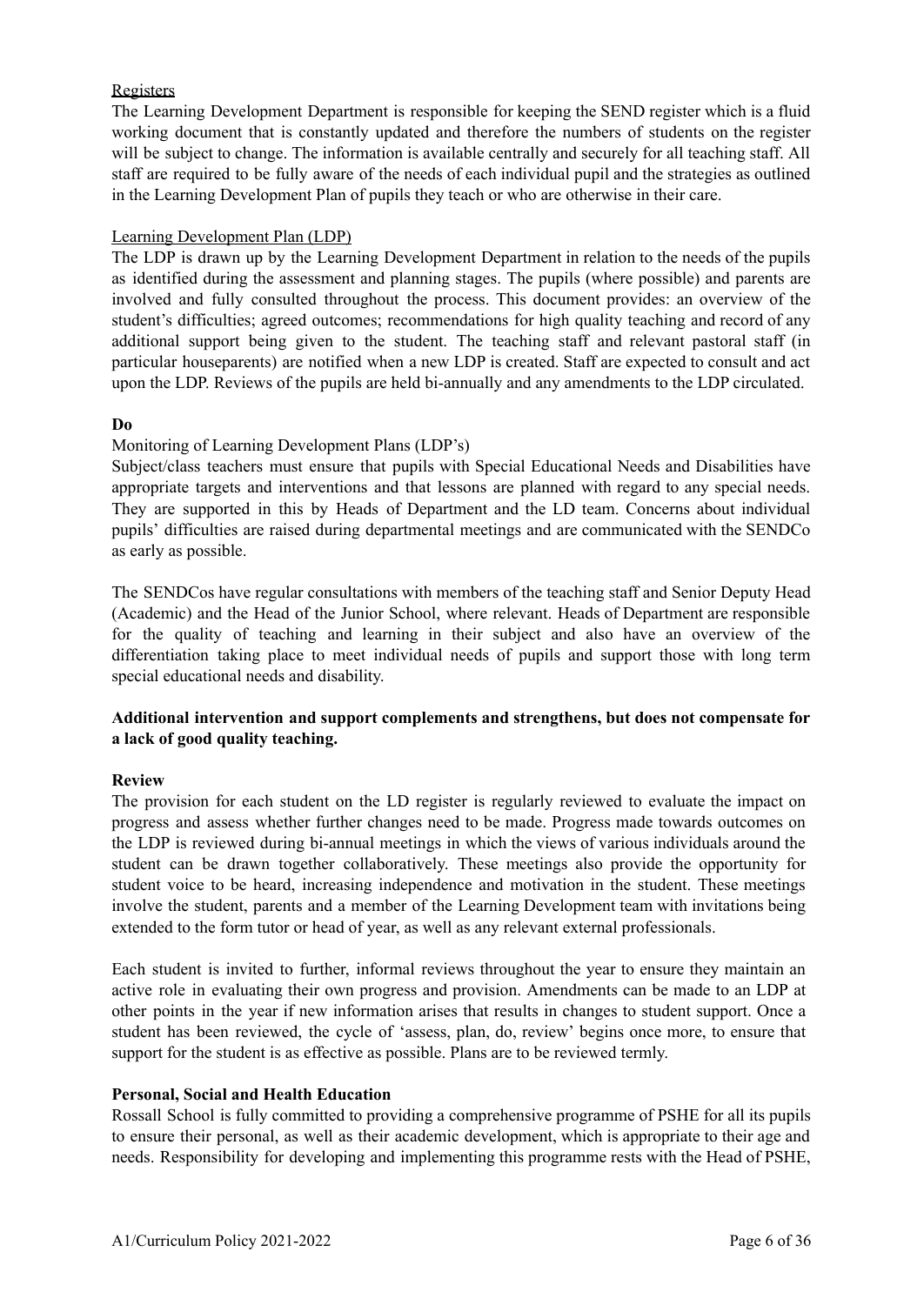supported by the Director of Wellbeing. The Head of PSHE undertakes regular reviews of the school's provision to ensure that it is comprehensive, responsive and fit for purpose.

#### **Careers Guidance**

Appropriate careers guidance is provided initially through PSHE and Tutor time. In the Sixth Form, Careers and University guidance is offered to all pupils.

#### **English Language Support**

We provide extra English language support for all our overseas pupils who require it throughout the Senior School. In Year 7 – 10 support is provided through EAL lessons taking place instead of language lessons for those who need this. In Year 11, pupils can learn English through a specially tailored programme of study focussing on developing English skills as well as preparing for a selection of IGCSEs.

At Sixth Form level it tends to be A-Level students who are supported outside of lessons rather than IB students who must study English as part of their programme. Language support for A-Level comes in two forms. Firstly, the students are given grammar and 'Use of English' lessons which eventually leads to pupils sitting the IELTS examinations which they need to gain entry to university. Secondly, conversational English lessons are given to improve overall confidence in oral communication.

#### **British Values**

We promote 'British Values' through our spiritual, moral, social and cultural education which informs the curriculum we offer and supports the development of the Rossall pupil. We recognise that such development is most successful when those values and attitudes are promoted by all the staff and provide a model of behaviour for our pupils. British values underpin much of our curriculum for instance in History, with its study of how the modern state developed and a balanced assessment of the impact of British Foreign Policy in the global setting. Our Speaker series and Sixth Form enrichment programme can also illuminate and prompt discussion on British Values. Our Tutor curriculum and system support the positive exploration of the nature of British Values.

All staff and students at Rossall are expected to behave with integrity, tolerance and compassion in their dealings with one another. We provide opportunities for all pupils not only to explore their own cultures but also to understand how these align with British values and how we can work together as a community for the greater good. Every member of the community has a part to play in enshrining the core values and beliefs so as to build a strong, united and democratic school. Where unfairness or bullying is found to exist, it will be rooted out, and democracy and the rights of individuals will take centre stage.

#### **The Prevent Duty**

Protecting children from the risk of radicalisation is part of schools' wider safeguarding duties, and is similar in nature to protecting children from other forms of harm and abuse. During the process of radicalisation it is possible to intervene to prevent vulnerable people being radicalised.

Radicalisation refers to the process by which a person comes to support terrorism and forms of extremism. There is no single way of identifying an individual who is likely to be susceptible to an extremist ideology. It can happen in many different ways and settings. Specific background factors may contribute to vulnerability which are often combined with specific influences such as family, friends or online, and with specific needs for which an extremist or terrorist group may appear to provide an answer. The internet and the use of social media in particular has become a major factor in the radicalisation of young people.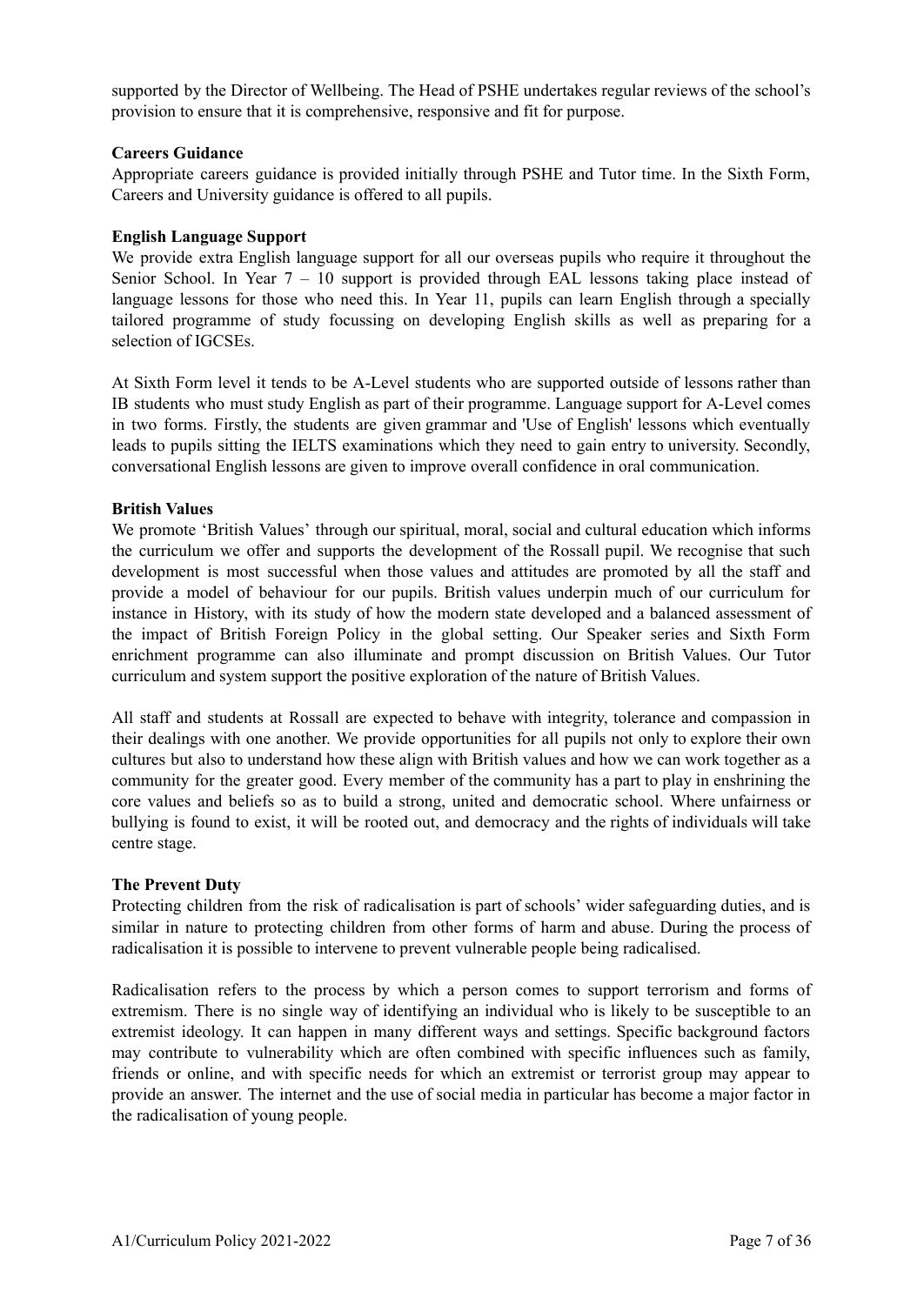The Designated Safeguarding Lead has completed Prevent Duty Online Training and all school staff are made aware of their responsibility to identify pupils at risk of radicalisation. Further Prevent Duty Training is made available to staff through the Educare Online Training Package.

As with managing other safeguarding risks, staff should be alert to changes in children's behaviour which could indicate that they may be in need of help or protection. School staff should follow the school's normal safeguarding procedures if they are concerned about children who might be at risk of radicalisation. If necessary, the School will make a referral to the Channel programme in addition to Children's Social Care and/or the Police. As with any safeguarding concern, staff may make a referral directly themselves

#### **The Curriculum**

The timetable is divided into thirty lessons spread over five days corresponding to a six period day. The lessons are 55 minutes in length and a two week timetable is in operation.

The School primarily offers A Levels, IB and IGCSE/GCSE subjects although some students are also prepared for IELTS examinations, BTEC and STEP papers. Choice of exam board and specification is left to the professional judgement of the individual Heads of Departments and the Senior Deputy Head (Academic).

All students from overseas for whom English is not a first language benefit from specialist EAL tuition leading to IELTS or other relevant examinations.

In some subjects (Maths, English, Science and MFL/Classics) pupils are taught in sets which are determined through academic performance, observed pace of work and need for a particular type of differentiation. Careful monitoring takes place through regular awarding of assessment grades, tests, exams and MidYIS/YELLIS etc scores.

All programmes of study and schemes of work undergo an annual review and this helps to ensure that lessons are well planned, that effective teaching methods and suitable activities are used and that there is wise management of class time taking place. A variety of teaching and learning methods and materials are used to suit pupils' different needs.

Scrutiny of exercise books/files, work uploaded onto Google Classroom and pupil feedback helps to ensure that pupils as a group and as individuals have the right attitudes to learning and pride in their work and they are developing the ability to think and learn for themselves. Every department must have a departmental marking policy which complies with the Marking and Feedback Policy (A4) and this scrutiny of exercise books and online work will reveal if it is being adhered to. Departmental handbooks and schemes of work must be submitted to the Senior Deputy Head (Academic) at the beginning of each academic year along with a report on the external exam results for the previous year. A meeting between an SLT member of the Teaching & Learning team and each Head of Department will then take place to review these results and plan for the new academic year. Departmental schemes of work are designed so that all pupils have the opportunity to learn and make progress. Learning and progress are monitored regularly and are recorded through the school reporting and assessment grades procedures.

Pupils will be given experience in linguistic, mathematical, scientific, technological, human and social, physical and creative education through the core and extended curriculum.

The following subjects are taught or offered to pupils of compulsory school age (Years 7-11) and provide pupils with a range of experiences indicated. The table below summarises the principal subjects through which the seven experiences are provided, whilst not being exhaustive.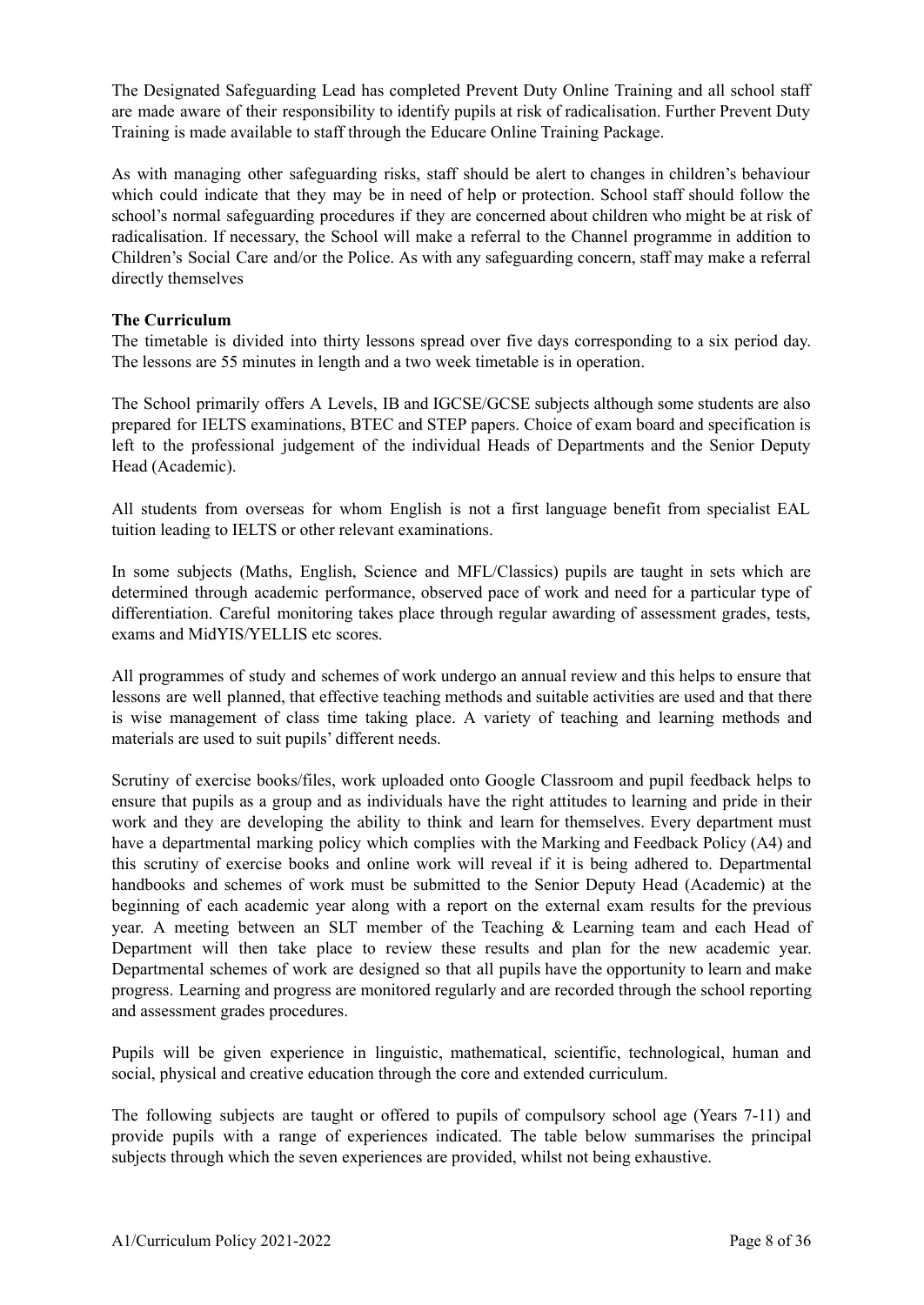|                   | <b>Experience Provided for Pupils</b> |                         |                    |               |                   |              |                         |  |
|-------------------|---------------------------------------|-------------------------|--------------------|---------------|-------------------|--------------|-------------------------|--|
| Subject           |                                       | Linguistic Mathematical | Scientific         | Technological | Human &<br>Social | Physical     | Aesthetic &<br>Creative |  |
| Art               |                                       |                         |                    |               |                   |              | $\checkmark$            |  |
| Biology           |                                       | $\checkmark$            | $\checkmark$       |               |                   |              |                         |  |
| Chemistry         |                                       | $\checkmark$            | $\checkmark$       |               |                   |              |                         |  |
| DT                |                                       |                         |                    | $\checkmark$  |                   |              | $\checkmark$            |  |
| English           | $\checkmark$                          |                         |                    |               | $\checkmark$      |              | $\boldsymbol{\nu}$      |  |
| French            | $\checkmark$                          |                         |                    |               | $\checkmark$      |              | $\checkmark$            |  |
| Food Studies      |                                       |                         | $\boldsymbol{\nu}$ | V             |                   |              | V                       |  |
| Games             |                                       |                         |                    |               |                   | $\checkmark$ |                         |  |
| Geography         |                                       | $\checkmark$            |                    |               | $\checkmark$      |              |                         |  |
| German            | $\checkmark$                          |                         |                    |               | $\checkmark$      |              | $\checkmark$            |  |
| History           |                                       |                         |                    |               | V                 |              |                         |  |
| Human<br>Universe | $\checkmark$                          |                         |                    | $\checkmark$  | $\checkmark$      |              | $\checkmark$            |  |
| Latin             | $\checkmark$                          |                         |                    |               | $\checkmark$      |              |                         |  |
| Mandarin          | $\boldsymbol{\nu}$                    |                         |                    |               | V                 |              | $\boldsymbol{\nu}$      |  |
| Mathematics       |                                       | $\checkmark$            |                    |               |                   |              |                         |  |
| Music             |                                       |                         |                    | $\checkmark$  |                   |              | $\checkmark$            |  |
| PE                |                                       |                         |                    |               |                   | $\checkmark$ |                         |  |
| Physics           |                                       | $\checkmark$            | $\checkmark$       | $\checkmark$  |                   |              |                         |  |
| <b>PSHE</b>       |                                       |                         |                    |               | $\checkmark$      |              |                         |  |
| <b>RS</b>         |                                       |                         |                    |               | $\checkmark$      |              |                         |  |
| Spanish           | $\checkmark$                          |                         |                    |               | $\checkmark$      |              | $\checkmark$            |  |

The table below gives an overview of the Curriculum by year group. The number of **lessons per fortnight** is shown for each subject.

The two week timetable gives much greater flexibility with the curriculum. For example the correct amount of teaching time for a subject may be 3 lessons over a 2 week period not 4. A one week timetable would mean that the options would be either 2 lessons per week which would be too much teaching time or 1 lesson and that would be too little. A two week timetable allows finer control and flexibility and prevents one subject losing or gaining too much time, thus keeping the curriculum well balanced.

|              | Year 7         | Year 8         | Year 9         | Years 10-11 | Sixth Form | Sixth Form |
|--------------|----------------|----------------|----------------|-------------|------------|------------|
|              |                |                |                |             | A Level    | IB         |
| English      | 8              | 8              | 7              | 6           |            |            |
| Maths        | 8              | 7              | 8              | 7           |            |            |
| Science      | 5              | 6              | 12             | 15          |            |            |
| Art          | 2              | $\overline{2}$ | $4**$          |             |            |            |
| $DT**$       | $\overline{2}$ | $\overline{2}$ | $4**$          |             |            |            |
| Drama        | $\overline{2}$ | 2              | $4**$          |             |            |            |
| Food Studies | $\overline{2}$ | $\overline{2}$ | $4**$          |             |            |            |
| Geography    | 4              | 4              | $\overline{4}$ |             |            |            |
| History      | 4              | 4              | $\overline{4}$ |             |            |            |
| Music        | $\overline{2}$ | $\overline{2}$ | $4**$          |             |            |            |
| Languages*   | 8              | 8              | 8              |             |            |            |
| Latin**      | 4              | $\overline{4}$ | $4**$          |             |            |            |
| PE           | 2              | $\overline{2}$ | $4**$          |             |            |            |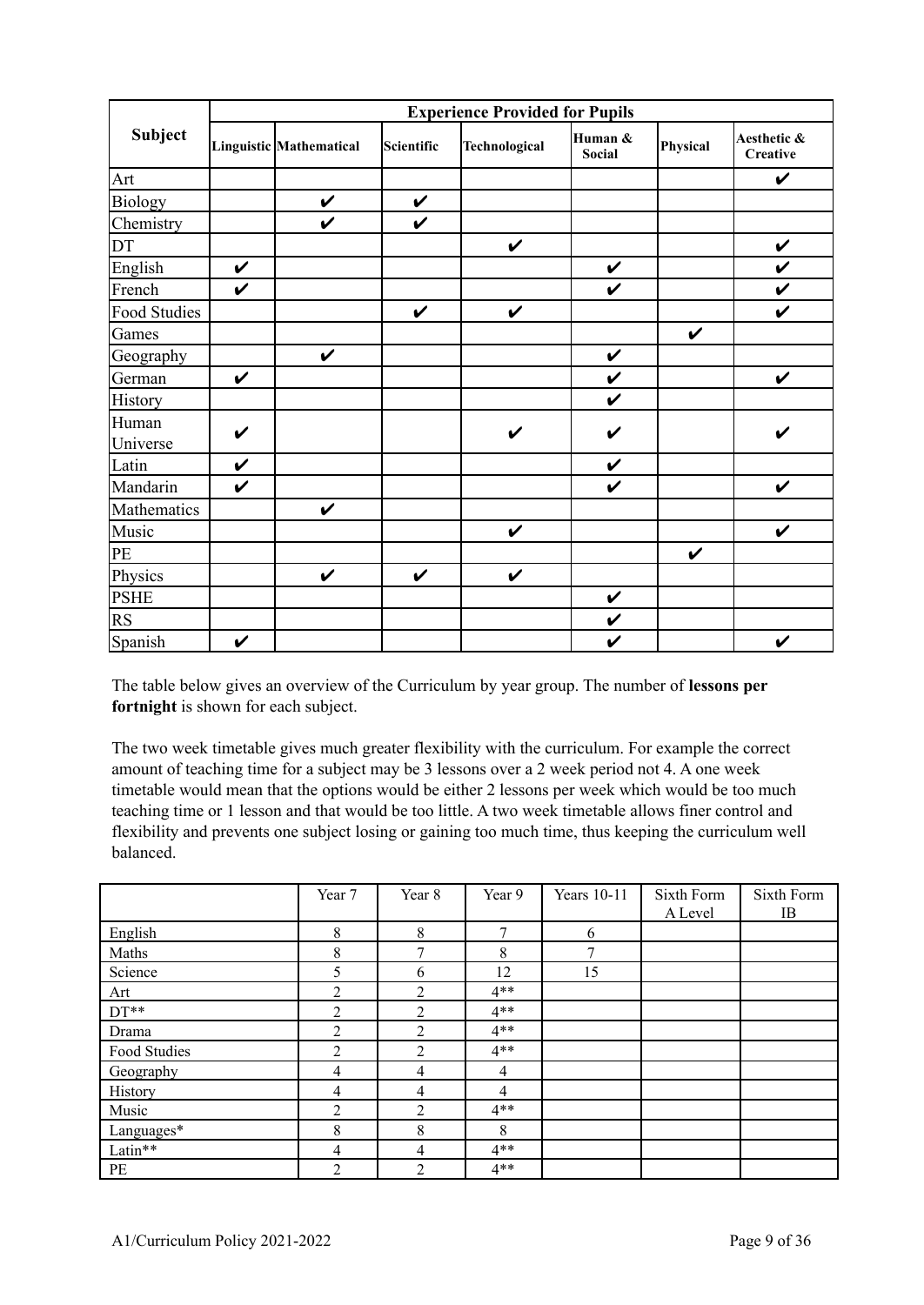| <b>RS</b>                  | $\overline{2}$ | $\overline{2}$ | $4**$ |    |        |    |
|----------------------------|----------------|----------------|-------|----|--------|----|
| Human Universe             |                |                |       | 3  |        |    |
| <b>GCSE</b> option A       |                |                |       | 6  |        |    |
| <b>GCSE</b> option B       |                |                |       | 6  |        |    |
| GCSE option C              |                |                |       | 6  |        |    |
| GCSE option - Language     |                |                |       | 6  |        |    |
| A Level option A           |                |                |       |    | 14     |    |
| A Level option B           |                |                |       |    | 14     |    |
| A Level option C           |                |                |       |    | 14     |    |
| A Level Enrichment Block   |                |                |       |    | $8***$ |    |
| IB Higher Level option 1   |                |                |       |    |        | 9  |
| IB Higher Level option 2   |                |                |       |    |        | 9  |
| IB Higher Level option 3   |                |                |       |    |        | 9  |
| IB Standard Level option 1 |                |                |       |    |        | 6  |
| IB Standard Level option 2 |                |                |       |    |        | 6  |
| IB Standard Level option 3 |                |                |       |    |        | 6  |
| IB TOK and EE              |                |                |       |    |        | 5  |
| <b>Independent Study</b>   |                |                |       |    | 6      | 6  |
| <b>PSHCE</b>               |                |                | 1     |    |        |    |
| Total                      | 56             | 56             | 56    | 56 | 56     | 56 |

\* Year 7 students study Spanish and German; Year 8 & 9 students opt for two from French, German, and Spanish.

\*\* Pupils in Year 9 are now able to opt for 3 subjects from a subject pool which includes Art, DT, Drama, Latin, Music, PE and RS. They have 4 lessons per fortnight for these subjects, doubling the amount of contact time these subjects have had in previous years.

\*\*\*The A-Level Enrichment Block allows a choice of **either** a fast track A-Level course **or** a combination of EPQ and an Enrichment Course (options include Film, Geography, Classics, Food, Maths for Scientists, Science and MFL). Students also have lessons to support them in retaking GCSE Maths or English if they choose to.

#### **Years 7, 8 and 9**

All pupils in Years 7 – 9 follow a Core Curriculum of English, Mathematics, Science, two Modern Foreign Languages, PE, Games and PSHE. They have twenty eight 55 minute lessons during the course of each week, including four or three lessons of English, Maths and three or two of Science and either one or two lessons of all other subjects.

Most pupils in Years 7 – 8 study Latin, History, Geography, Religious Studies, Music, Art, Design Technology and Food Studies. Pupils requiring support from the Learning Development department may be withdrawn from Modern Foreign Language or Latin lessons. Pupils in Year 9 continue with Geography and History, but they choose to continue with three of the other subjects - option blocks are designed around the preferences indicated by the pupils when they are in Year 8.

Pupils acquire communication skills and increase their command of language through listening, speaking, reading and writing through the core curriculum of English as well as Modern Foreign Languages, with Latin also helping pupils to develop their linguistic skills. Mathematics lessons help to develop their numeracy and logic skills. Science helps to increase their knowledge and understanding of nature, materials and forces and it also helps to develop the skills associated with science as a process of enquiry (eg observing, forming hypotheses, conducting experiments and recording findings). DT provides the opportunity to develop planning and communicating of ideas, working with tools, equipment, materials and components to produce good quality products and then evaluating the processes and products. History and Geography cover the human and social aspect of the curriculum. This covers the area concerned with people and with their environment, and how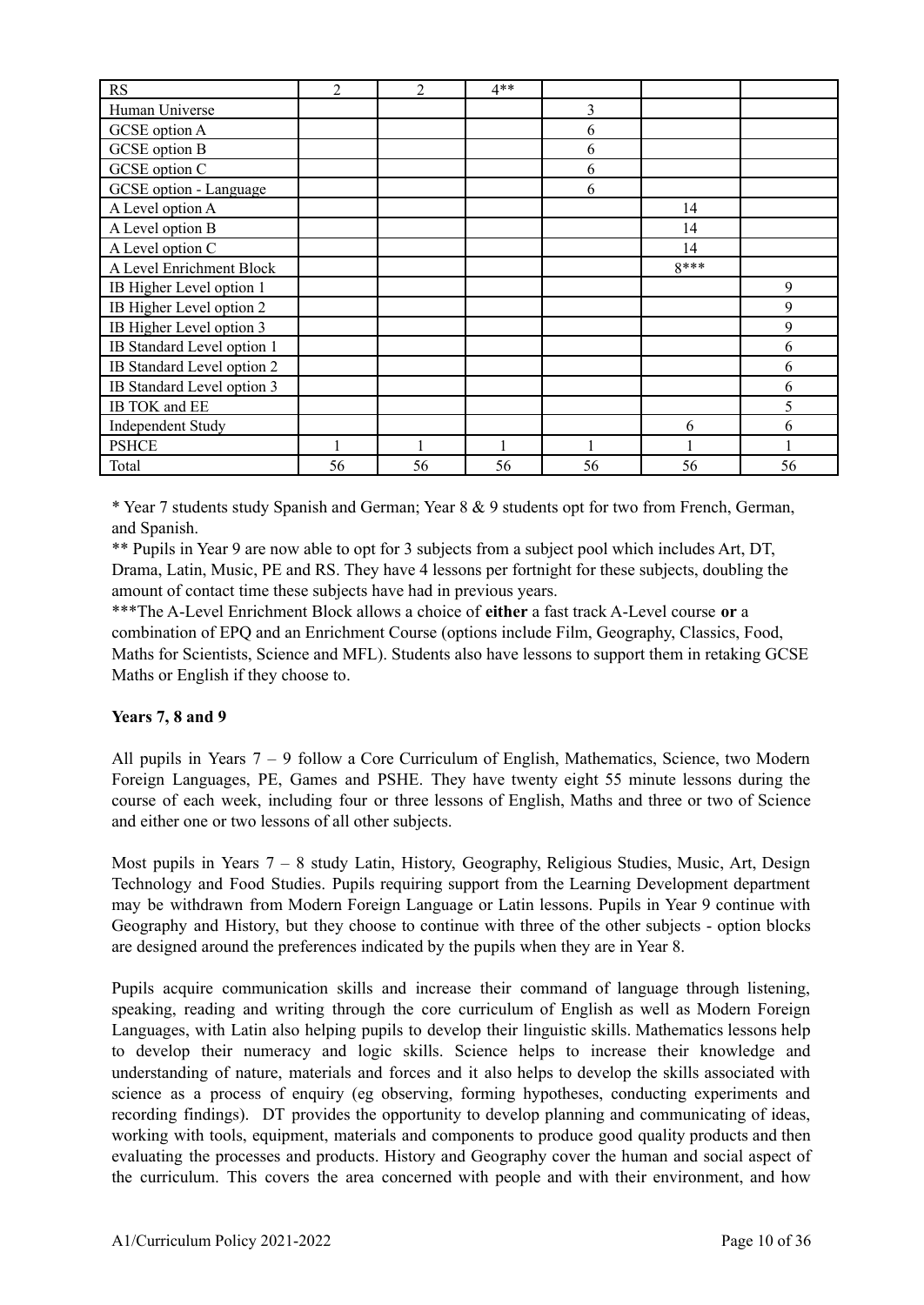human action, now and in the past, has influenced events and conditions. PE and Games provide the opportunity to develop physical control and coordination as well as tactical skills and imaginative responses, and to help them evaluate and improve their performance.

In Years 8 - 9 pupils are taught in sets according to their ability for English, Maths and Latin (Year 8 only). In Year 9, they are also taught in sets for Science. They are taught in tutor groups for the other subjects with the exception of Modern Language blocks in Years 8 & 9, and the option blocks in Year 9. Pupils for whom English is a second language or who have a specific learning need may follow an amended curriculum that is adjusted to suit their individual needs.

Support is given throughout these early years to enable pupils to develop and establish learning and study skills. Where learning difficulties are evident, the nature of these is carefully assessed and additional support is provided, on an individual basis if necessary, to help pupils acquire the appropriate learning skills, strategies and knowledge. Pupils who have learning difficulties will usually only study one modern foreign language, as opposed to two, and the time thus made available will usually be given over to learning support.

Overseas pupils will receive tuition in English as an Additional Language as their needs require, and the structure of the timetable allows. This is taught either in small groups or individually.

#### **Years 10 and 11**

At the end of Year 9 pupils have a considerable element of choice over the subjects they wish to study during the two years which culminate in the GCSE examinations. The GCSE years are of great significance to pupils' development. It is the time when they focus upon major public examinations for the first time and make choices about future study, which affect the rest of their lives.

At Rossall, we believe that it is in our pupils' best interests to provide a base of study, which offers sufficient breadth to enable considered decisions to be made about which routes to follow in the future, whilst allowing them to be intellectually challenged and empowered to achieve to their full potential.

The courses on offer at Rossall enable pupils to complete Year 11 with nine GCSE awards (although some pupils may achieve the equivalent of significantly more). In addition to the core curriculum of English, Mathematics, Science and Modern Foreign Language pupils choose three additional subjects, one from option blocks A, B and C. Only one subject can be taken from each block, as subjects within the same block are taught at the same time. EAL is additional for pupils who study English as an Additional Language, and it can also be ticked as a fourth option, or in some cases the third option.

| <b>BLOCK1</b> | <b>BLOCK2</b> | <b>BLOCK3</b> | <b>BLOCK4</b> |
|---------------|---------------|---------------|---------------|
|               |               | Art           | French        |
| Geography     | DT            | Geography     | German        |
| History       | Drama         | Latin         | Spanish       |
| <b>RS</b>     | Food          | <b>Music</b>  | EAL           |
| EAL           | History       | <b>PF</b>     | -D            |

#### **Option Blocks for 2021 – 22**

The placing of subjects within the blocks will vary from year to year.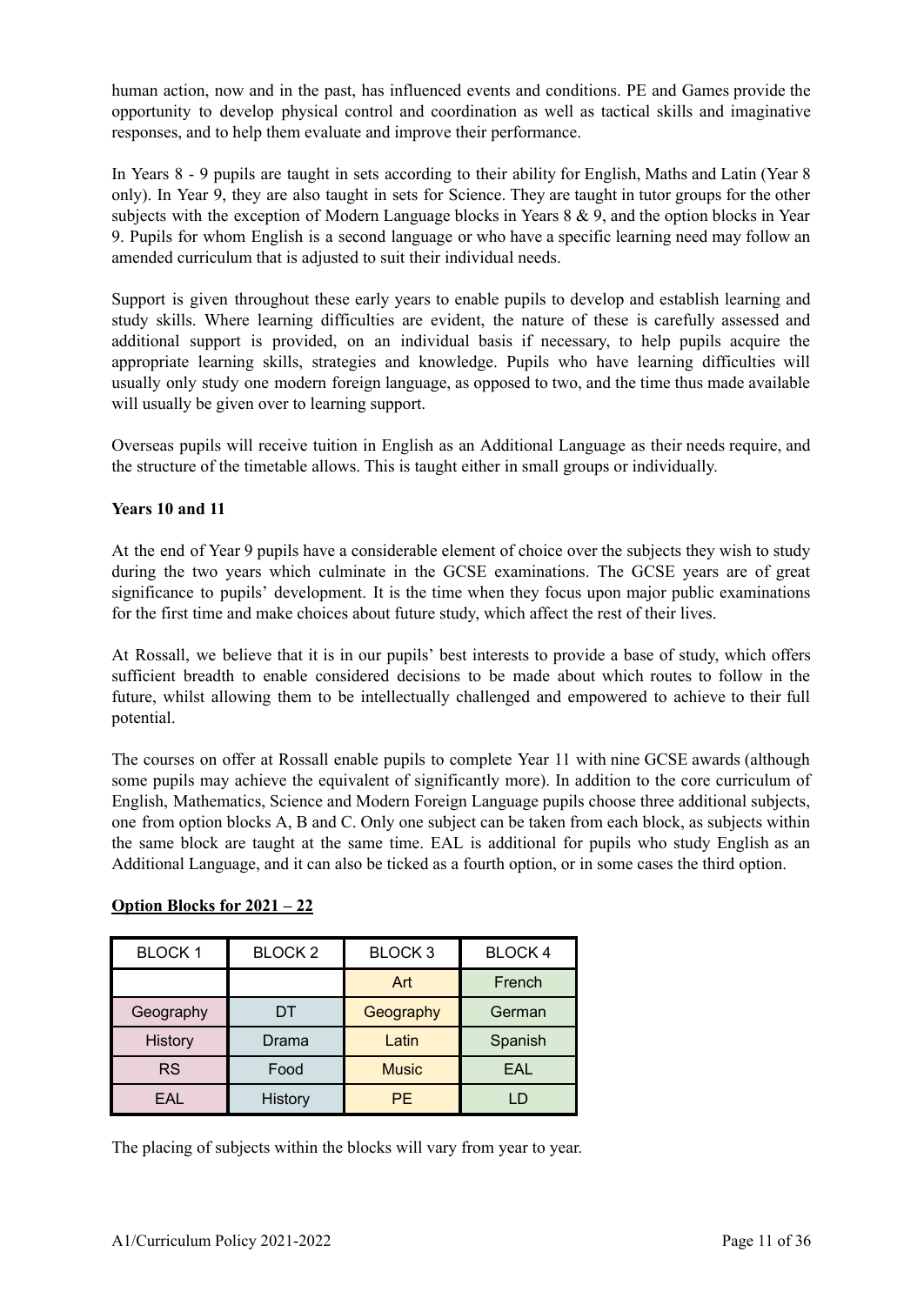Some GCSE subjects are available as off-timetable qualifications which pupils can opt to study from Year 10. The selection of subjects currently includes Ancient Greek, Astronomy, Business Studies and Mandarin.

The aim is to guide our pupils to a diverse curriculum at GCSE whilst taking individual strengths and preferences into account. In most subjects parents and pupils will already have the evidence of reports and grade cards from Years 7, 8 and 9 on which to base their choice. In addition Year 9 pupils will be provided with the GCSE Information booklet which gives details of the specification requirements of all the subjects on offer at GCSE.

The choice of subjects which pupils make at the end of Year 9 should not involve irrevocable decisions which determine their whole future. Therefore, before finalising their choice, an extensive programme of consultation involving the pupils, parents, subject teachers, tutors and Houseparents takes place. This ensures that the courses are appropriate to individual pupils and their career aspirations. Throughout this process there is an emphasis upon retaining flexibility and breadth of choice into the future.

Some GCSEs are offered at two tiers (Higher/Foundation or Core/Extended) with separate examinations for each. Pupils will be entered for the tier of entry most appropriate to their likely level of achievement. This decision will be made by the Head of Department and subject teacher in consultation with the pupil concerned.

Pupils continue to be taught in sets for Maths, English and Science in Years 10 and 11 but this is not the case for the option blocks where there is generally only one set. If there is sufficient take up of a subject for two groups then these may be in the same option block so they can be arranged to maximise learning opportunities through correct groupings or the subject could be placed in two option blocks.

Members of the GCSE cohort of Rossallians are expected and required:

- To fulfil all of their school commitments and give their best efforts in all subjects
- To complete at least 40 minutes prep in each of three subjects per evening and hand these in on time
- To prepare appropriately for internal and external examinations
- To seek academic help from teachers when it is needed
- To complete coursework tasks by the specified deadlines (see following section)
- To be a good example to younger pupils and a positive ambassador for the school

Academic and disciplinary sanctions exist to support the above expectations.

#### **The Sixth Form**

At Rossall there are two major routes to choose from:

The **A Level** route, where pupils normally study three subjects in the main option blocks (from September 2020, an Enrichment Block has been added to the A-Level curriculum. The A-Level Enrichment Block allows a choice of either a fast track A-Level course or a combination of EPQ and an Enrichment Course (options include Film, Geology, Maths for Scientists, Science and MFL). Students also have lessons to support them in retaking GCSE Maths or English if they choose to).

The **IB** route where pupils study six subjects (three at the higher level), a Theory of Knowledge exam, and complete an Extended Essay, and CAS section which demonstrates their commitment to service and extracurricular life.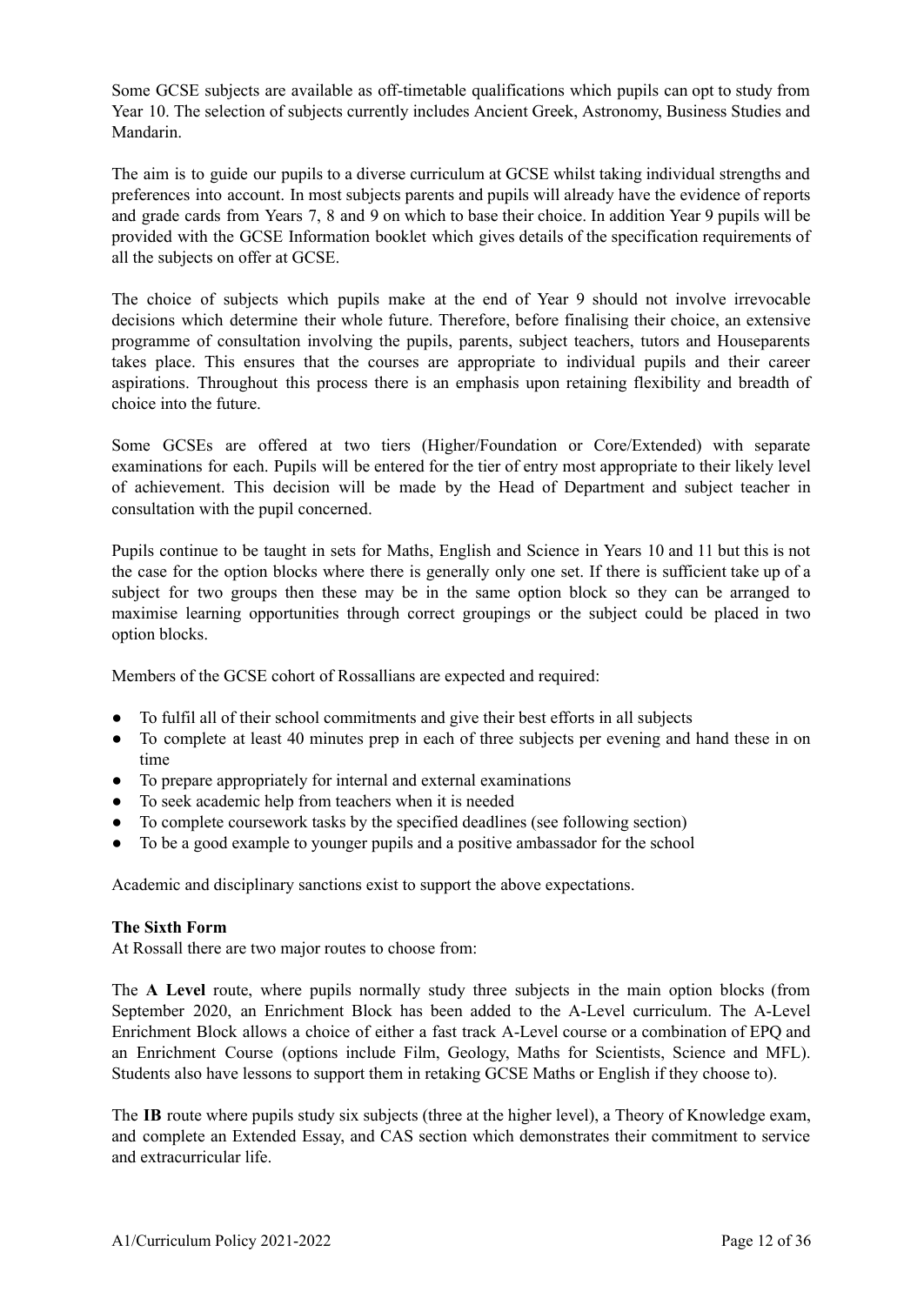The School is able to offer a high degree of flexibility in the choice of courses available in the Sixth Form. The subjects on offer will be reviewed each year.

Teaching time for A Level subjects is 14 lessons per fortnight, IB Standard Level is 6 lessons per fortnight and IB Higher Level is 9 lessons per fortnight.

#### **Option Blocks**

#### **A Level**

One subject from the three option blocks (A, B and C) must be selected. Students choose either a fast track A-Level or EPQ/Enrichment in the fourth block (D).

#### **2021 – 22**

| <b>Block A</b>       | <b>Block B</b>      | <b>Block C</b>          | <b>Block D (fast-track)</b>  |
|----------------------|---------------------|-------------------------|------------------------------|
| <b>BTEC Sport 1</b>  | <b>BTEC Sport 2</b> | <b>Business Studies</b> | <b>Maths</b>                 |
| Art                  | <b>Biology</b>      | <b>History</b>          | <b>EAL</b>                   |
| Chemistry            | Drama               | <b>Maths</b>            | EPQ / Enrichment             |
| DT                   | English             | Photography             | German (for native speakers) |
| Economics            | Geography           | <b>Physics</b>          |                              |
| <b>Further Maths</b> | Graphics            | <b>Politics</b>         |                              |
| Latin                | <b>Maths</b>        | Psychology              |                              |
| <b>Music</b>         | Philosophy          |                         |                              |
| <b>PE</b>            |                     |                         |                              |
| Psychology           |                     |                         |                              |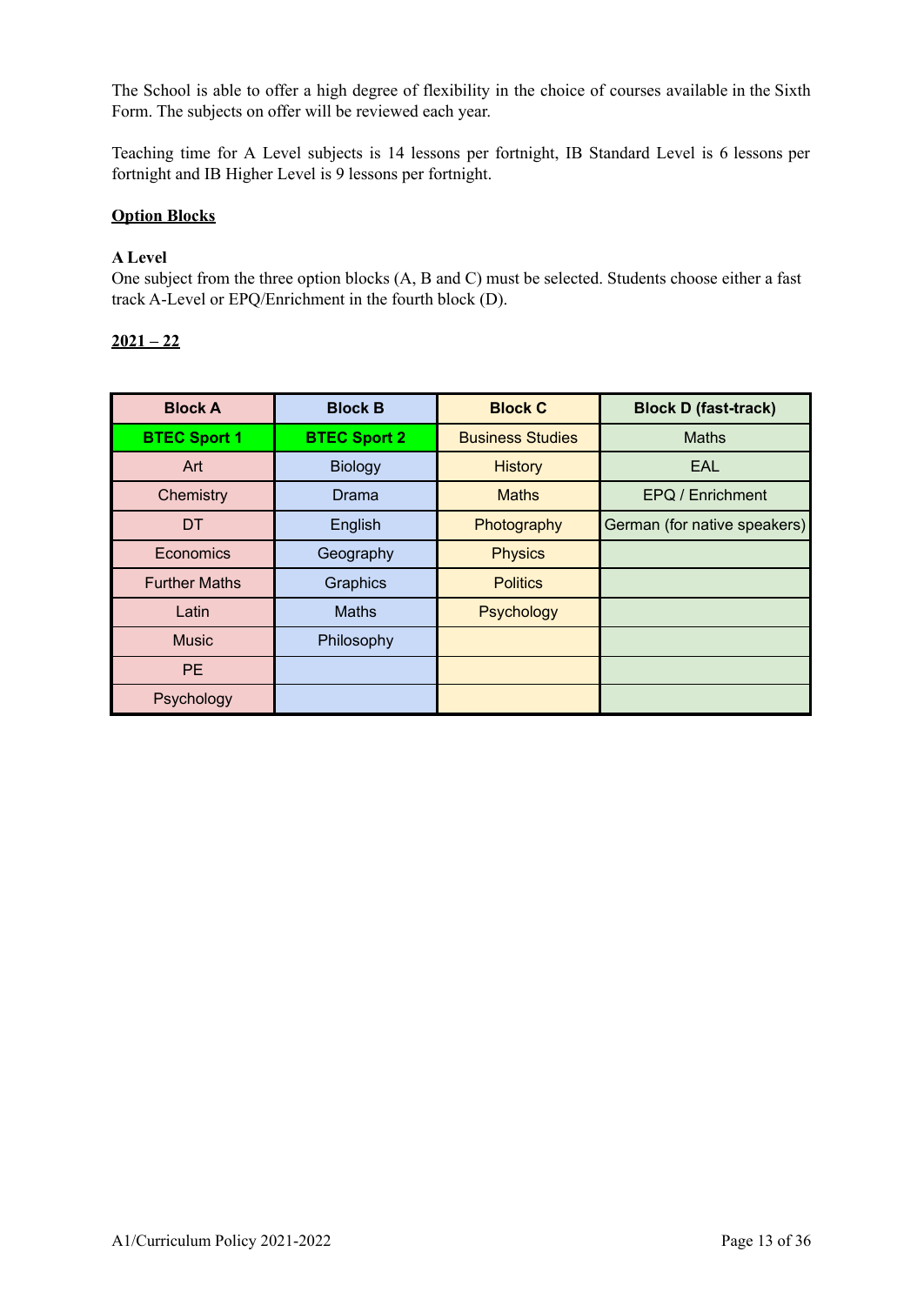#### **International Baccalaureate (IB)**

All candidates must study an A1 Language (Group 1), a second language (Group 2), Mathematics (Group 5), a Group 3 subject (Economics, History, Geography, Business & Management or Psychology), a science (Biology, Chemistry, Physics or DT), plus one additional elective subject, including Visual Arts, Music or a free choice from Group 3 or Sciences. A third language might also be possible.

Three of these subjects should be at Higher Level (HL) and three at Standard Level (sl). Self study languages and *ab initio* languages are at sl only.

| <b>BLOCK1</b>                           | <b>BLOCK2</b>                            | <b>BLOCK3</b>              | <b>BLOCK 4</b>                                | <b>BLOCK 5</b>          | <b>BLOCK 6</b>                   |
|-----------------------------------------|------------------------------------------|----------------------------|-----------------------------------------------|-------------------------|----------------------------------|
|                                         | English A<br>Language &<br>Literature SL |                            |                                               |                         |                                  |
|                                         | English B HL                             |                            |                                               |                         |                                  |
| English A<br>Literature<br><b>HL/SL</b> | French B SL/HL                           | Chemistry<br>SL/HL         | <b>Business</b><br>Management<br><b>SL/HL</b> | <b>Biology</b><br>SL/HL |                                  |
| German A<br>Literature HL               | Spanish B SL/HL                          | Economics<br>SL/HL         | Geography<br><b>SL/HL</b>                     | DT SL/HL                | <b>Maths Applications</b><br>HL  |
| Chinese A<br>Literature SL              | Spanish ab initio<br>SL                  | <b>History SL/HL</b>       | <b>Music SL/HL</b>                            | <b>ESS SL</b>           | <b>Maths Analysis HL</b>         |
| Self Study<br><b>SL</b>                 | German SL/HL                             | Psychology<br><b>SL/HL</b> | <b>Visual Arts SL</b>                         | <b>Physics</b><br>SL/HL | <b>Maths Applications</b><br>SL. |

#### **2021 – 22**

The placing of subjects within the blocks will vary from year to year.

In addition to taking into account an individual's strengths and preferences subjects should be chosen with future careers in mind. For certain career paths subject choices are prescribed, for others some subject combinations are more appropriate than others.

The Sixth Form Information Evening during the Michaelmas Term and the Year 11 Parent-Teacher meeting during the Lent Term will provide parents with the best opportunity to discuss subject choices with teachers and Heads of Departments, and they will be given the Sixth Form Information booklet which gives details of the specification requirements of all the subjects on offer. Reports and school examination results should also help to inform the choice. As a general rule a prospective candidate should have been predicted/have achieved at least a grade 5 or B in a subject which they intend to study (Grade 7 or A at GCSE would be preferred for the IB Higher Level choices).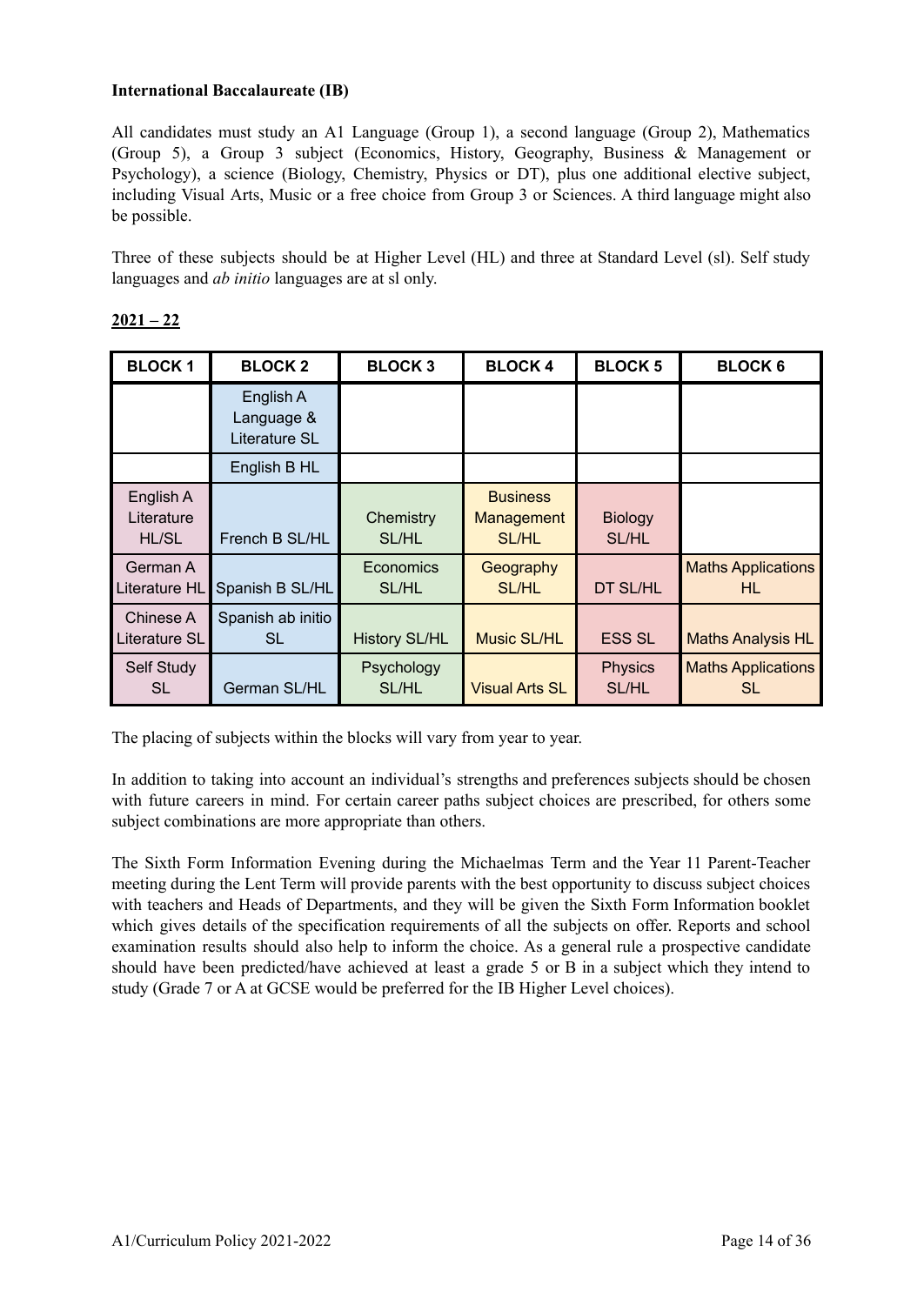#### **Supervised Study**

In the Sixth Form students will have a number of lessons (Supervised Study) when they are not being taught and are therefore expected to undertake private study. This can be done in the Sixth Form Centre, designated year group study spaces or a Departmental Area at the discretion of the Head of Sixth Form and the Head of Department. If there is cause for concern about a pupil's work then they will be placed in supervised study in the Sixth Form Centre.

#### **Prep**

Prep is a valuable and integral part of the learning process, consolidating skills, extending knowledge through research and wider reading, and promoting independent study. In addition, prep is an evaluative tool for teaching and assessment of progress and understanding.

Purposeful and useful prep must be set with absolute regularity and staff are expected to insist that it is completed fully, and to an acceptable standard, by every pupil.

There should be parity between each pupil's experiences of prep, regardless of their option choices.

Prep

- Will offer opportunities for learning, consolidation or practice that is independent of the teacher
- Should arise naturally out of classroom activity, or serve to prepare pupils for future lessons or to enrich and broaden understanding
- Should be meaningful and have an obvious value to the learner
- Should be varied and ensure that a range of skills are developed
- Will take account of the individual pupil's learning needs, including those with SEN

For Years 7-11 prep is set in accordance with a prep timetable which is set by the Director of Studies. Prep may take a variety of forms (e.g. written work, research, planning). As guidance the school expects pupils to spend the following times on prep:

In Years  $7 - 9$  up to  $4 \times 30$  minute preps will be set on week-nights.

In Years  $10 - 11$  up to 4 x 40 minute preps will be set Monday to Friday but Coursework might require further time allocations.

In Years 12 – 13 there is no prep timetable but it is envisaged that each student will spend on average 15 hours per week on prep and academic research, including during study periods. If pupils are not doing approximately three hours of work each day other than contact teaching time, then something is wrong. Preps may be set over a longer period and it is the student's responsibility to organise his or her time to ensure deadlines are met.

Once external examinations begin many pupils find they have to commit more time at the weekend to complete their work.

Every member of the School has his or her own space within the House where they can keep their books and files and where they can study (during the academic year 2020 - 2021 all day pupils have been assigned study spaces). During the day, certain times which are published throughout the School, are set aside for private study. There should be silence during these times. When pupils are not involved in the activity programme it is possible for them to spend time on their prep, either in the the Sixth Form Centre or a designated year group study space. It is strongly recommended that day pupils with long journeys should attempt to use some of these. Other day pupils may opt for the 'Extended day' and remain at school until the end of prep time.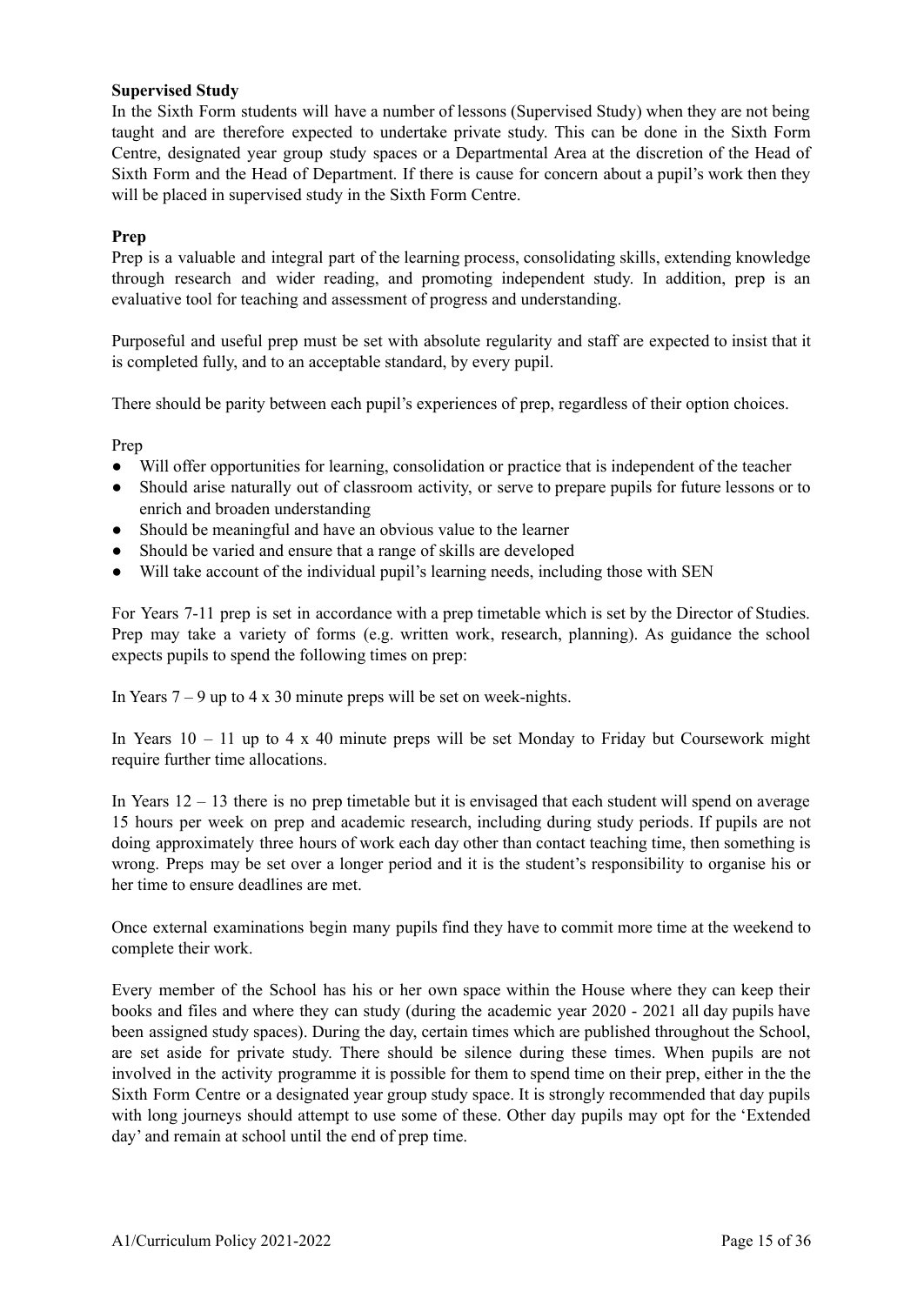All prep tasks will be set through Google Classroom. Each pupil in Year 7 and 8 also carries a Prep Diary in which to write their preps. and a vehicle by which parents can comment on the work set. Parents should contact their child's Tutor if they are unhappy about the amount of prep being set or done, or if there are significant problems emerging with preps.

Members of teaching staff should mark and return preps promptly: in Years 7-9 this will probably be by the following lesson; examination work may take longer.

#### **Pupil Absence**

When pupils are unable to attend school as a result of illness, the school does not normally expect them to carry out school work whilst ill. The school acknowledges that, in circumstances of illness, pupils are unlikely to be able to complete work to their normal standards and may be unable to do so as a result of missing crucial aspects of a lesson.

Pupils are expected to catch up on any missed work after their return to school. This includes copying up missed notes, completing any questions or prep that have been set. Teachers will provide any help that is needed to ensure they have understood the work they have missed.

All work for each lesson is set through Google Classroom and all resources relevant to the lesson will be attached to the relevant lesson post. Pupils who are well enough to study from home are encouraged to attend lessons online by joining a teacher's Zoom and can submit work completed in the lesson through Google Classroom.

If a pupil misses a lesson for another school commitment, there is an expectation on that pupil to catch up on any work missed. If appropriate, time will be allocated by the activity taking the pupil out of lessons to allow them to catch up in a supervised setting. This will need to be covered by the department taking the pupils out of school.

#### **Marking**

All departments have their own marking policy which should work in harmony with the school marking and feedback policy (A4) that makes use of ReACT marking.

Clear criteria for assessment should be made explicit to students to focus their learning, to focus teacher marking, and to ensure the marking informs future teaching and planning. Feedback should relate to this focus. The IB specifications instruct teachers to make mark schemes available to the students so that they understand the standards expected at the different levels, and so that they can see ways in which they may improve their performance. Departments might also like to consider making A Level and GCSE mark schemes available to the student.

Marking is only part of the assessment process but needs to be completed regularly. Feedback to students is important and should act to support teaching and learning.

#### **Assessment**

Assessment should support teaching and learning by identifying what students already know and can do and how they might move to the next level/grade. Assessment, therefore, should be evident in all lessons.

Assessment has various purposes. It may be, as part of routine teaching, to help gauge how well the students have grasped what they have been taught allowing teachers to plan for teaching and learning that meets the individual needs of all the students in the classroom. Students need to know their achievements and areas for improvement in the learning process to make progress. Assessment should monitor the progress of student learning and achievement and produce coherent feedback for pupils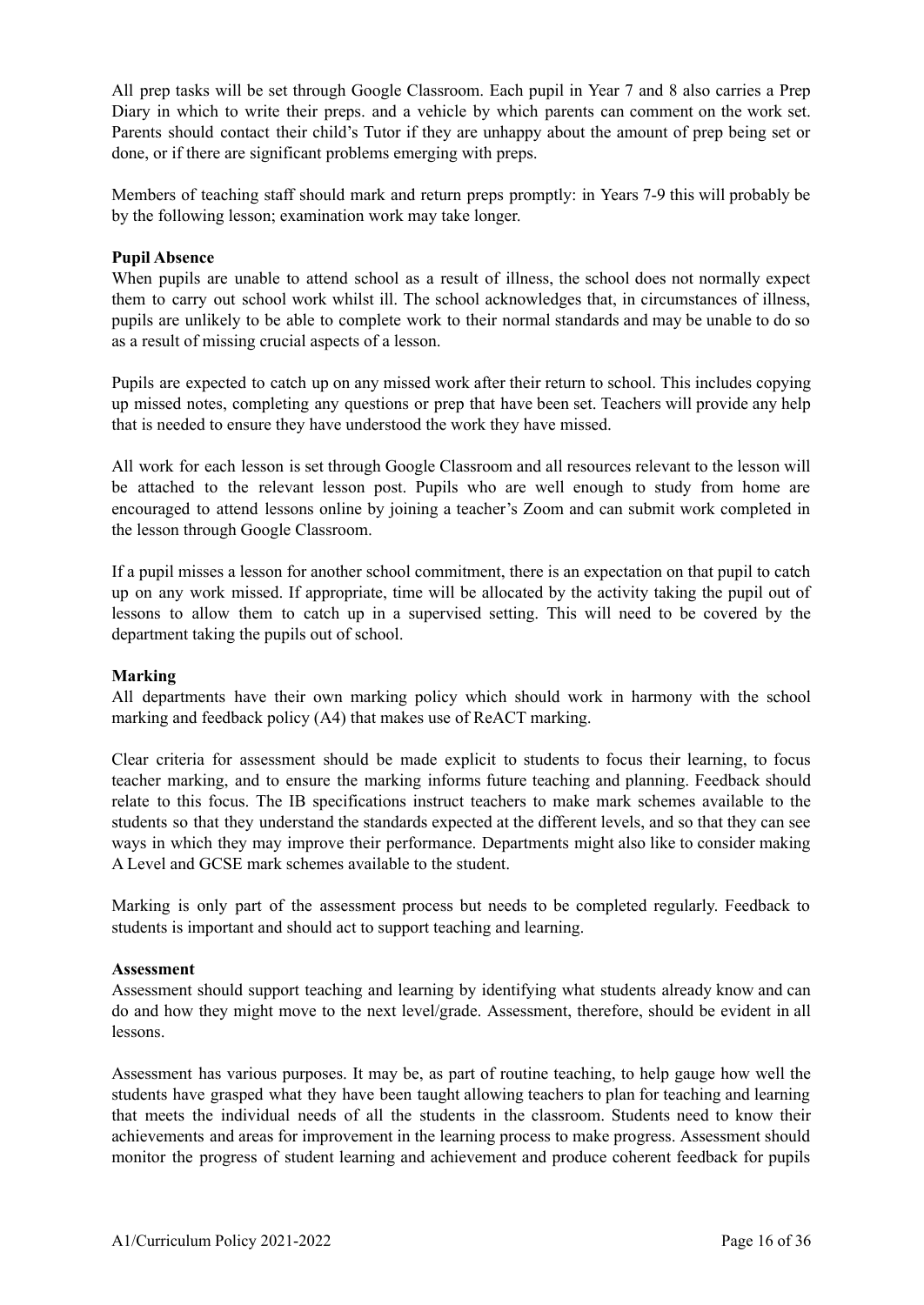and parents. In the case of external examinations assessment should sum up what a student has achieved for the benefit of others such as universities and employers.

Assessment should help ensure students are making informed curriculum choices and also ensure that the curriculum meets the needs of the students. All teachers should:

- help students to understand how work is assessed within subjects and within the different courses (iGCSE, GCSE, A Level and the IB program)
- adopt a range of methods to ensure that they can assess the progress of all students accurately
- ensure that lessons begin with clear expectations and students are aware of how progress will be measured
- ensure that all students know and understand the learning objectives of the lesson
- identify through assessment, and intervene with as necessary, those students at risk of underachievement
- ensure that the results of assessment are used to inform planning for differentiation and challenge in lessons
- reward good progress as appropriate
- feedback to students should be prompt and supportive.
- keep a clear and accurate record of all assessment activities
- look for evidence of what students know and understand. Teachers should always reward alternative but equally valid answers that contain coherent ideas which are relevant to the question. Any mark scheme used should not be considered exhaustive.

If a teacher suspects malpractice, he/she will refer to the school's Academic Honesty Policy for guidance.

#### **Tracking Pupil Progress**

All teaching staff are expected to track the progress of their pupils and be able to evidence this. Teachers will be expected to make use of the data available to them including MidYis, Yellis and ALIS data produced by the CEM Centre as well as CAT4 baseline data. This information, along with test results, prep and class scores should help monitor the progress of each pupil.

The CEM data can be found on the CR Resources Shared Drive as well as the HODs Shared Drive and the Director of Studies can help staff if they have any queries. There is training provided to staff to help them make the most of this data.

Use of baseline data should go hand in hand with knowledge of each pupil and any additional learning needs that have been identified, in order to ensure that they make excellent progress. Each department may adopt a slightly different recording procedure and staff are expected to follow the procedure for their department.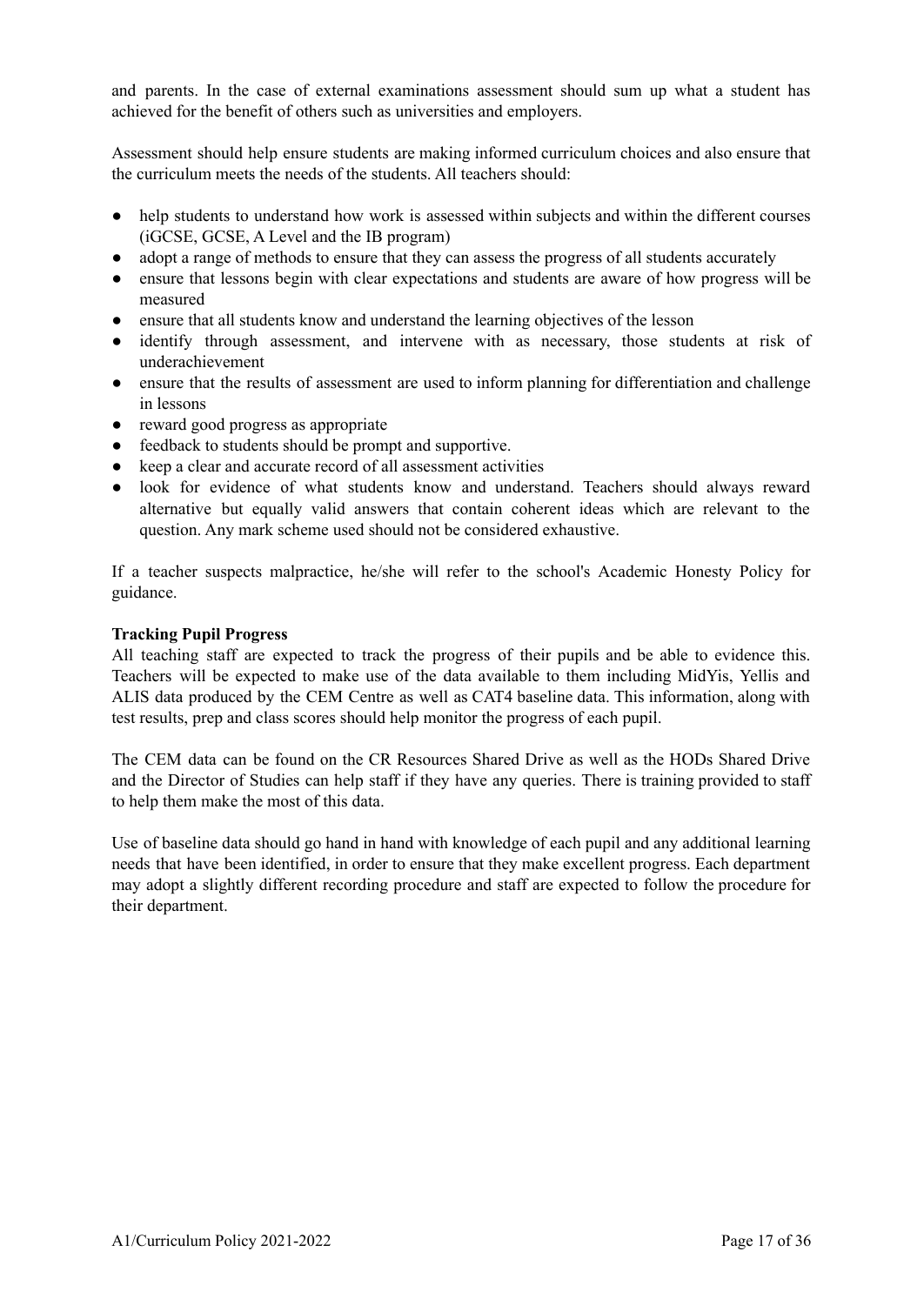#### **Prep Timetables for 2021 – 2022**

| Year                               | Time per<br>homework | No of subjects<br>setting homework | Per Subject per week                                    | Per night | Hours per<br>week |
|------------------------------------|----------------------|------------------------------------|---------------------------------------------------------|-----------|-------------------|
| $7 - 8$                            | 30 min               | 11                                 | 2 for Maths, English & Science<br>1 for everything else | Max 4     | 7                 |
| 9                                  | 30 min               | 12                                 | 2 for Maths & English<br>1 for everything else          | Max 4     | 7                 |
| $10 - 11$                          | 40 min               | 9                                  | 2 for each subject                                      | Max 5     | 12                |
| $12 - 13$<br>A-level               | 1hr                  | 3 or 4                             | 4 for each subject                                      |           | 12 - 16 hours     |
| $12 - 13$<br>IB                    | 1hr                  | 6                                  | 3 for HL, 2 for SL                                      |           | 15                |
|                                    |                      |                                    |                                                         |           |                   |
| IC <sub>11</sub><br>Pre-Sixth Form | 40 min               | 10                                 | Varies per subject                                      | Max 4     | 10 - 11 hours     |
| IC <sub>11</sub><br>Foundation     | 40 min               | 7                                  | Varies per subject                                      | Max 4     | 10 - 11 hours     |

### **Prep Principles**

Prep tasks at Rossall School…

- Offer opportunities for learning, consolidation or practice that is independent of the teacher
- Should arise naturally out of classroom activity, or serve to prepare pupils for future lessons or to enrich and broaden understanding
- Should be meaningful and have an obvious value to the learner
- Should be varied and ensure that a range of skills are developed
- Will take account of the individual pupil's learning needs, including those with SEN

**For Years 7-11 prep is set in accordance with a prep timetable. Prep may take a variety of forms (eg written work, research, project, learning vocabulary etc.).**

In Years 12 - 13 there is no prep timetable, teachers are expected to distribute the setting of homework evenly. Students are expected to manage their time and develop the ability to prioritise. In the 6th form homework should be the minimum of what a pupil does to consolidate and enhance their learning in a subject.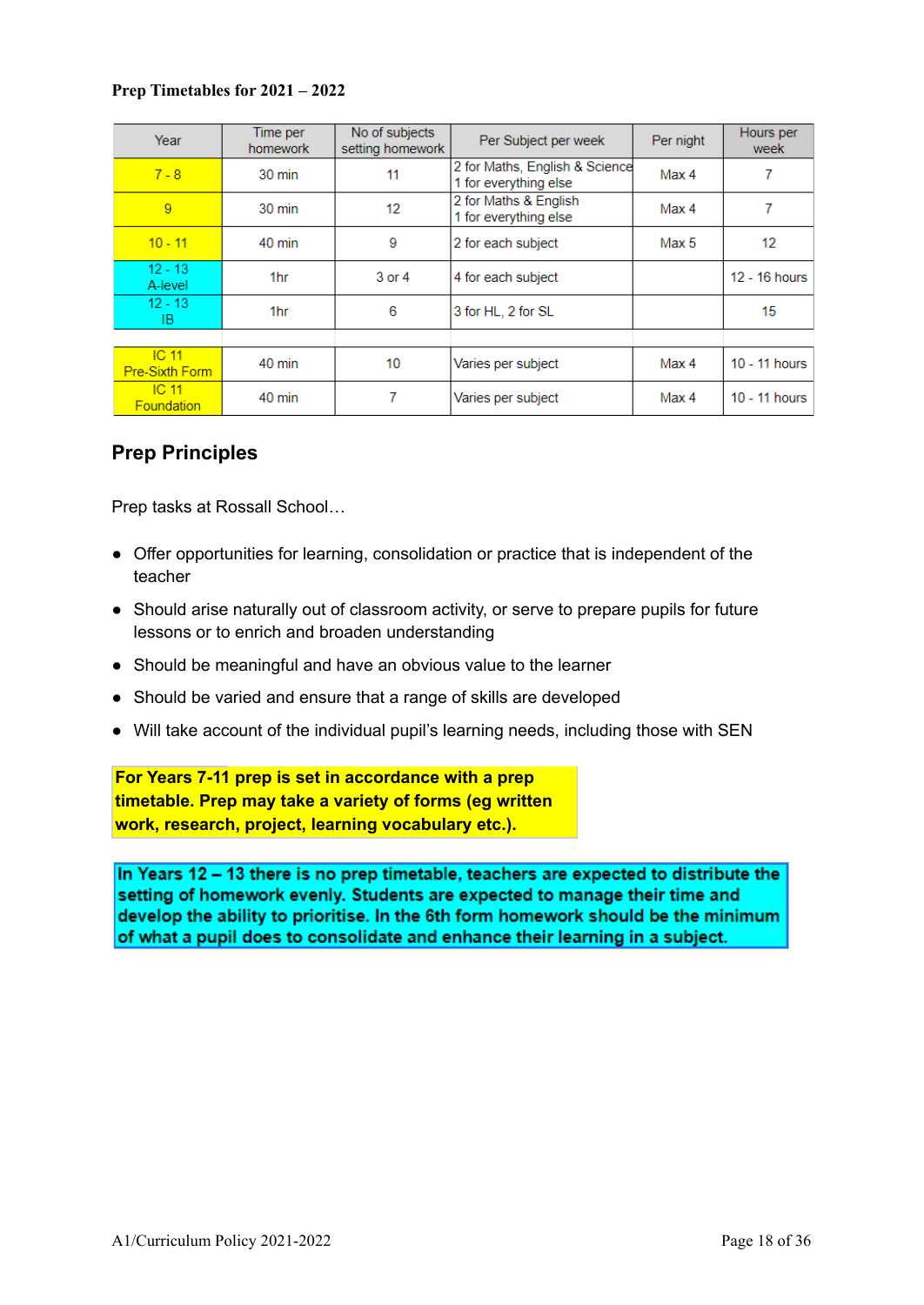| Year <sub>7</sub> |                |                |                  | Year 7    |                |                |                |
|-------------------|----------------|----------------|------------------|-----------|----------------|----------------|----------------|
| <b>Week A</b>     |                |                |                  | Week B    |                |                |                |
|                   | 7A             | 7В             | 7C               |           | <b>7A</b>      | <b>7B</b>      | 7C             |
|                   | Geography      | German         | German           |           | <b>RS</b>      | Art            | History        |
| Monday            | <b>English</b> | <b>English</b> | Maths            | Monday    | Science        | Science        | Science        |
|                   | Maths          | Science        | Art              |           | <b>Maths</b>   | <b>Maths</b>   | <b>English</b> |
|                   | <b>Music</b>   | Art            | <b>RS</b>        |           | <b>Music</b>   | <b>English</b> | German         |
| Tuesday           | Latin          | Latin          | <b>English</b>   | Tuesday   | Latin          | Science        | Maths          |
|                   | <b>Science</b> | Maths          | <b>History</b>   |           | Geography      | Geography      |                |
|                   | <b>English</b> | Geography      | Spanish          |           | Art            | <b>Music</b>   | Art            |
| Wednesday         | <b>RS</b>      | RS.            | Maths            | Wednesday | <b>English</b> | German         | Geography      |
|                   |                | Science        |                  |           |                |                | <b>Science</b> |
|                   | <b>History</b> | <b>Music</b>   | <b>Music</b>     |           | Spanish        | <b>History</b> | <b>English</b> |
| Thursday          | Maths          | History        | Science          | Thursday  | <b>English</b> | <b>Maths</b>   | Latin          |
|                   | Art            | Spanish        | Latin.           |           | <b>Maths</b>   | <b>English</b> | Maths          |
|                   | German         | <b>English</b> | <b>Geography</b> |           | History        | <b>RS</b>      | <b>Music</b>   |
| Friday            | Spanish        | Maths          | <b>English</b>   | Friday    | German         | Spanish        | Spanish        |
|                   | <b>Science</b> |                | <b>Science</b>   |           | <b>Science</b> | Latin          | <b>RS</b>      |

| Year <sub>8</sub> |                |                |                | Year <sub>8</sub> |                |                |                |
|-------------------|----------------|----------------|----------------|-------------------|----------------|----------------|----------------|
| Week A            |                |                |                | <b>Week B</b>     |                |                |                |
|                   | 8A             | 8B             | 8C             |                   | 8Α             | <b>8B</b>      | 8C             |
|                   | Maths          | Maths          | <b>Maths</b>   |                   | <b>Music</b>   | Art            | Science        |
| Monday            | <b>History</b> | Geography      | <b>History</b> | Monday            | <b>History</b> | <b>Music</b>   | Geography      |
|                   | Art            |                | <b>Music</b>   |                   | <b>RS</b>      | <b>RS</b>      |                |
|                   | Maths          | <b>Maths</b>   | <b>Maths</b>   |                   | <b>English</b> | <b>English</b> | <b>English</b> |
| Tuesday           | <b>English</b> | <b>English</b> | <b>English</b> | Tuesday           | Maths          | Maths          | Maths          |
|                   | <b>RS</b>      | <b>Science</b> | <b>RS</b>      |                   | <b>Music</b>   | Art            | Art            |
|                   | Language B     | Language B     | Language B     |                   | Language A     | Language A     | Language A     |
| Wednesday         | Latin          | Latin          | Latin          | Wednesday         | Science        | <b>Science</b> | <b>Science</b> |
|                   | Geography      |                | <b>Science</b> |                   | Latin          | Latin          | Latin          |
|                   | Language A     | Language A     | Language A     |                   | Language B     | Language B     | Language B     |
| Thursday          | Science,       | <b>Music</b>   | Geography      | Thursday          | Art            | <b>History</b> | <b>RS</b>      |
|                   |                | <b>RS</b>      | <b>Science</b> |                   | Maths          | Maths          | <b>Maths</b>   |
|                   | <b>English</b> | <b>English</b> | <b>English</b> |                   | <b>English</b> | <b>English</b> | <b>English</b> |
| Friday            | <b>Science</b> | Science        | <b>Music</b>   | Friday            | Science        | Geography      | History        |
|                   | Geography      | History        | Art            |                   |                | Science        |                |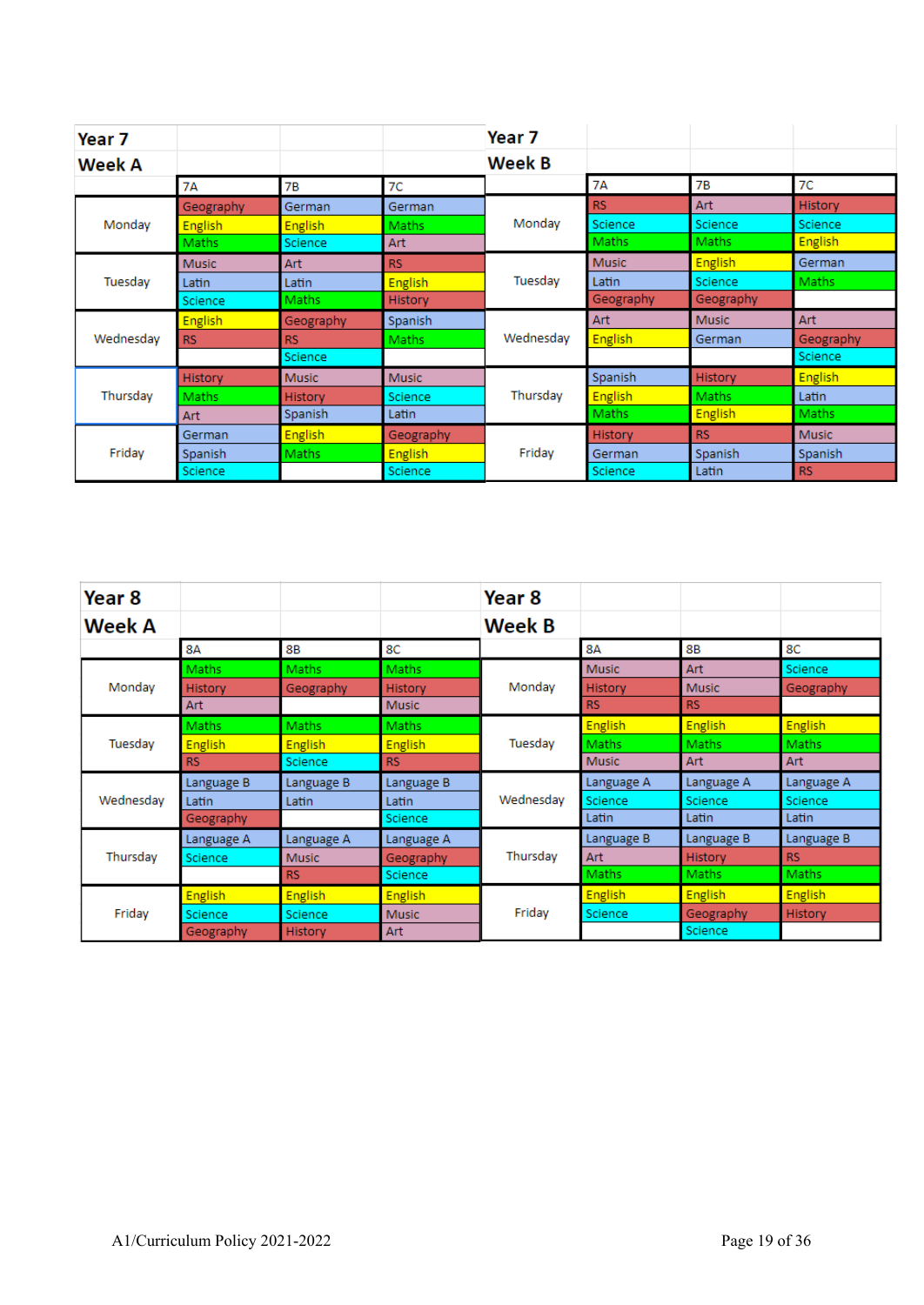| Year 9         |                   |                   |                   |                   |
|----------------|-------------------|-------------------|-------------------|-------------------|
| <b>Week A</b>  |                   |                   |                   |                   |
|                | 9A                | 9B                | 9C                | 9 <sub>D</sub>    |
|                | <b>English</b>    | <b>English</b>    | <b>English</b>    | <b>English</b>    |
| Monday         |                   |                   |                   |                   |
|                |                   |                   |                   |                   |
|                | Geography         | Geography         | <b>History</b>    | <b>History</b>    |
| Tuesday        | Block 1 -         | Block 1 -         | Block 1 -         | Block 1 -         |
|                | DT/Drama/Latin/PE | DT/Drama/Latin/PE | DT/Drama/Latin/PE | DT/Drama/Latin/PE |
|                |                   |                   |                   |                   |
|                | <b>History</b>    | <b>History</b>    | Geography         | Geography         |
| Wednesday      | Block 2 -         | Block 2 -         | Block 2 -         | Block 2 -         |
|                | Food/Music/RS     | Food/Music/RS     | Food/Music/RS     | Food/Music/RS     |
|                | <b>Maths</b>      | <b>Maths</b>      | <b>Maths</b>      | <b>Maths</b>      |
|                | Language A        | Language A        | Language A        | Language A        |
| Thursday       | <b>Maths</b>      | <b>Maths</b>      | <b>Maths</b>      | <b>Maths</b>      |
|                |                   |                   |                   |                   |
|                | Block 3 -         | Block 3 -         | Block 3 -         | Block 3 -         |
| Friday         | Art/Food/Pe       | Art/Food/Pe       | Art/Food/Pe       | Art/Food/Pe       |
|                | Language B        | Language B        | Language B        | Language B        |
|                | <b>English</b>    | <b>English</b>    | <b>English</b>    | <b>English</b>    |
|                |                   |                   |                   |                   |
| <b>Week A</b>  |                   |                   |                   |                   |
| <b>Science</b> | Set 1             | Set 2             | Set 3             | Set 4             |
| Monday         | <b>Physics</b>    | Chemistry         | <b>Biology</b>    | <b>Physics</b>    |
| Tuesday        | <b>Biology</b>    | <b>Physics</b>    | <b>Physics</b>    | <b>Biology</b>    |
| Wednesday      |                   |                   |                   |                   |
| Thursday       | Chemistry         |                   | Chemistry         |                   |
| Friday         |                   | <b>Biology</b>    |                   | Chemistry         |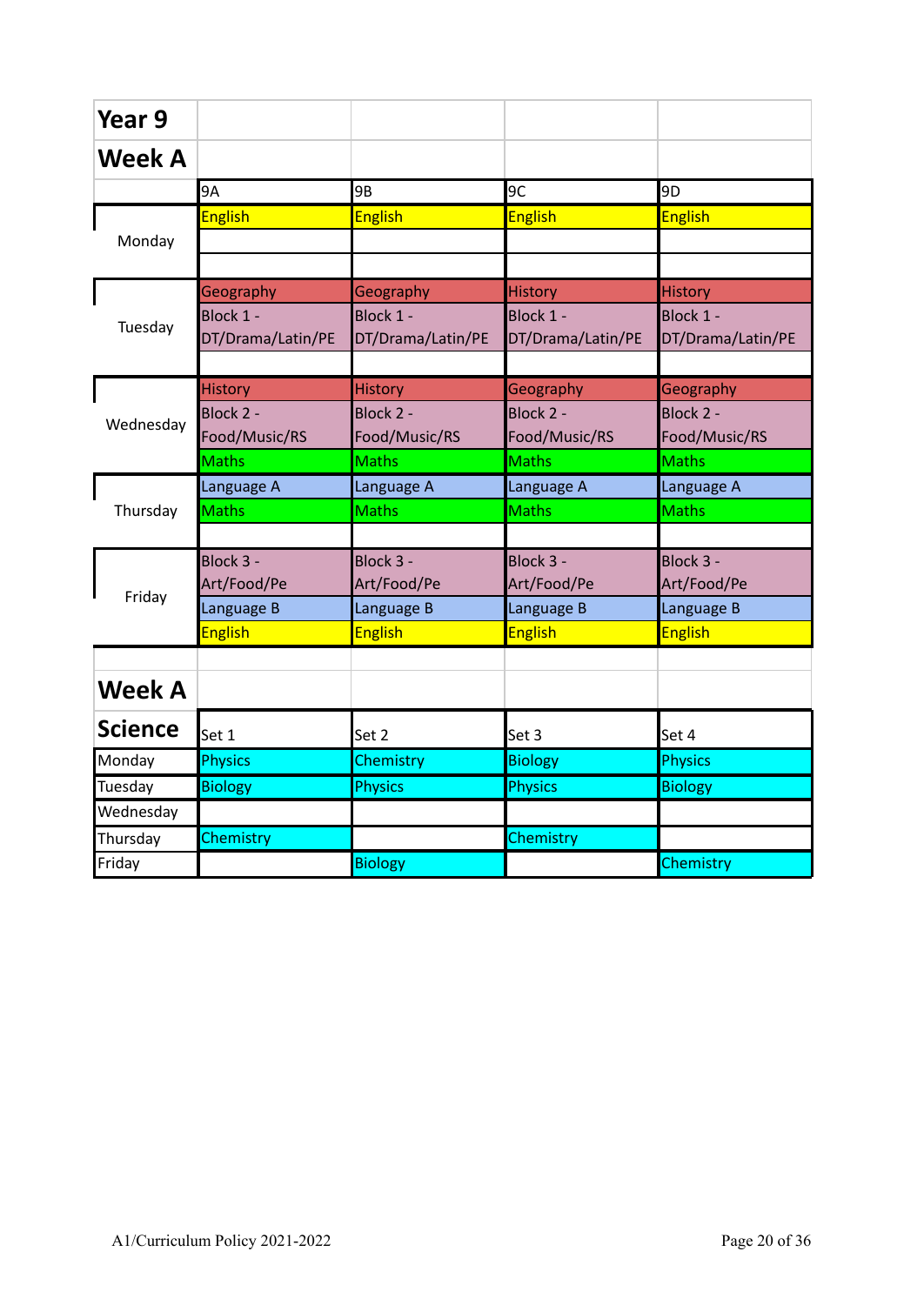| Year 9         |                   |                   |                   |                   |
|----------------|-------------------|-------------------|-------------------|-------------------|
| <b>Week B</b>  |                   |                   |                   |                   |
|                | 9A                | 9B                | 9C                | 9 <sub>D</sub>    |
|                | <b>Maths</b>      | <b>Maths</b>      | <b>Maths</b>      | <b>Maths</b>      |
| Monday         |                   |                   |                   |                   |
|                |                   |                   |                   |                   |
|                | Geography         | Geography         | <b>History</b>    | <b>History</b>    |
| Tuesday        | Language A        | Language A        | Language A        | Language A        |
|                | <b>English</b>    | <b>English</b>    | <b>English</b>    | <b>English</b>    |
|                | <b>History</b>    | <b>History</b>    | Geography         | Geography         |
| Wednesday      | Language B        | Language B        | Language B        | Language B        |
|                | Block 2 -         | Block 2 -         | Block 2 -         | Block 2 -         |
|                | Food/Music/RS     | Food/Music/RS     | Food/Music/RS     | Food/Music/RS     |
|                | <b>English</b>    | <b>English</b>    | <b>English</b>    | <b>English</b>    |
| Thursday       | <b>Maths</b>      | <b>Maths</b>      | <b>Maths</b>      | <b>Maths</b>      |
|                |                   |                   |                   |                   |
|                | Block 3 -         | Block 3 -         | Block 3 -         | Block 3 -         |
|                | Art/Food/Pe       | Art/Food/Pe       | Art/Food/Pe       | Art/Food/Pe       |
| Friday         | Block 1 -         | Block 1 -         | Block 1 -         | Block 1 -         |
|                | DT/Drama/Latin/PE | DT/Drama/Latin/PE | DT/Drama/Latin/PE | DT/Drama/Latin/PE |
|                |                   |                   |                   |                   |
|                |                   |                   |                   |                   |
| <b>Week B</b>  |                   |                   |                   |                   |
| <b>Science</b> | Set 1             | Set 2             | Set 3             | Set 4             |
| Monday         |                   | <b>Biology</b>    | <b>Biology</b>    | Chemistry         |
| Tuesday        | <b>Physics</b>    |                   |                   |                   |
| Wednesday      |                   |                   |                   |                   |
| Thursday       | <b>Biology</b>    | Chemistry         | Chemistry         | <b>Physics</b>    |
| Friday         | Chemistry         | <b>Physics</b>    | <b>Physics</b>    | <b>Biology</b>    |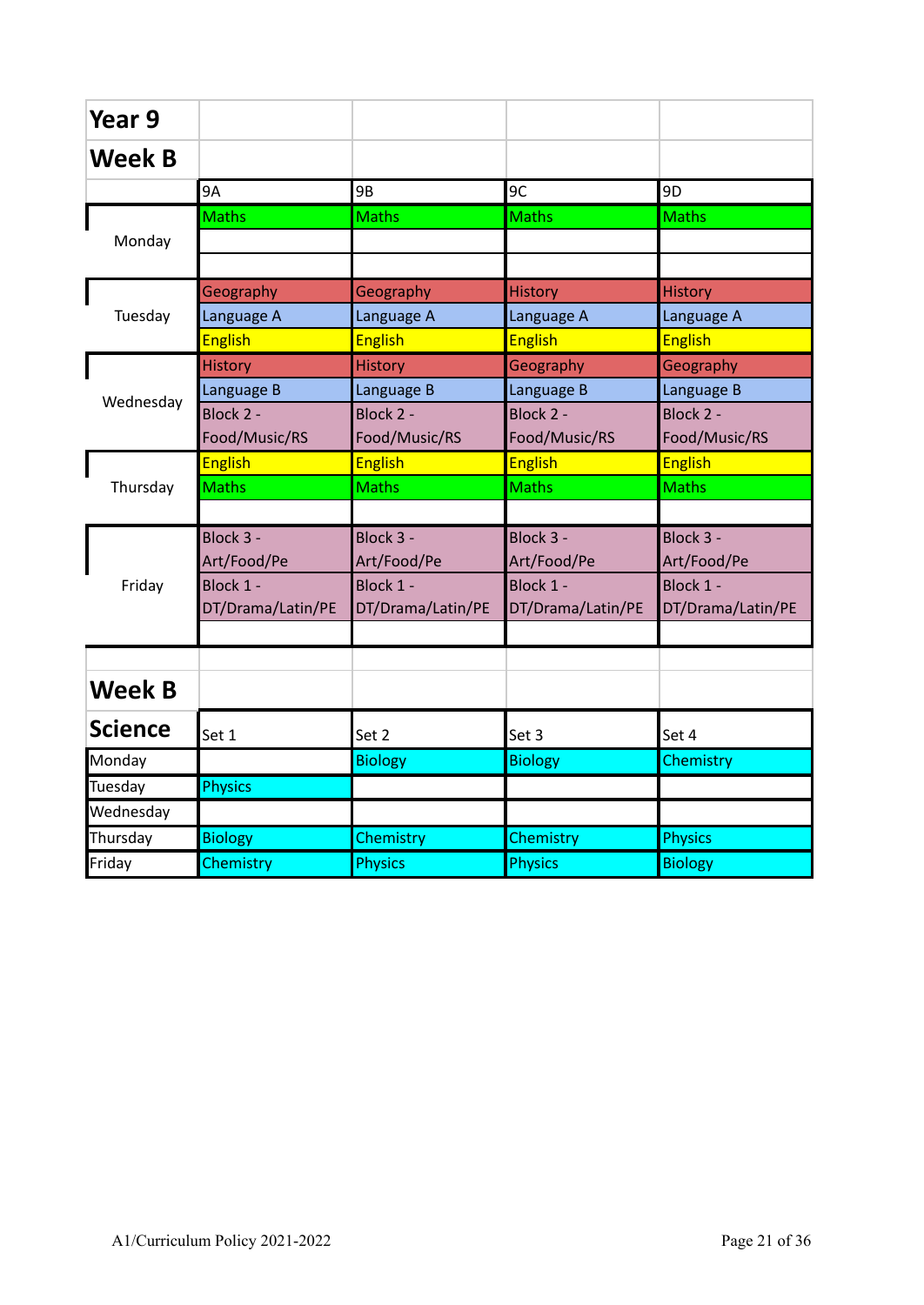| Year 10   |                                           |                                           |
|-----------|-------------------------------------------|-------------------------------------------|
|           | <b>Week A</b>                             | <b>Week B</b>                             |
|           | Option A - Geography/History/RS/EAL       | <b>English</b>                            |
| Monday    | Option C-<br>Art/Geography/Latin/Music/PE | Option A - Geography/History/RS/EAL       |
|           |                                           | <b>Maths</b>                              |
|           | Option D-<br>French/German/Spanish/EAL/LD | Option A - Geography/History/RS/EAL       |
| Tuesday   | <b>Maths</b>                              | Option C-<br>Art/Geography/Latin/Music/PE |
|           |                                           | <b>Maths</b>                              |
|           | <b>English</b>                            | <b>English</b>                            |
| Wednesday | Option C-<br>Art/Geography/Latin/Music/PE | Option B - DT/Drama/Food/History          |
|           | <b>Maths</b>                              | Option D-<br>French/German/Spanish/EAL/LD |
|           | <b>English</b>                            | Option B - DT/Drama/Food/History          |
| Thursday  | Option A - Geography/History/RS/EAL       | Option C-<br>Art/Geography/Latin/Music/PE |
|           | Option B - DT/Drama/Food/History          |                                           |
|           | Option B - DT/Drama/Food/History          | Option D-<br>French/German/Spanish/EAL/LD |
| Friday    | Option D-<br>French/German/Spanish/EAL/LD |                                           |
|           |                                           |                                           |

|                  | Year 10<br><b>SCIENCE - Week A</b>                                                                      |                                                                                            |  |
|------------------|---------------------------------------------------------------------------------------------------------|--------------------------------------------------------------------------------------------|--|
| Set 1            |                                                                                                         | Set 4                                                                                      |  |
| Physics          |                                                                                                         | <b>Biology</b>                                                                             |  |
| <b>Biology</b>   | Chemistry                                                                                               | <b>Physics</b>                                                                             |  |
| <b>Chemistry</b> |                                                                                                         | Chemistry                                                                                  |  |
|                  |                                                                                                         |                                                                                            |  |
| <b>Biology</b>   |                                                                                                         | <b>Biology</b>                                                                             |  |
|                  |                                                                                                         |                                                                                            |  |
| <b>Physics</b>   |                                                                                                         | Chemistry                                                                                  |  |
|                  |                                                                                                         |                                                                                            |  |
| Chemistry        |                                                                                                         | Physics                                                                                    |  |
|                  |                                                                                                         |                                                                                            |  |
|                  |                                                                                                         |                                                                                            |  |
|                  | Set 2<br>Chemistry<br><b>Biology</b><br><b>Physics</b><br><b>Physics</b><br><b>Biology</b><br>Chemistry | Set 3<br><b>Biology</b><br><b>Physics</b><br><b>Biology</b><br><b>Physics</b><br>Chemistry |  |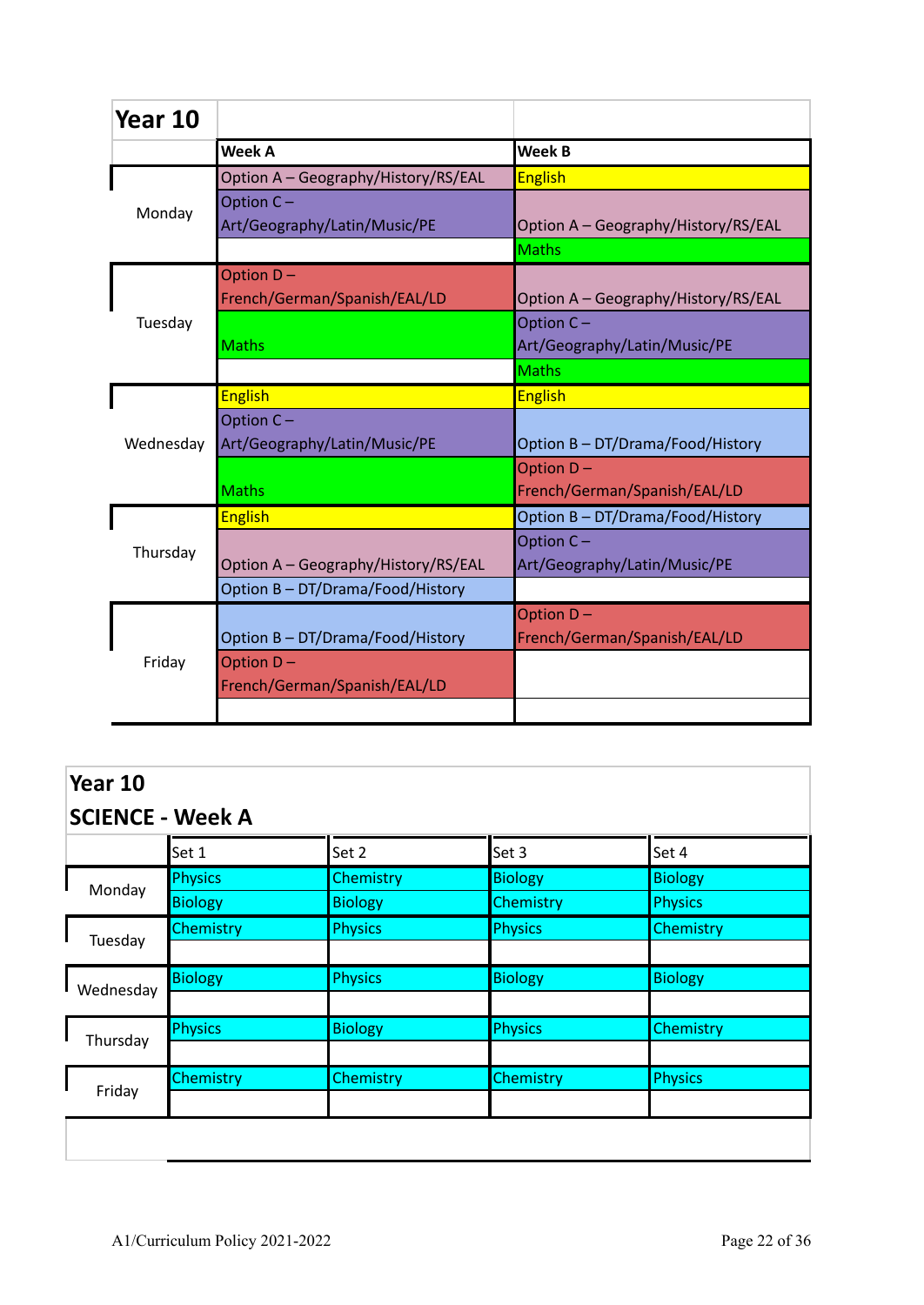| Year 10<br><b>SCIENCE - Week B</b> |                  |                |                |                |
|------------------------------------|------------------|----------------|----------------|----------------|
|                                    | Set 1            | Set 2          | Set 3          | Set 4          |
|                                    |                  |                |                |                |
| Monday                             |                  |                |                |                |
|                                    | Physics          | <b>Biology</b> | <b>Biology</b> | Chemistry      |
| Tuesday                            | <b>Biology</b>   |                | Chemistry      | Physics        |
|                                    | <b>Chemistry</b> | <b>Biology</b> | <b>Biology</b> | <b>Biology</b> |
| Wednesday                          |                  | <b>Physics</b> |                |                |
| Thursday                           | <b>Biology</b>   | Chemistry      | <b>Physics</b> | <b>Biology</b> |
|                                    | Chemistry        | <b>Physics</b> | Chemistry      | Physics        |
|                                    | Physics          | Chemistry      | <b>Physics</b> | Chemistry      |
| Friday                             |                  |                |                |                |

| Year 11   |                                     |                                     |
|-----------|-------------------------------------|-------------------------------------|
|           | <b>Week A</b>                       | <b>Week B</b>                       |
|           | <b>English</b>                      | <b>English</b>                      |
|           | <b>Maths</b>                        | <b>Maths</b>                        |
| Monday    |                                     | Option D-                           |
|           | Option A - Geography/History/RS/EAL | French/German/Spanish/EAL/LD        |
|           |                                     |                                     |
|           | English (set 5 only)                | Option A - Geography/History/RS/EAL |
|           | Option B - Art/Drama/History/PE     | Option B - Art/Drama/History/PE     |
| Tuesday   | Option D-                           |                                     |
|           | French/German/Spanish/EAL/LD        | Option C - DT/Latin/Music/RS        |
|           |                                     |                                     |
|           | <b>English</b>                      | Option C - DT/Latin/Music/RS        |
| Wednesday | Option A - Geography/History/RS/EAL |                                     |
|           |                                     |                                     |
|           |                                     |                                     |
|           | <b>Maths</b>                        | <b>Maths</b>                        |
| Thursday  | Option C - DT/Latin/Music/RS        | Option A - Geography/History/RS/EAL |
|           |                                     | Option B - Art/Drama/History/PE     |
|           |                                     |                                     |
|           | English (set 4 only)                | <b>English</b>                      |
|           |                                     | Option D-                           |
| Friday    | Option B - Art/Drama/History/PE     | French/German/Spanish/EAL/LD        |
|           | Option C - DT/Latin/Music/RS        |                                     |
|           | Option D-                           |                                     |
|           | French/German/Spanish/EAL/LD        |                                     |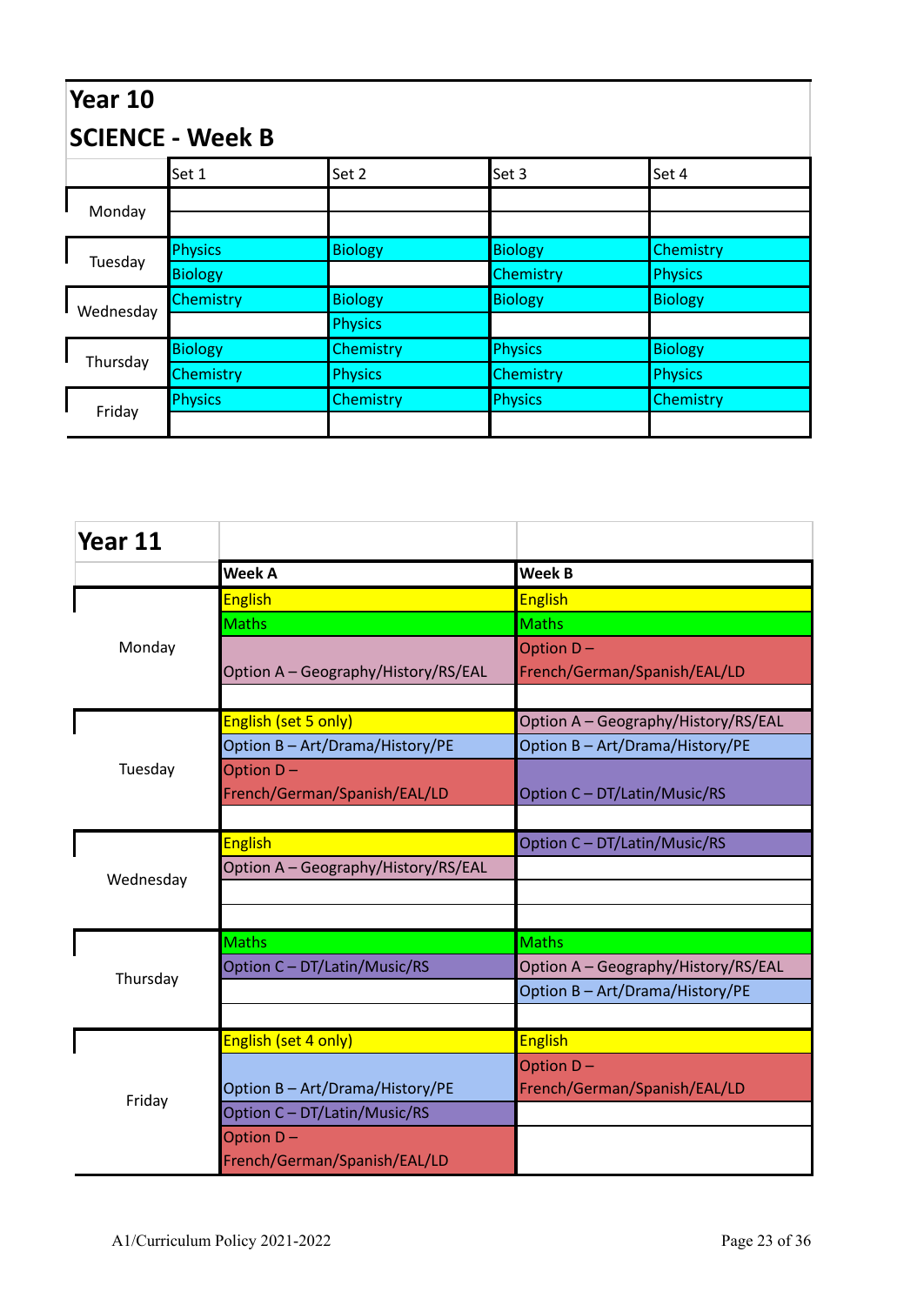| Year 11       | <b>SCIENCE</b> |                |                |                |
|---------------|----------------|----------------|----------------|----------------|
| <b>Week A</b> |                |                |                |                |
|               | Set 1          | Set 2          | Set 3          | Set 4          |
| Monday        | <b>Biology</b> | <b>Biology</b> | Chemistry      | <b>Physics</b> |
| Tuesday       | <b>Biology</b> | Chemistry      | <b>Physics</b> | Chemistry      |
|               |                |                |                |                |
| Wednesday     | Chemistry      | <b>Biology</b> | <b>Biology</b> | <b>Physics</b> |
|               | Physics        | Chemistry      | <b>Physics</b> | Chemistry      |
| Thursday      |                | <b>Physics</b> | Chemistry      |                |
| Friday        | Chemistry      | <b>Physics</b> | <b>Biology</b> | <b>Biology</b> |
|               | <b>Physics</b> |                |                |                |
|               |                |                |                |                |
| <b>Week B</b> |                |                |                |                |
| Science       | Set 1          | Set 2          | Set 3          | Set 4          |
| Monday        | <b>Physics</b> | <b>Biology</b> | Chemistry      | <b>Biology</b> |
|               |                |                |                | Chemistry      |
| Tuesday       | Chemistry      | <b>Physics</b> | <b>Biology</b> | <b>Biology</b> |
|               |                |                |                |                |
| Wednesday     | <b>Biology</b> | Chemistry      | <b>Physics</b> | <b>Physics</b> |
|               |                |                |                |                |
| Thursday      | Chemistry      | <b>Physics</b> | <b>Biology</b> | <b>Physics</b> |
|               |                |                |                |                |
| Friday        | <b>Physics</b> | Chemistry      | Physics        | Chemistry      |
|               | <b>Biology</b> | <b>Biology</b> | Chemistry      | <b>Biology</b> |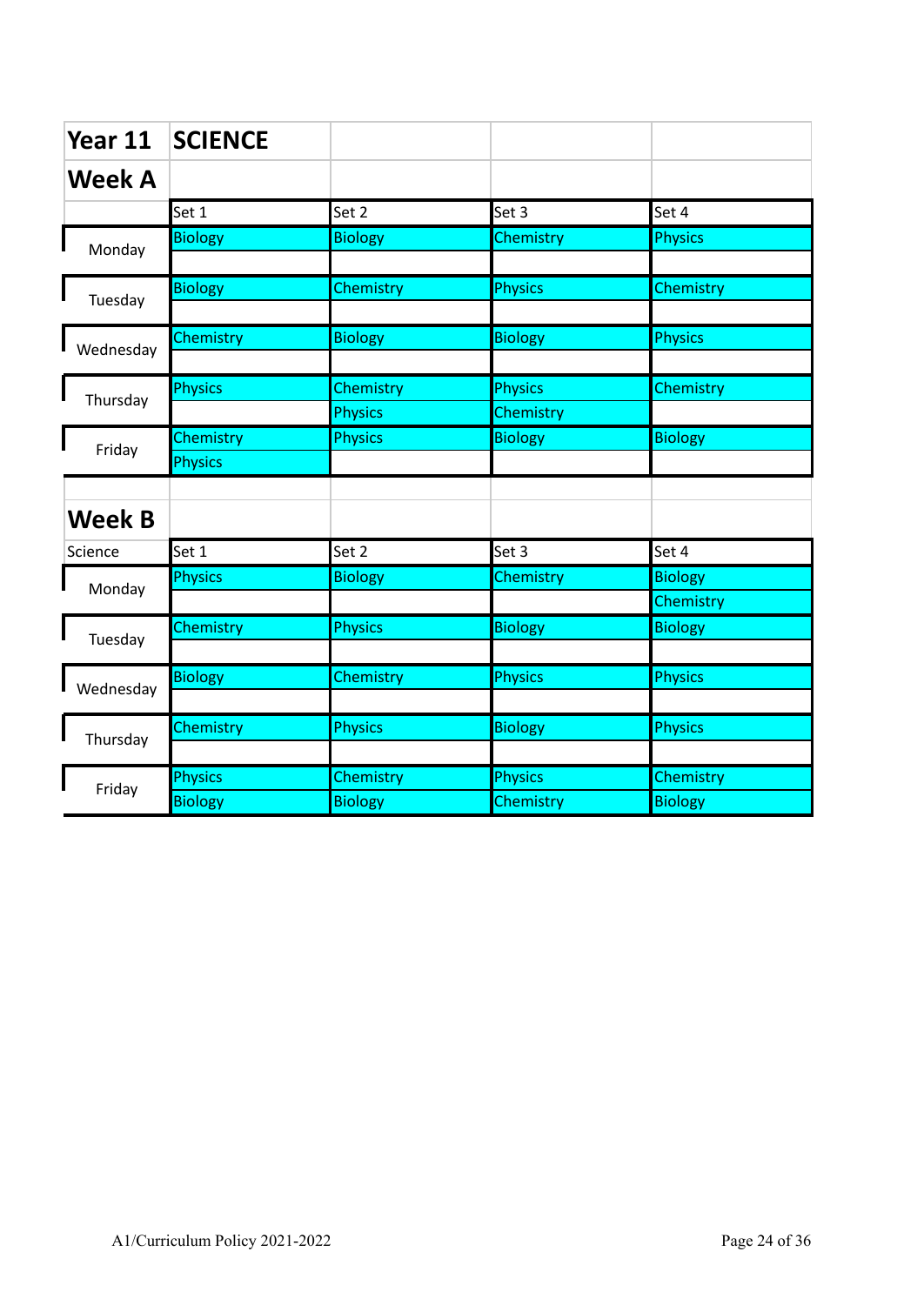| YEAR 11 IC    |                        |                        |                       |
|---------------|------------------------|------------------------|-----------------------|
| Week A        | Y11 Pre-Sixth Form (A) | Y11 Pre-Sixth Form (B) | <b>Y11 Foundation</b> |
|               | <b>English</b>         | <b>English</b>         | <b>EAL</b>            |
| Monday        | <b>Maths</b>           | <b>Maths</b>           | <b>Business</b>       |
|               | <b>Biology</b>         | <b>Biology</b>         | <b>Maths</b>          |
|               | Geography              | Geography              |                       |
|               | <b>First Language</b>  | <b>First Language</b>  | <b>EAL</b>            |
|               | <b>Biology</b>         | <b>Biology</b>         | <b>Physics</b>        |
| Tuesday       | <b>DT</b>              | <b>EAL</b>             | Art                   |
|               |                        |                        |                       |
|               | <b>English</b>         | <b>English</b>         | <b>Maths</b>          |
| Wednesday     | Geography              | Geography              | <b>Business</b>       |
|               |                        |                        | Art                   |
|               |                        |                        |                       |
|               | <b>Maths</b>           | <b>Maths</b>           | EAL                   |
|               | EAL                    | EAL                    | <b>Biology</b>        |
| Thursday      | <b>Physics</b>         | <b>Physics</b>         | Chemistry             |
|               |                        |                        |                       |
|               | Chemistry              | Chemistry              | <b>EAL</b>            |
|               | <b>Biology</b>         | <b>Biology</b>         | <b>Maths</b>          |
| Friday        | EAL                    | <b>DT</b>              | Art                   |
|               |                        |                        |                       |
|               |                        |                        |                       |
|               |                        |                        |                       |
|               | Y11 Pre-Sixth Form (A) | Y11 Pre-Sixth Form (B) | <b>Y11 Foundation</b> |
| <b>Week B</b> | <b>English</b>         | <b>English</b>         | <b>Maths</b>          |
|               | <b>Maths</b>           | Maths                  | <b>Business</b>       |
| Monday        | Geography              | Geography              | Art                   |
|               | <b>Chemistry</b>       |                        |                       |
|               | Geography              | Geography              | EAL                   |
|               | <b>Biology</b>         | <b>Biology</b>         | Art                   |
| Tuesday       | DT                     | <b>Physics</b>         | <b>Maths</b>          |
|               | <b>Physics</b>         | Chemistry              |                       |
|               | <b>Biology</b>         | <b>Biology</b>         | EAL                   |
|               | <b>First Language</b>  | <b>First Language</b>  | <b>Maths</b>          |
| Wednesday     | EAL                    | Art                    | <b>Physics</b>        |
|               |                        |                        |                       |
|               | <b>Maths</b>           | <b>Maths</b>           | EAL                   |
|               | Geography              | Geography              | <b>Biology</b>        |
| Thursday      | EAL                    | DT                     | <b>Business</b>       |
|               |                        | EAL                    |                       |
|               | <b>English</b>         | <b>English</b>         | EAL                   |
|               | <b>Biology</b>         | <b>Biology</b>         | Chemistry             |
| Friday        | Art                    | EAL                    | Art                   |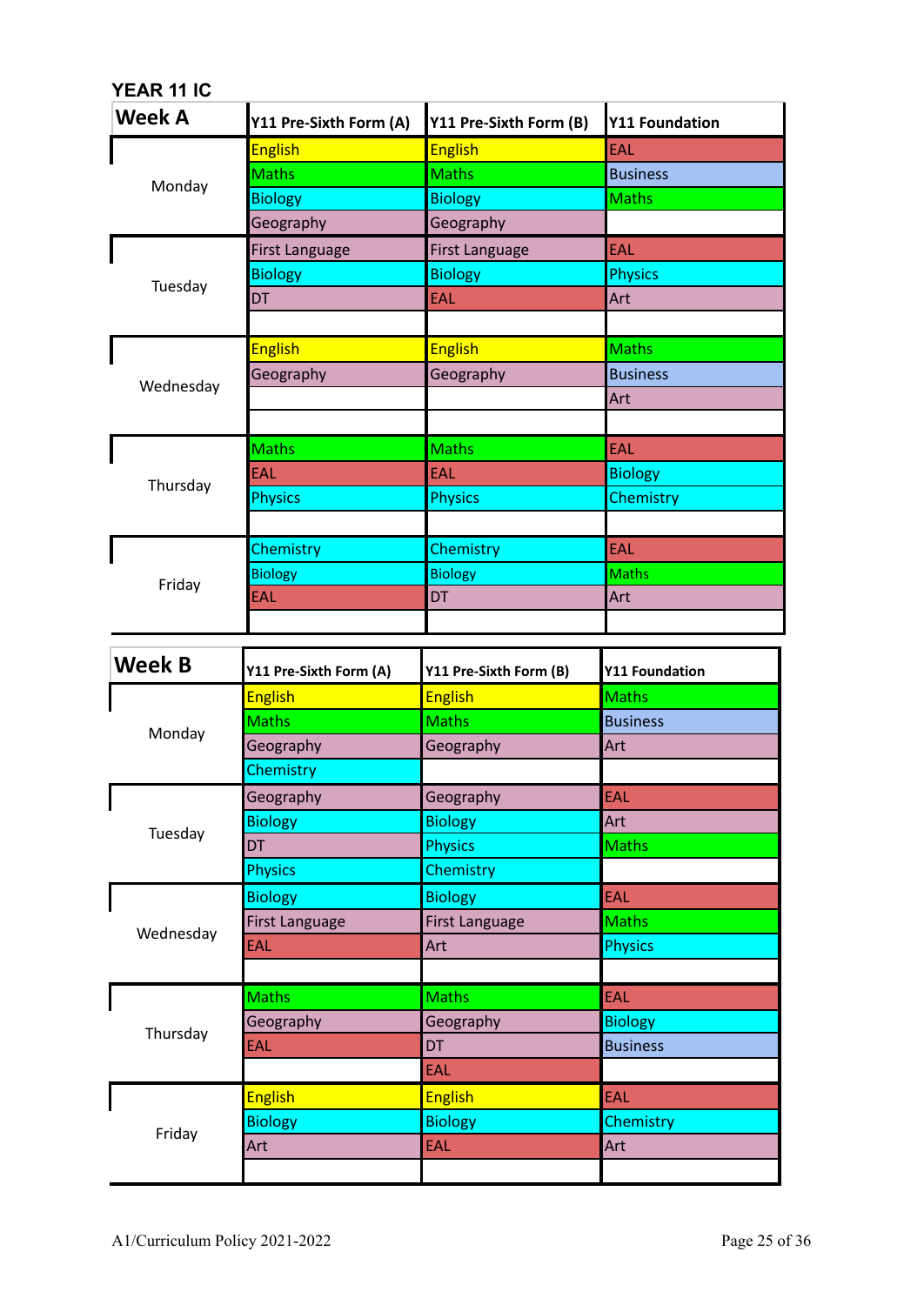#### **Provision for Gifted and Talented Students**

#### **Introduction**

At Rossall School we believe that there are students in our educational care that are gifted and talented individuals. As teachers it is our responsibility and charge to enable every one of our students to fulfil their potential. When a school focuses and caters to gifted and talented individuals, we believe that this leads to improved teaching and learning both in and out of the classroom through more engaging activities for all students.

The following criteria can be used to distinguish between the bright/able child and the truly gifted or talented child:

| <b>Bright Child</b>                        | <b>Gifted Learner</b>               |
|--------------------------------------------|-------------------------------------|
| Knows the answers                          | Asks the questions                  |
| Is interested                              | Is highly curious                   |
| Is attentive                               | Is mentally and physically involved |
| Has wild, silly ideas<br>Has good ideas    |                                     |
| Works hard<br>Plays around, yet tests well |                                     |
| Answers the questions                      | Discusses in detail, elaborates     |
| Top of group                               | Beyond the group                    |
| Listens with interest                      | Shows strong feelings and opinions  |
| Learns with ease                           | Already knows                       |
| Requires $6 - 8$ repetitions for mastery   | $1 - 2$ repetitions for mastery     |
| Understands ideas                          | Constructs abstractions             |
| Enjoys peers                               | Prefers adults                      |
| Grasps the meaning                         | Draws inferences                    |
| Completes assignments                      | Initiates projects                  |
| Is receptive                               | Is intensive                        |
| Copies accurately                          | Creates a new design                |
| Enjoys school                              | Enjoys learning                     |
| Absorbs information                        | Manipulates information             |
| Technician                                 | Inventor                            |
| Good memorizer                             | Good guesser                        |
| Enjoys logical, sequential presentation    | Thrives on complexity               |
| Is alert                                   | Is keenly observant                 |
| Is pleased with own learning               | Is highly self-critical             |

In order to achieve this aim the true nature and potential of a gifted or talented child need to be identified before appropriate provision can be made. However, not all gifted and talented are easily identified. For identification and support purposes gifted and talented pupils can be grouped as follows:

- 1. Broadly gifted excelling in all they do and enjoying their success easy to identify.
- 2. Talented possessing a particular ability in one area, e.g. maths or music relatively easy to identify as they also tend to be academically able and successful.
- 3. Rebellious gifted possess a range of behavioural problems which manifest themselves in disruptive behaviour and under-achievement – often incorrectly identified as purely disruptive and/or low ability.
- 4. Creatively gifted deep thinkers who are often unpopular with their peers due to a perceived lack of social skills and 'things in common' - often incorrectly identified as disruptive.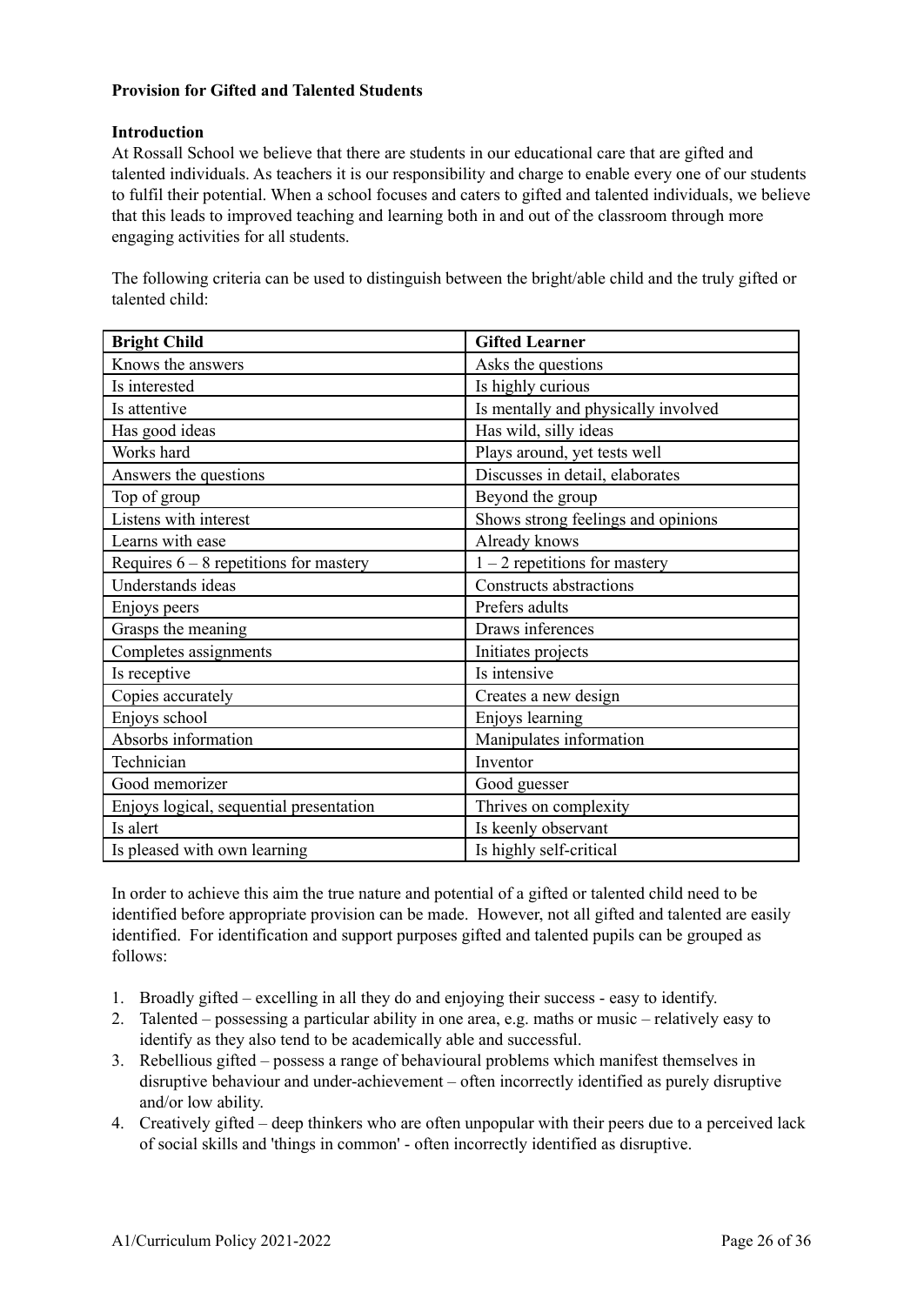5. Concealed gifted – under-achievers who do not want to be different to their peers and so they merge into their peer group – often incorrectly identified as underachievers or simply less able.

#### **Aims**

The School aims to:

- ensure that we focus on the needs of gifted and talented children;
- develop effective school-wide strategies to identify, educate and support the gifted and talented so as to nurture their capacity for unrestricted learning and creative thought;

#### **Objectives**

- *●* To provide a framework so that gifted and talented students can thrive and fulfil their potential.
- *●* To provide opportunities for students both inside and outside the Rossall Curriculum.
- *●* To celebrate the achievement of all students at Rossall.
- *●* To instil independence and self-confidence of gifted and talented pupils.
- *●* To encourage and welcome creative thought, expression, individuality and positive personal development in students.
- *●* To support staff in providing for gifted and talented students.

#### **The Need for Early Identification**

Gifted children have a great thirst for knowledge and it is vital that this need is identified as early as possible so that parents and teachers can give them the required level of support in order that they may develop their talents. Pupils who are thought to be gifted or talented should be identified and assessed as early and as thoroughly as is possible and necessary.

Like many other children, gifted and talented children can often fail to achieve their potential, and may require intervention to make the most of their areas of strength. Early identification, assessment and provision is therefore very important.

#### **Provision**

Rossall School understands that the classroom is a place where learners should be inspired and encouraged to question, speculate and hypothesise. The role of the teacher in Gifted and Talented provision is to make lessons engaging and motivating, ensuring that every child is stretched.

To help facilitate this, Rossall School staff will provide a curriculum that:

- Is broad and available to all student learners
- Includes plentiful opportunities for problem solving activities and utilises open-ended tasks as appropriate
- Provides students the space to demonstrate their abilities and to stretch the most able
- Ensures that learning experiences are broad and wide-ranging
- Accommodates a range of learning styles and individually caters to students as appropriate.

In our daily teaching, we will:

- Encourage children to become independent learners and take responsibility for their own learning
- Use appropriate resources and techniques for stretching and challenging able students
- Provide frequent and rigorous feedback to students on their work
- Provide opportunities for students to take risks, solve problems and develop their critical thinking skills
- Have high expectations for our students.

#### **Other Provision**

In addition to formal lessons, the school aims to provide for gifted and talented students in the following ways: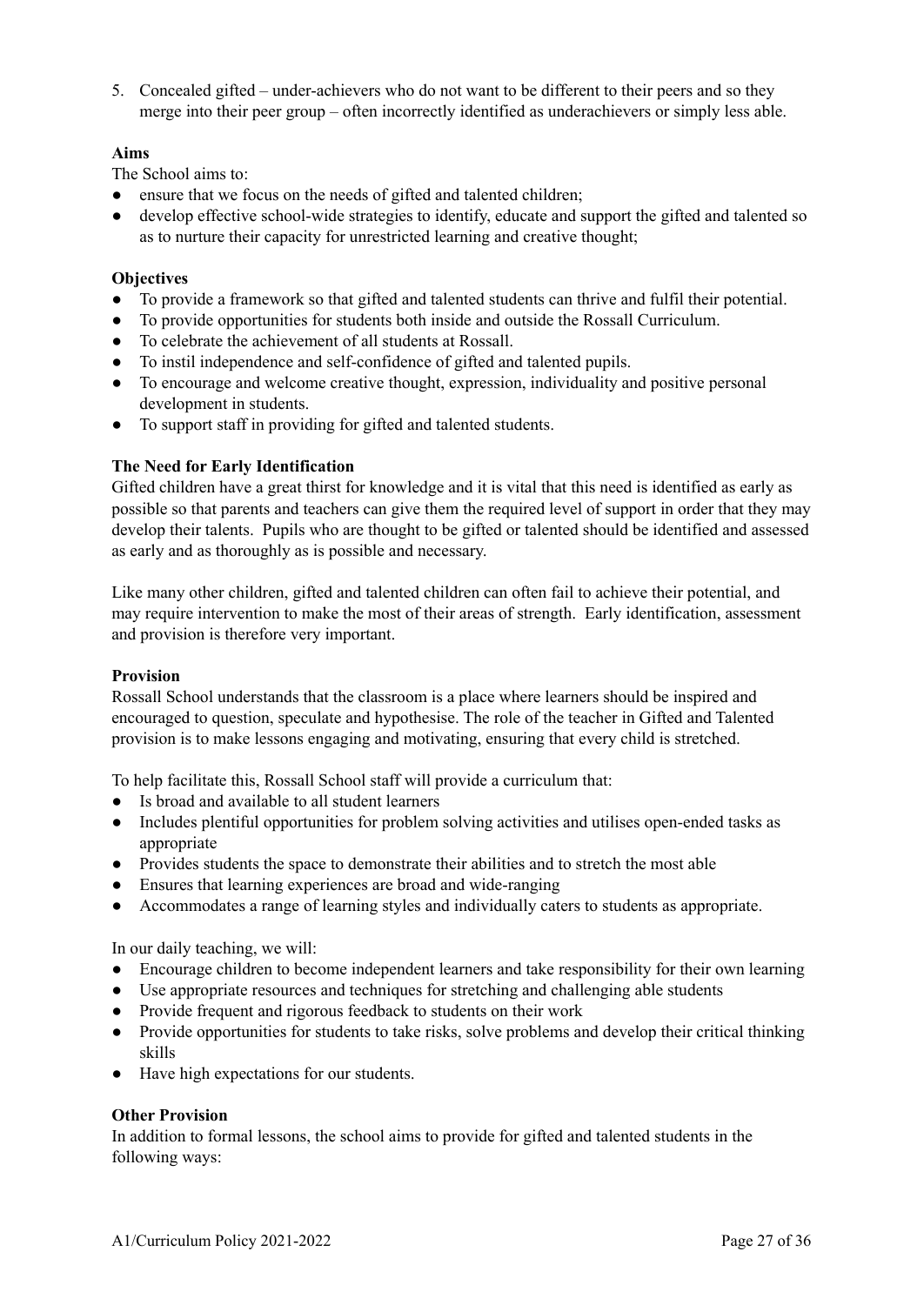- *●* A range of subject specific activities which take place after lessons in order to enable all learners to develop their interests and abilities
- *●* A yearly programme of events and lectures in order to enrich the curriculum and to allow students to engage in understanding and analysis of issues outside the curriculum
- *●* Access to school resources such as the library, ICT facilities and subject specific materials to allow students to pursue and develop their own personal interests
- *●* Gifted and talented students are also encouraged to participate in other activities outside of the school, and their needs are considered and accommodated as appropriate
- *●* Year 12 and 13 students who would be appropriate for consideration for Oxbridge are given regular meetings and interview practices, as well as the opportunity for visits and trips to help encourage and succeed in this endeavour.

#### **The Curriculum**

There is not a detailed, standard curriculum for gifted and talented children, because their needs are very individual. The emphasis is on the development of an enrichment-based programme in order to:

- meet individual children's needs
- build upon their individual strengths
- encourage development in areas in which they need support.

For all pupils, a well-structured curriculum that incorporates differentiation gives them an environment in which they can flourish. However, it is vital to remember that gifted and talented children may be academically several years ahead of their peers but some may still be emotionally and socially at their chronological age.

#### **Roles and Responsibilities**

#### **Teaching Staff**

All teaching staff have a responsibility to:

- Provide a curriculum and a learning environment that allows the students to experience challenge
- Aid in the identification of students who could benefit from the Gifted and Talented programme
- Involve students with target setting and self-assessment to encourage them to take responsibility for their own learning
- Help build the self-confidence and self-esteem of students in order for them to feel comfortable in pushing themselves further
- Engender an atmosphere that is conducive to learning and the encouragement of aspiration.

#### **Heads of Department and Curriculum Coordinators**

- Heads of Department and curriculum coordinators should ensure that schemes of work have suitable opportunities incorporated for Gifted and Talented students
- Departmental Handbooks include a section for the provision of the Gifted and Talented programme, including criteria for identification in their specific subject areas.

#### **Tutors and House Parents**

The progress of Gifted and Talented students will be tracked by the relevant Head of Year alongside the student's tutors.

Tutors will:

- *●* Develop a supportive and attentive relationship with the students in their care, allowing open and frequent communication in order to encourage the progression of individual students.
- Attend regular meetings with students in order to discuss progress, evaluate previous reports and achievements, plan and set targets for each term.
- Liaise with the Head of Year as appropriate in order to facilitate effective provision of the policy.

House Parents will: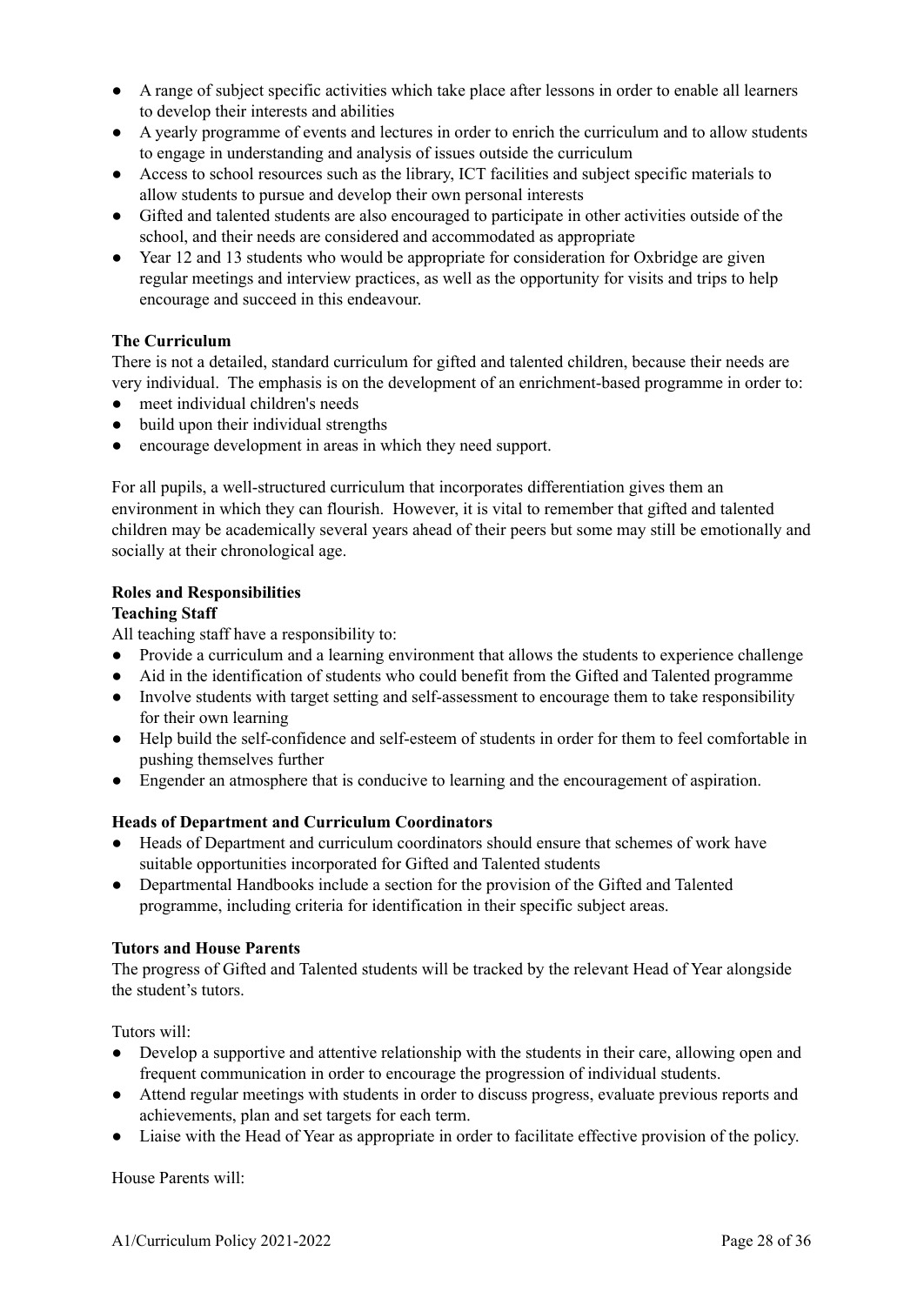● Ensure that the Houses have an atmosphere that engenders a positive environment so that the students may ask questions, pursue their interests, and feel confident.

#### **Heads of Year**

- Aid with the identification of Gifted and Talented students
- Analyse and track data of the students in their charge in order to identify the potential underperformance of identified gifted and talented students
- Organise and support their Tutor teams regarding their interactions with the students in their care.
- Provide guidance in current developments in gifted and talented provision
- Provide guidance and liaise with the Oxbridge co-ordinator to help prepare students for Oxbridge admissions and university interviews, in conjunction with the Head of Sixth Form.
- Facilitate regular meetings with the tutor teams regarding both academic and non-academic issues.

#### **Senior Management**

- Monitor the school provision for Gifted and Talented students
- Liaise with the Heads of Year and the School Governors

If adequate provision is not made for them, gifted and talented pupils may tend to:

- become bored because not enough is demanded of them
- appear lazy, lethargic, inattentive, daydream, switch off or appear to have a short attention span
- disrupt lessons with truculence or by 'clowning around'
- be uncooperative, difficult to motivate and critical of the teachers and the peer group
- have handwriting and presentation skills which may lag behind their reading and other skills
- dislike producing work on paper because of the frustration caused when they are unable to live up to their own impossibly high standards in handwriting and drawing. This is where ICT can help
- under perform in tests and even I.Q. tests the relevance of the tests is not immediately apparent to the child.

At all times members of CR are willing to share their enthusiasm and knowledge and pupils can feel free to approach them to discuss any issues that arise from the teaching.

#### **Reports and Grade Cards**

As in all schools, careful monitoring of academic progress is essential. Enough written work must be set and marked to produce meaningful subject assessments during each term. As a result of effort and attainment in class, prep work and internal examinations, all pupils are given grades for effort and attainment. An academic calendar is published detailing the annual cycle of grade cards, reports, test weeks and examinations. This can be found in the appendix.

Reports are an extremely important part of our relationship with parents and are studied carefully by most parents with comparison with previous terms frequently made. Many parents set great store by our comments and judgements.

The primary objective of the reporting system is to inform parents about how their son or daughter is progressing academically but, in most instances, the report will also be read by the pupils. To meet these different needs the report should provide an objective assessment of a boy or girl's progress as well as constructive criticism and encouragement. Additional comments on particular strengths and weaknesses should be made as appropriate. For a full academic report, the report comment is accompanied by three SMART targets which will offer specific advice on how the pupil can improve in that subject area.

Reports and grade cards are all completed electronically by teachers on iSAMS. Reports will be shared with parents via the iSAMS app. All members of the Common Room should report on every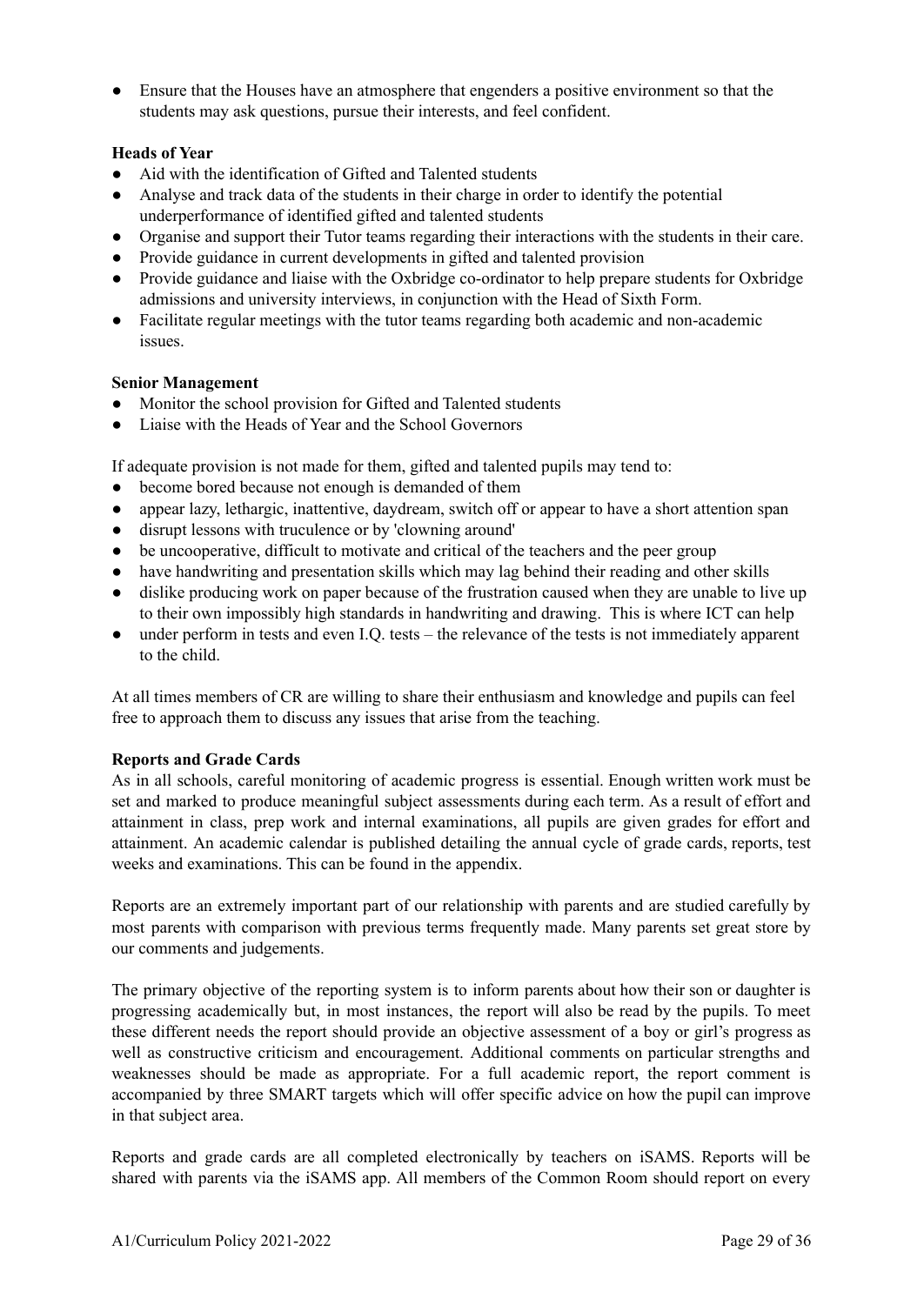pupil they teach. Heads of Department will monitor a selection of reports from all members of their department to look for consistency in reporting and to highlight any errors in reports. Further checking of reports for errors needs to be completed by tutors (before writing their own report) and by houseparents. All reports are given a final check by a member of SLT but it is hoped that all typographical errors have been eliminated by this stage.

#### **Parents' Evenings**

A Parents' Evening for each age group is scheduled at an appropriate time throughout the year. These are primarily academic discussions between teacher, pupil and parent. All parents' evenings now take place online through School Cloud, begin at 5.30pm and end at 9pm. Appointment lengths vary according to key stage with 5 minutes allocated to KS3, 7 minutes to KS4 and 10 minutes for KS5. All staff that teach students in the year group are expected to attend the Parents' Meeting unless agreed otherwise by the Headmaster or Senior Deputy Head (Academic).

#### **Dates for 2021 - 2022**

- Year 7 7th October 2021 (tutors only)  $\&$  5<sup>th</sup> March 2021
- Year 8 12th May 2022
- Year 9 8th November 2021, 3rd February (Options Evening)
- Year 10 2nd December 2021
- Year 11 14th October 2021 & 3rd March 2022
- Year 11 IC 28th March 2022
- Year 12 7th October (tutors only), 6th December 2021 & 16th June 2022
- Year 13 11th October 2021 & 24th February 2022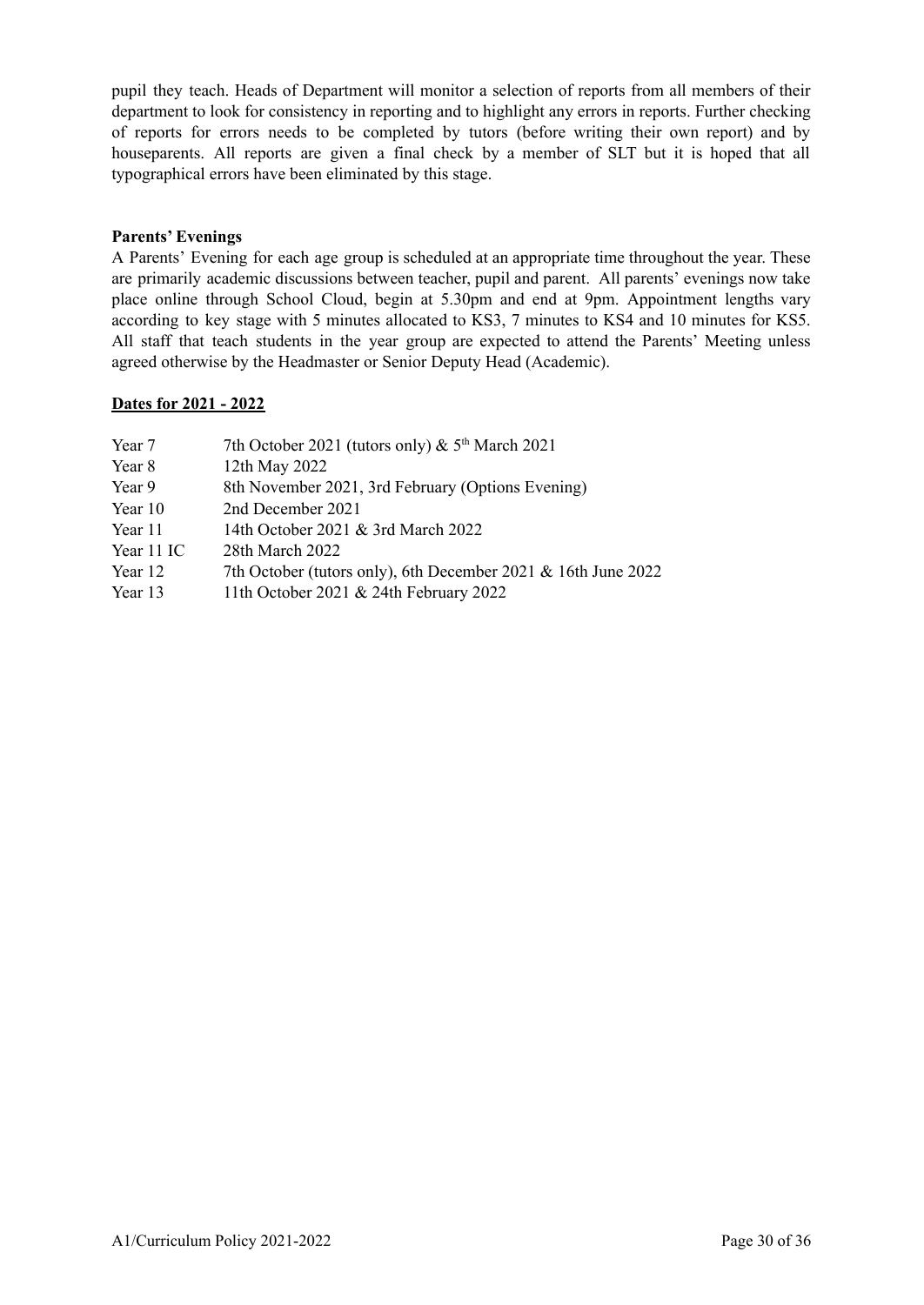## **Shape of the Day**

#### **Time**

|                        | 0820 - 0830 Registration in Tutor Rooms |
|------------------------|-----------------------------------------|
| 0830 - 0925 School 1   |                                         |
| 0930 - 1025 School 2   |                                         |
| 1025 - 1050 Break      |                                         |
| $1050 - 1145$ School 3 |                                         |

- 1245 School 4
- 1340 Lunch (see below)

| Monday, Tuesday, Wednesday and Friday |  |
|---------------------------------------|--|
|---------------------------------------|--|

|                      | 1340 - 1345 Registration in form rooms                 | 1340 - 1345 | Registration in form<br>rooms |
|----------------------|--------------------------------------------------------|-------------|-------------------------------|
|                      | 1345 - 1425 Assembly / Chapel / Tutor Time (see below) | 1350 - 1440 | School 5                      |
| 1430 - 1520 School 5 |                                                        | 1445 - 1535 | School 6                      |
| 1525 - 1615 School 6 |                                                        | 1545 - 1730 | CCF/Service activities        |
|                      |                                                        |             |                               |

Thursday

| from $1200$ | <b>Support Staff</b> | Monday    | 1345 - 1410 Assembly             |
|-------------|----------------------|-----------|----------------------------------|
| 1200        | Nursery              |           | 1415 - 1425 House Time           |
| 1215        | Junior School        | Tuesday   | 1345 - 1425 Tutor Time           |
| 1240        | Years 7 and 8        | Wednesday | 1345 - 1425 Head of Year<br>Time |
| 1245        | Priority (eg Choir)  | Thursday  | see above                        |
| 1250        | Sitting 1            | Friday    | 1345 - 1425 Chapel               |
| 1300        | Sitting 2            |           |                                  |
| 1310        | Sitting 3            |           |                                  |

# **Lunch\* Assembly / Chapel / Tutor Time**

| Monday    | 1345 - 1410 Assembly             |
|-----------|----------------------------------|
|           | 1415 - 1425 House Time           |
| Tuesday   | 1345 - 1425 Tutor Time           |
| Wednesday | 1345 - 1425 Head of Year<br>Time |
| Thursday  | see above                        |
| Friday    | 1345 - 1425 Chapel               |
|           |                                  |

#### **Timetable**

Individual timetables will be provided for all members of the Common Room and all pupils. A master copy of the timetable will be available on iSAMS.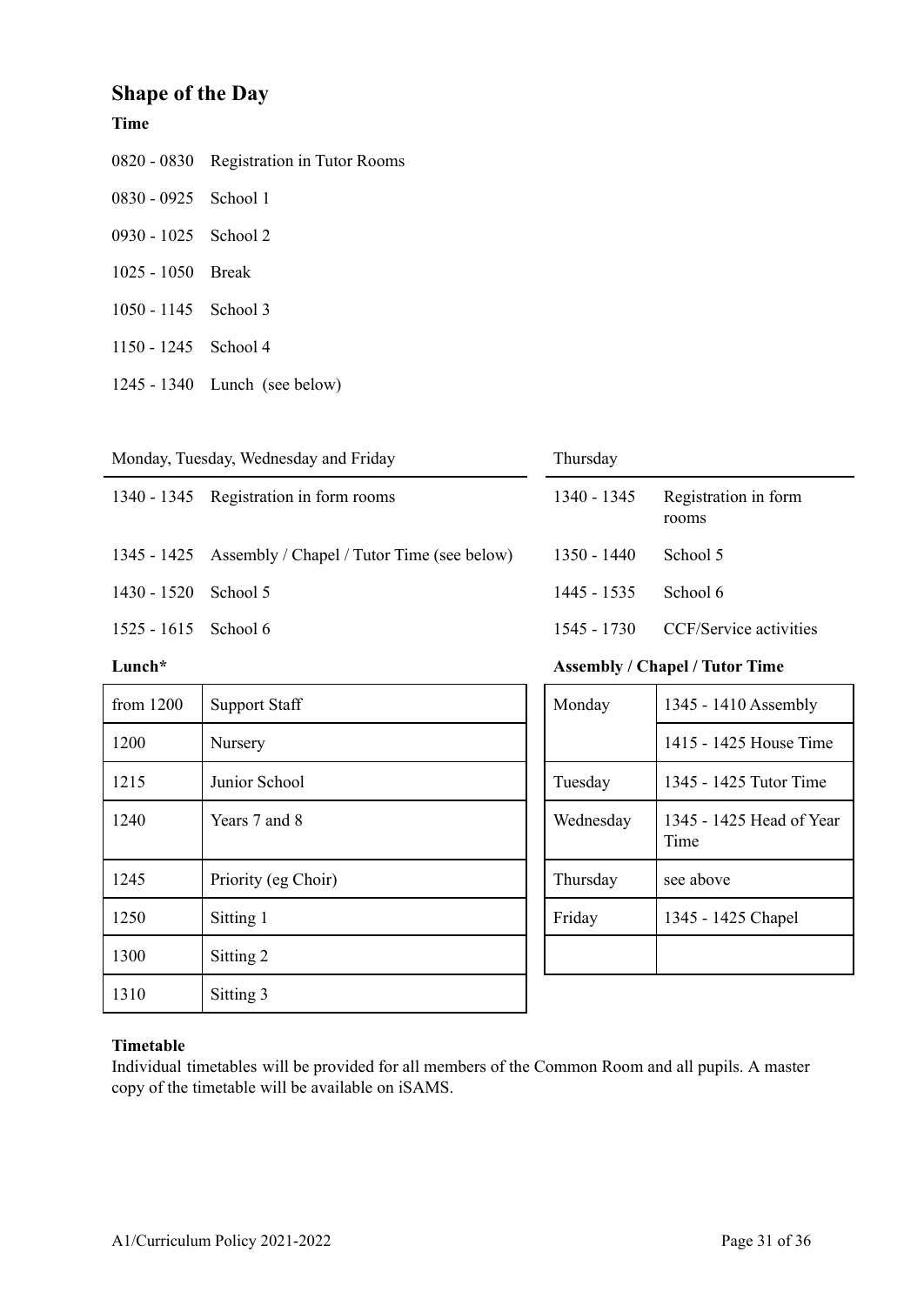# **Academic Calendar 2021 - 2022**

| Week<br>no.    |   | w/b      | Year <sub>7</sub>                                                     | Year <sub>8</sub>                                                                 | Year 9                                                        |
|----------------|---|----------|-----------------------------------------------------------------------|-----------------------------------------------------------------------------------|---------------------------------------------------------------|
| 1              | A | 06/09/21 | <b>Introductory meeting</b><br>(07/09)                                | <b>Introductory meeting</b><br>(09/09)                                            | <b>Introductory meeting</b><br>(09/09)                        |
| 2              | B | 13/09/21 |                                                                       |                                                                                   |                                                               |
| 3              | A | 20/09/21 |                                                                       |                                                                                   |                                                               |
| 4              | B | 27/09/21 | <b>Effort card (internal short</b><br>comment)                        |                                                                                   |                                                               |
| 5              | A | 04/10/21 | <b>Y7 Tutor Parents' Eve</b><br>(07/10)                               |                                                                                   |                                                               |
| 6              | B | 11/10/21 |                                                                       | <b>Grades home</b>                                                                | <b>Grades home</b>                                            |
|                |   | 18/10/21 |                                                                       |                                                                                   |                                                               |
|                |   | 25/10/21 |                                                                       |                                                                                   |                                                               |
| $\overline{7}$ | A | 01/11/21 |                                                                       |                                                                                   |                                                               |
| 8              | B | 08/11/21 |                                                                       | <b>In-Class Assessments</b>                                                       | Parents' Eve (08/11)                                          |
| 9              | A | 15/11/21 | <b>In-Class Assessments</b>                                           | (any time in this fortnight)                                                      |                                                               |
| 10             | B | 22/11/21 | (any time in this fortnight)                                          | <b>Grades home + tutor</b>                                                        |                                                               |
| 11             | A | 29/11/21 | <b>Grades home</b>                                                    | comment report (based on<br>internal teacher comments)                            | <b>In-Class Assessments</b>                                   |
| 12             | B | 06/12/21 |                                                                       |                                                                                   | (any time in this fortnight)                                  |
|                |   | 13/12/21 |                                                                       |                                                                                   |                                                               |
|                |   | 20/12/21 |                                                                       |                                                                                   |                                                               |
|                |   | 27/12/21 |                                                                       |                                                                                   |                                                               |
| 13             | A | 03/01/22 |                                                                       |                                                                                   | <b>Grades home and</b><br><b>Academic Meetings</b>            |
| 14             | B | 10/01/22 | Report:                                                               |                                                                                   |                                                               |
| 15             | A | 17/01/22 | <b>Teacher Comment</b><br>Deadline: Monday 17th                       | Report:                                                                           |                                                               |
| 15             | B | 24/01/22 | <b>Tutor Comment Deadline:</b><br>Monday 24th<br>Publish: Friday 28th | <b>Teacher Comment</b><br>Deadline: Monday 24th<br><b>Tutor Comment Deadline:</b> | <b>GCSE Options</b><br><b>Introduction Evening</b><br>(27/01) |
| 17             | A | 31/01/22 |                                                                       | <b>Monday 31st</b><br>Publish: Friday 4th                                         | <b>Options Parents' Eve</b><br>(03/02)                        |
| 18             | B | 07/02/22 | <b>Academic meetings</b>                                              |                                                                                   |                                                               |
|                |   | 14/02/22 |                                                                       |                                                                                   |                                                               |
| 19             | A | 21/02/22 | <b>In-Class Assessments</b>                                           | <b>Academic meetings</b>                                                          |                                                               |
| 20             | B | 28/02/22 | (any time in this fortnight)                                          | <b>In-Class Assessments</b>                                                       |                                                               |
| 21             | A | 07/03/22 | <b>Grades home</b>                                                    | (any time in this fortnight)                                                      | <b>In-Class Assessments</b>                                   |
| 22             | B | 14/03/22 |                                                                       | <b>Grades home</b>                                                                | (any time in this fortnight)                                  |
| 23             | A | 21/03/22 |                                                                       |                                                                                   | <b>Grades home</b>                                            |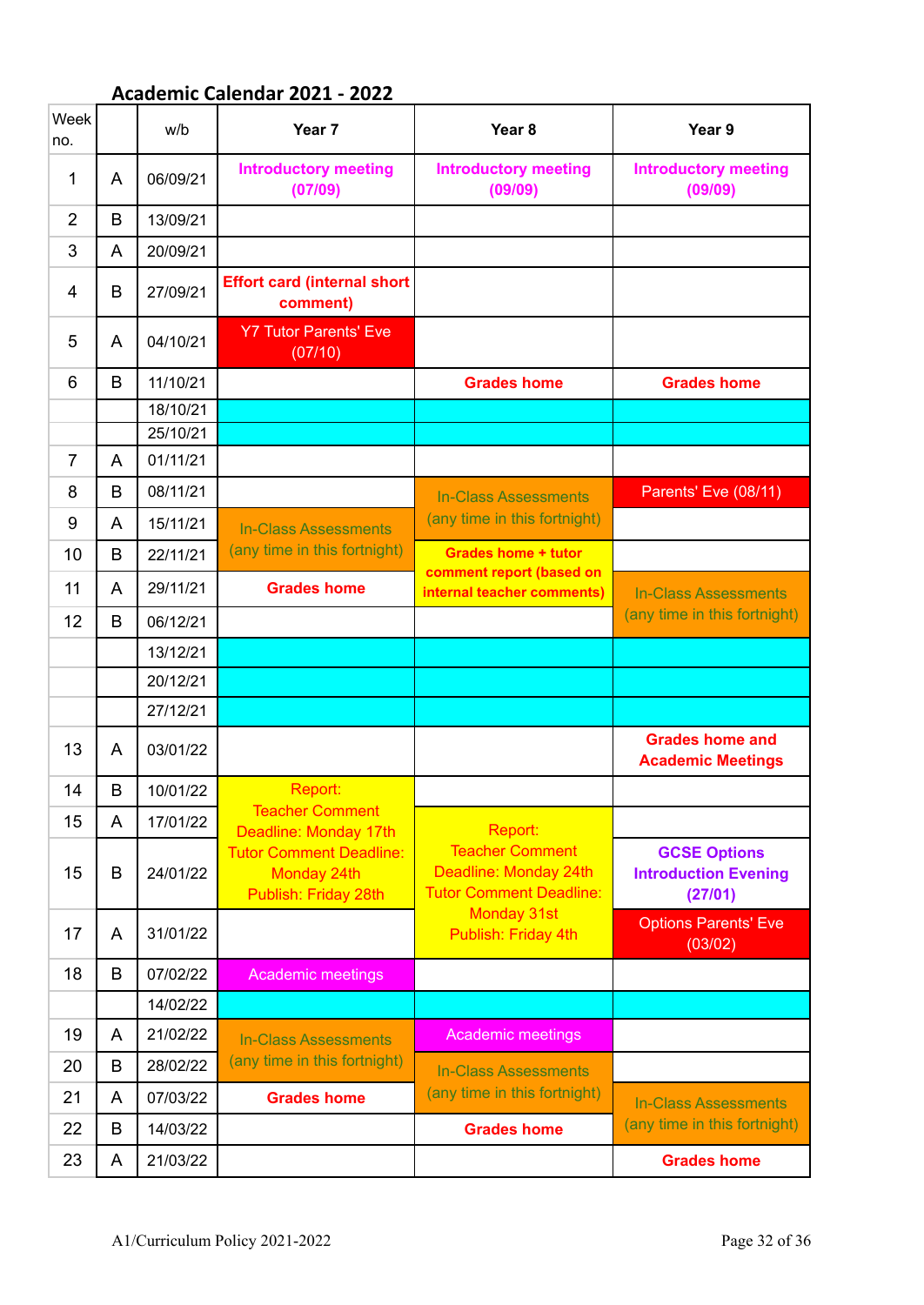| 24 | B | 28/03/22 |                                         |                                         |                                                                            |
|----|---|----------|-----------------------------------------|-----------------------------------------|----------------------------------------------------------------------------|
|    |   | 04/04/22 |                                         |                                         |                                                                            |
|    |   | 11/04/22 |                                         |                                         |                                                                            |
| 25 | A | 18/04/22 |                                         |                                         | Report:                                                                    |
| 26 | B | 25/04/22 |                                         |                                         | <b>Teacher Comment</b><br>Deadline: Monday 25th                            |
| 27 | A | 02/05/22 | Parents' Eve (05/05)                    |                                         | <b>Tutor Comment Deadline:</b><br><b>Monday 2nd</b><br>Publish: Friday 6th |
| 28 | B | 09/05/22 |                                         | Parents' Eve (12/05)                    |                                                                            |
| 29 | A | 16/05/22 |                                         |                                         |                                                                            |
| 30 | B | 23/05/22 |                                         |                                         |                                                                            |
|    |   | 30/05/22 |                                         |                                         |                                                                            |
| 31 | A | 06/06/22 |                                         |                                         |                                                                            |
| 32 | B | 13/06/22 | <b>Year 7 Exam Week</b>                 | <b>Year 8 Exam Week</b>                 | <b>Year 9 Exam Week</b>                                                    |
| 33 | A | 20/06/22 | <b>Grades home + Teacher</b><br>targets | <b>Grades home + Teacher</b><br>targets | <b>Grades home + Teacher</b><br>targets                                    |
| 34 | B | 27/06/22 |                                         |                                         |                                                                            |
| 35 | A | 04/07/22 | Academic meetings                       | Academic meetings                       | Academic meetings                                                          |

| Week<br>no. |              | w/b      | Year 10                                | Year 11                                                                  | Year 11IC<br><b>Pre-Sixth Form and</b><br><b>Foundation Programmes</b> |
|-------------|--------------|----------|----------------------------------------|--------------------------------------------------------------------------|------------------------------------------------------------------------|
| 1           | A            | 06/09/21 | <b>Introductory meeting</b><br>(08/09) | <b>Introductory meeting</b><br>(06/09)                                   | <b>Introductory meeting</b><br>(06/09)                                 |
| 2           | B            | 13/09/21 |                                        | <b>In-Class Assessments</b>                                              |                                                                        |
| 3           | A            | 20/09/21 |                                        | (any time in this fortnight)                                             |                                                                        |
| 4           | <sub>R</sub> | 27/09/21 |                                        | <b>Grades home</b><br><b>6th Form Pathways</b><br><b>Evening (30/09)</b> | <b>6th Form Pathways</b><br><b>Evening (30/09)</b>                     |
| 5           | A            | 04/10/21 |                                        |                                                                          |                                                                        |
| 6           | B            | 11/10/21 | <b>Grades home</b>                     | Parents' Eve (14/10)                                                     | Parents' Eve (14/10)                                                   |
|             |              | 18/10/21 |                                        |                                                                          |                                                                        |
|             |              | 25/10/21 |                                        |                                                                          |                                                                        |
| 7           | A            | 01/11/21 |                                        | <b>6th Form Options Eve</b><br>(04/11)                                   | <b>6th Form Options Eve</b><br>(04/11)                                 |
| 8           | B            | 08/11/21 | In-Class Assessments                   |                                                                          |                                                                        |
| 9           | A            | 15/11/21 | (any time in this fortnight)           | <b>6th Form Consultations</b><br>(20/11)                                 | <b>6th Form Consultations</b><br>(20/11)                               |
| 10          | B            | 22/11/21 | <b>Grades home</b>                     | <b>Year 11 MS Mock Exams</b>                                             | <b>In-Class Assessments</b><br>(any time in this fortnight)            |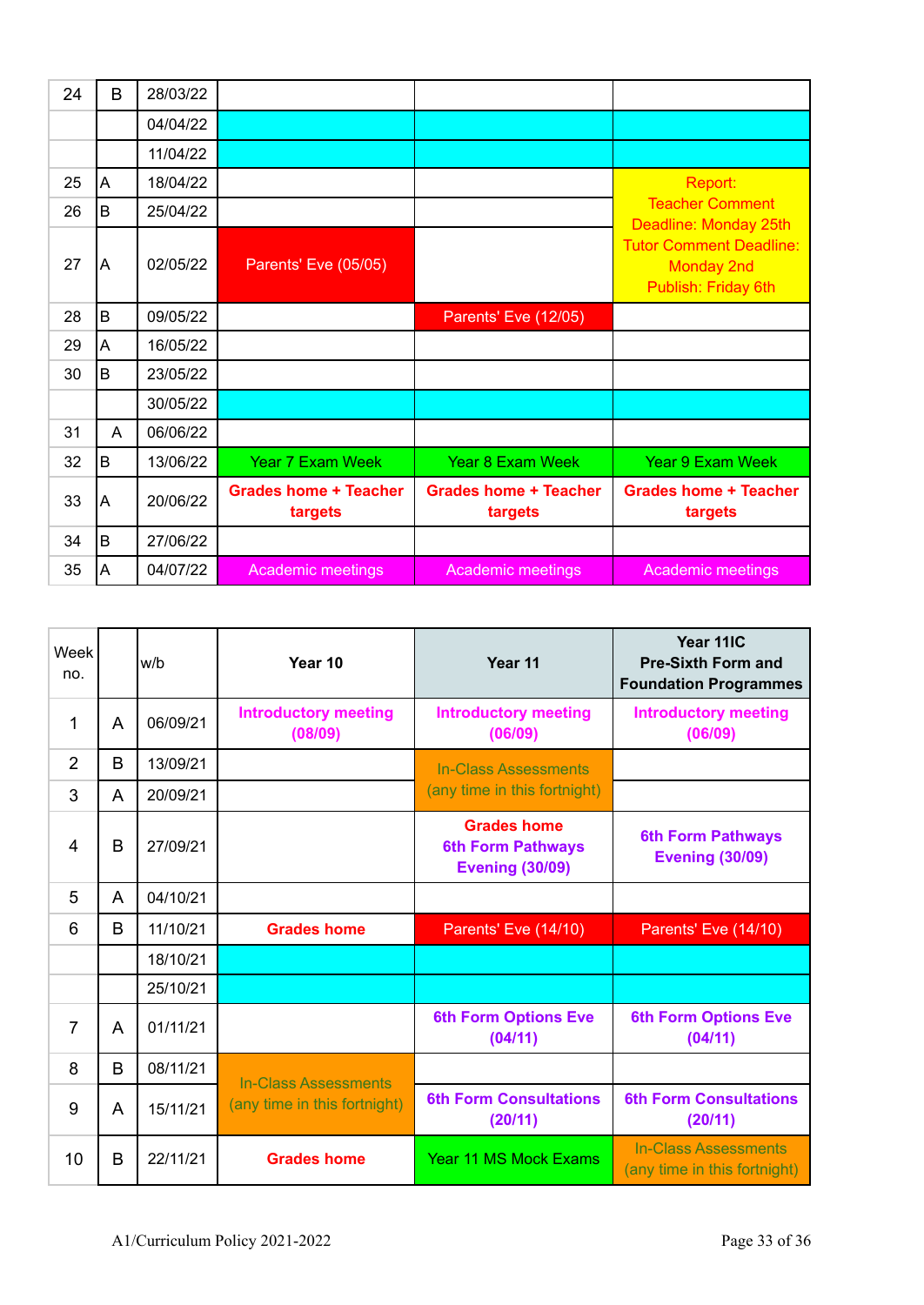| 11 | A | 29/11/21 | Parents' Eve (02/12)                                                        |                                                                       |                                                                                                  |
|----|---|----------|-----------------------------------------------------------------------------|-----------------------------------------------------------------------|--------------------------------------------------------------------------------------------------|
| 12 | B | 06/12/21 |                                                                             | <b>Mock grades home</b>                                               | <b>Grades home and</b><br><b>Academic Meetings</b>                                               |
|    |   | 13/12/21 |                                                                             |                                                                       |                                                                                                  |
|    |   | 20/12/21 |                                                                             |                                                                       |                                                                                                  |
|    |   | 27/12/21 |                                                                             |                                                                       |                                                                                                  |
| 13 | A | 03/01/22 |                                                                             | Report:                                                               |                                                                                                  |
| 14 | B | 10/01/22 |                                                                             | <b>Teacher Comment</b><br>Deadline: Monday 10th                       | Report:                                                                                          |
| 15 | A | 17/01/22 |                                                                             | <b>Tutor Comment Deadline:</b><br>Monday 17th<br>Publish: Friday 21st | <b>Teacher Comment</b><br>Deadline: Monday 17th<br><b>Tutor Comment Deadline:</b><br>Monday 24th |
| 15 | B | 24/01/22 | <b>In-Class Assessments</b>                                                 |                                                                       | Publish: Friday 28th                                                                             |
| 17 | A | 31/01/22 | (any time in this fortnight)                                                | <b>Academic meetings</b>                                              |                                                                                                  |
| 18 | B | 07/02/22 | <b>Grades home</b>                                                          |                                                                       |                                                                                                  |
|    |   | 14/02/22 |                                                                             |                                                                       |                                                                                                  |
| 19 | A | 21/02/22 | Report:                                                                     |                                                                       |                                                                                                  |
| 20 | B | 28/02/22 | <b>Teacher Comment</b><br>Deadline: Monday 28th                             | Parents' Eve (03/03)                                                  | <b>Year 11 IC Mock Exams</b>                                                                     |
| 21 | A | 07/03/22 | <b>Tutor Comment Deadline:</b><br><b>Monday 7th</b><br>Publish: Friday 11th |                                                                       | <b>Mock grades home</b>                                                                          |
| 22 | B | 14/03/22 |                                                                             | <b>Mock exams resit</b>                                               |                                                                                                  |
| 23 | A | 21/03/22 | <b>Academic meetings</b>                                                    |                                                                       |                                                                                                  |
| 24 | B | 28/03/22 |                                                                             |                                                                       | Parents' Eve (28/03)                                                                             |
|    |   | 04/04/22 |                                                                             |                                                                       |                                                                                                  |
|    |   | 11/04/22 |                                                                             |                                                                       |                                                                                                  |
| 25 | A | 18/04/22 |                                                                             | <b>Academic meetings</b>                                              | <b>Academic meetings</b>                                                                         |
| 26 | B | 25/04/22 | Year 10 Mid-Course Exams                                                    |                                                                       |                                                                                                  |
| 27 | A | 02/05/22 |                                                                             | <b>Rossall Diploma -</b><br><b>References</b>                         | <b>Rossall Diploma -</b><br><b>References</b>                                                    |
| 28 | B | 09/05/22 | <b>Grades home</b>                                                          |                                                                       |                                                                                                  |
| 29 | A | 16/05/22 | <b>Academic meetings</b>                                                    | <b>GCSE</b>                                                           | <b>GCSE</b>                                                                                      |
| 30 | B | 23/05/22 |                                                                             | <b>GCSE</b>                                                           | <b>GCSE</b>                                                                                      |
|    |   | 30/05/22 |                                                                             |                                                                       |                                                                                                  |
| 31 | A | 06/06/22 | <b>Mid-Course Exam Resits</b>                                               | <b>GCSE</b>                                                           | <b>GCSE</b>                                                                                      |
| 32 | B | 13/06/22 | Report:                                                                     | <b>GCSE</b>                                                           | <b>GCSE</b>                                                                                      |
| 33 | A | 20/06/22 | <b>Teacher Comment</b><br>Deadline: Monday 20th                             | <b>GCSE</b>                                                           | <b>GCSE</b>                                                                                      |
| 34 | B | 27/06/22 | <b>Tutor Comment Deadline:</b><br>Monday 27th<br>Publish: Friday 1st        |                                                                       |                                                                                                  |
| 35 | A | 04/07/22 |                                                                             |                                                                       |                                                                                                  |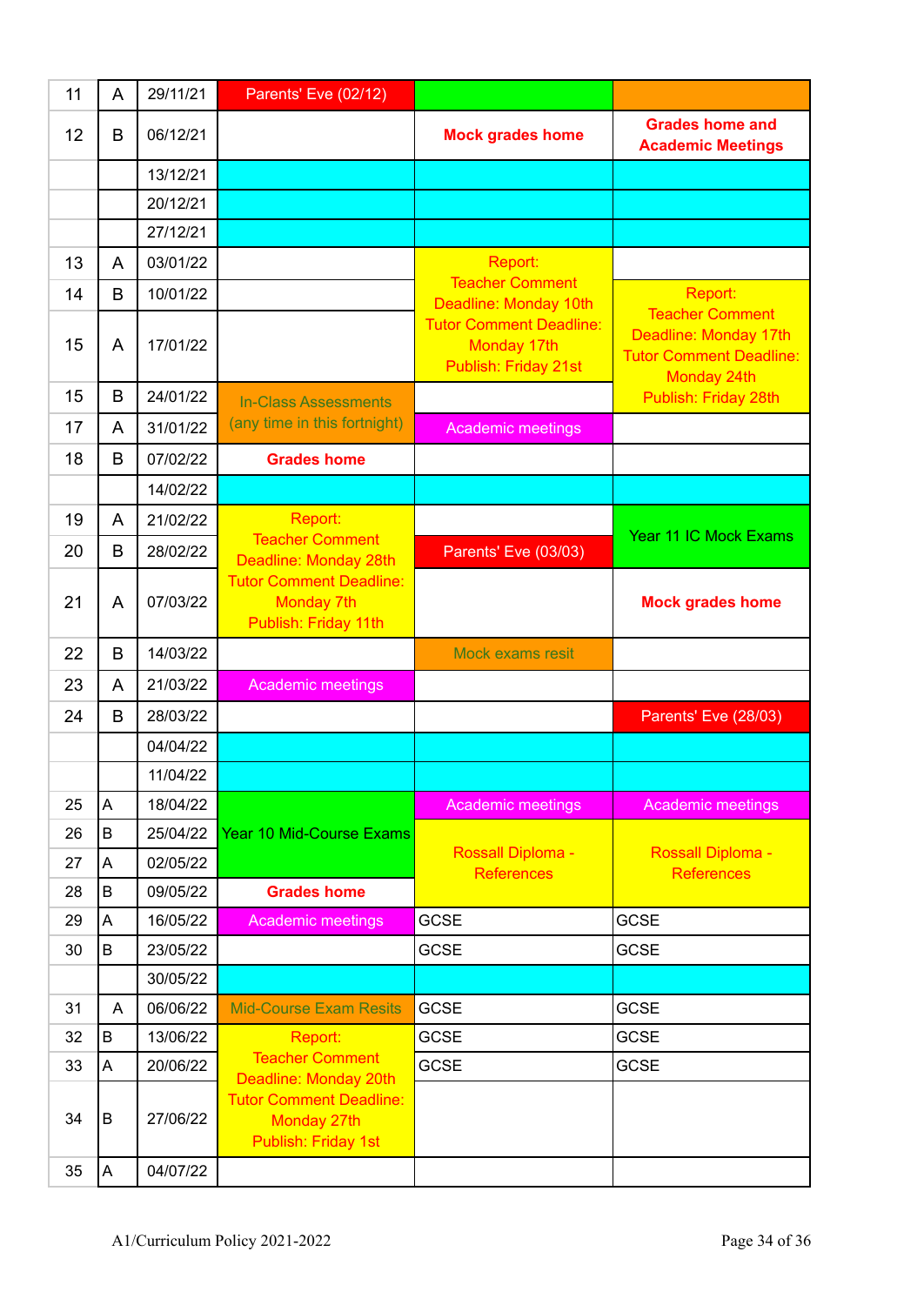| Week<br>no.     |   | w/b      | Year 12                                                     | Year 12IB                                                   | Year 13                                                                        | Year 13IB                                                                      |  |
|-----------------|---|----------|-------------------------------------------------------------|-------------------------------------------------------------|--------------------------------------------------------------------------------|--------------------------------------------------------------------------------|--|
| 1               | A | 06/09/21 | Introductory meeting (08/09)                                |                                                             | <b>Introductory meeting (06/09)</b>                                            |                                                                                |  |
| 2               | B | 13/09/21 |                                                             |                                                             | In-Class                                                                       | In-Class                                                                       |  |
| 3               | A | 20/09/21 |                                                             |                                                             | <b>Assessments</b><br>(any time in this<br>fortnight)                          | <b>Assessments</b><br>(any time in this<br>fortnight)                          |  |
| 4               | B | 27/09/21 | <b>Effort and grade</b><br>card (internal short<br>comment) | <b>Effort and grade</b><br>card (internal short<br>comment) | <b>Grades home + UCAS prediction</b><br>review                                 |                                                                                |  |
| 5               | A | 04/10/21 | <b>Y12 Tutor Parents'</b><br>Eve (07/10)                    | <b>Y12 Tutor Parents'</b><br>Eve (07/10)                    |                                                                                |                                                                                |  |
| 6               | B | 11/10/21 |                                                             |                                                             | <b>Parents' Eve</b><br>(11/10)                                                 | <b>Parents' Eve</b><br>(11/10)                                                 |  |
|                 |   | 18/10/21 |                                                             |                                                             |                                                                                |                                                                                |  |
|                 |   | 25/10/21 |                                                             |                                                             |                                                                                |                                                                                |  |
| $\overline{7}$  | A | 01/11/21 | <b>In-Class Assessments</b>                                 | <b>In-Class Assessments</b>                                 |                                                                                |                                                                                |  |
| 8               | B | 08/11/21 | (any time in this<br>fortnight)                             | (any time in this<br>fortnight)                             |                                                                                |                                                                                |  |
| 9               | A | 15/11/21 | <b>Grades home and</b><br><b>Academic Meetings</b>          | <b>Grades home and</b><br><b>Academic Meetings</b>          | Report:<br><b>Teacher Comment</b>                                              | Report:<br><b>Teacher Comment</b>                                              |  |
| 10              | B | 22/11/21 |                                                             |                                                             | <b>Deadline: Monday</b><br>22 <sub>nd</sub>                                    | Deadline: Monday<br>22 <sub>nd</sub>                                           |  |
| 11              | A | 29/11/21 |                                                             |                                                             | <b>Tutor Comment</b><br><b>Deadline: Monday</b><br>29th<br>Publish: Friday 3rd | <b>Tutor Comment</b><br><b>Deadline: Monday</b><br>29th<br>Publish: Friday 3rd |  |
| 12 <sup>2</sup> | B | 06/12/21 | Parents' Eve (06/12)                                        | Parents' Eve (06/12)                                        |                                                                                |                                                                                |  |
|                 |   | 13/12/21 |                                                             |                                                             |                                                                                |                                                                                |  |
|                 |   | 20/12/21 |                                                             |                                                             |                                                                                |                                                                                |  |
|                 |   | 27/12/21 |                                                             |                                                             |                                                                                |                                                                                |  |
| 13              | A | 03/01/22 | <b>In-Class Assessments</b>                                 | <b>In-Class Assessments</b>                                 |                                                                                |                                                                                |  |
| 14              | B | 10/01/22 | (any time in this<br>fortnight)                             | (any time in this<br>fortnight)                             | Year 13 AL Mock<br><b>Exams</b>                                                | Year 13 IB Mock<br><b>Exams</b>                                                |  |
| 15              | A | 17/01/22 | <b>Grades home</b>                                          | <b>Grades home</b>                                          |                                                                                |                                                                                |  |
| 15              | B | 24/01/22 |                                                             |                                                             | <b>Mock grades</b><br>home                                                     | <b>Mock grades</b><br>home                                                     |  |
| 17              | A | 31/01/22 |                                                             |                                                             | Academic meetings                                                              | <b>Academic meetings</b>                                                       |  |
| 18              | B | 07/02/22 |                                                             |                                                             |                                                                                |                                                                                |  |
|                 |   | 14/02/22 |                                                             |                                                             |                                                                                |                                                                                |  |
| 19              | A | 21/02/22 | Report:                                                     | Report:                                                     | Parents' Eve                                                                   | Parents' Eve                                                                   |  |